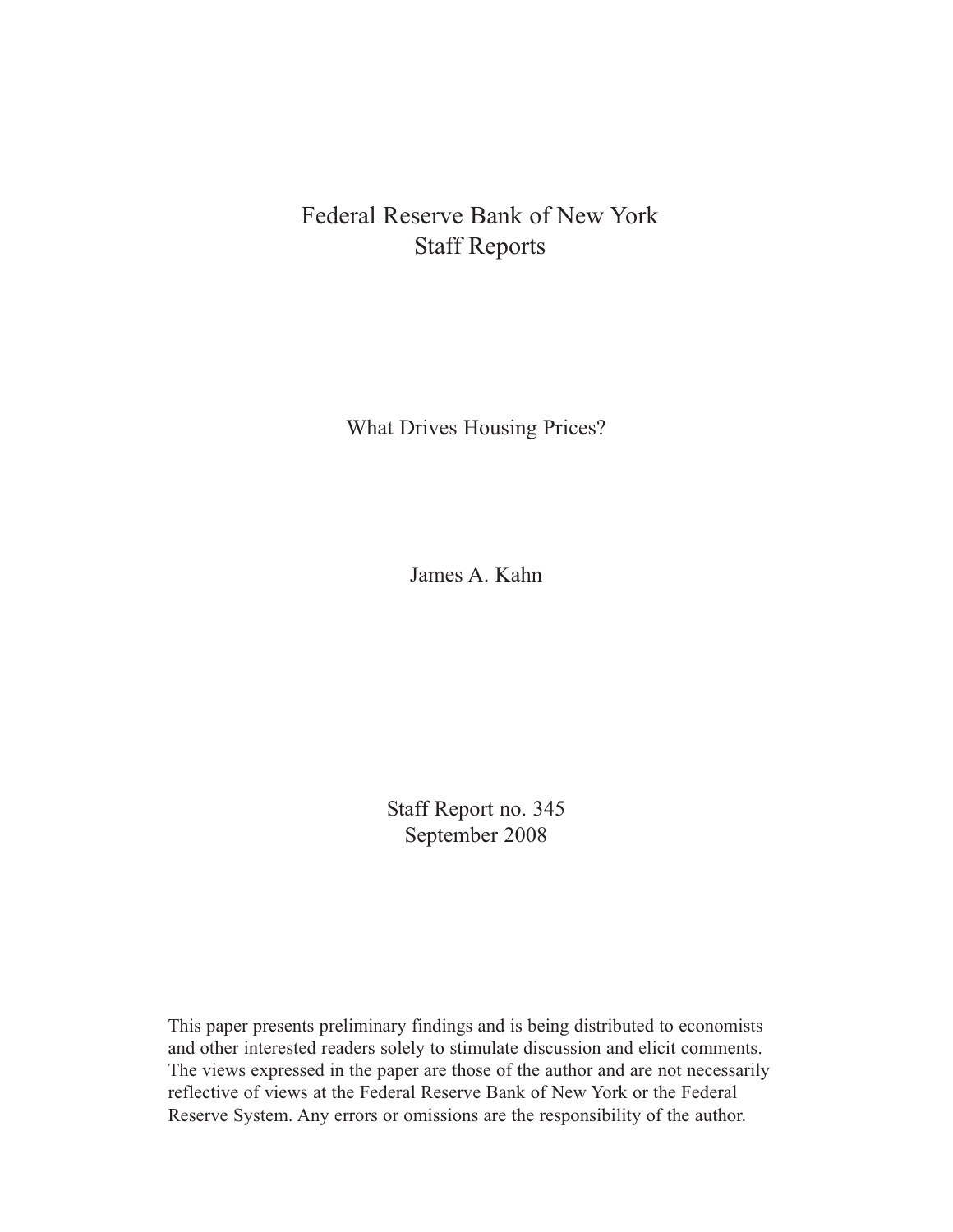**What Drives Housing Prices?** James A. Kahn *Federal Reserve Bank of New York Staff Reports*, no. 345 September 2008 JEL classification: E22, E32, O41, O51

## **Abstract**

This paper develops a growth model with land, housing services, and other goods that is capable of explaining a substantial portion of the movements in housing prices over the past forty years. Under certainty, the model exhibits a balanced aggregate growth, but with underlying sectoral change. The paper introduces a Markov regime-switching specification for productivity growth in the nonhousing sector and shows that such regime switches are a plausible candidate for explaining—both qualitatively and quantitatively—the large low-frequency changes in housing price trends. In particular, the model shows how housing prices can have a "bubbly" appearance in which housing wealth rises faster than income for an extended period, then collapses and experiences an extended decline. The paper also uses micro data to calibrate a key cross-elasticity parameter that governs the relationship between productivity growth and home price appreciation. Combined with a realistic model of learning about the productivity process, the model is able to capture the medium- and low-frequency fluctuations of both price and quantity from the residential sector. Finally, the model suggests that the current downturn in the housing sector was triggered by a productivity slowdown that may have begun in 2004, an event that could reasonably have been viewed as highly unlikely by investors and mortgage issuers in the early part of the decade.

Key words: housing prices, residential investment, productivity growth

Kahn: Federal Reserve Bank of New York and Wharton School of the University of Pennsylvania (e-mail: jakahn@wharton.upenn.edu). The author acknowledges use of computer routines described in Kim and Nelson (1998), as well as helpful comments from seminar participants at Columbia University, New York University, Baruch College of the City University of New York, the University of North Carolina, and the Federal Reserve Banks of New York, Atlanta, and St. Louis. The views expressed in this paper are those of the author and do not necessarily reflect the position of the Federal Reserve Bank of New York or the Federal Reserve System.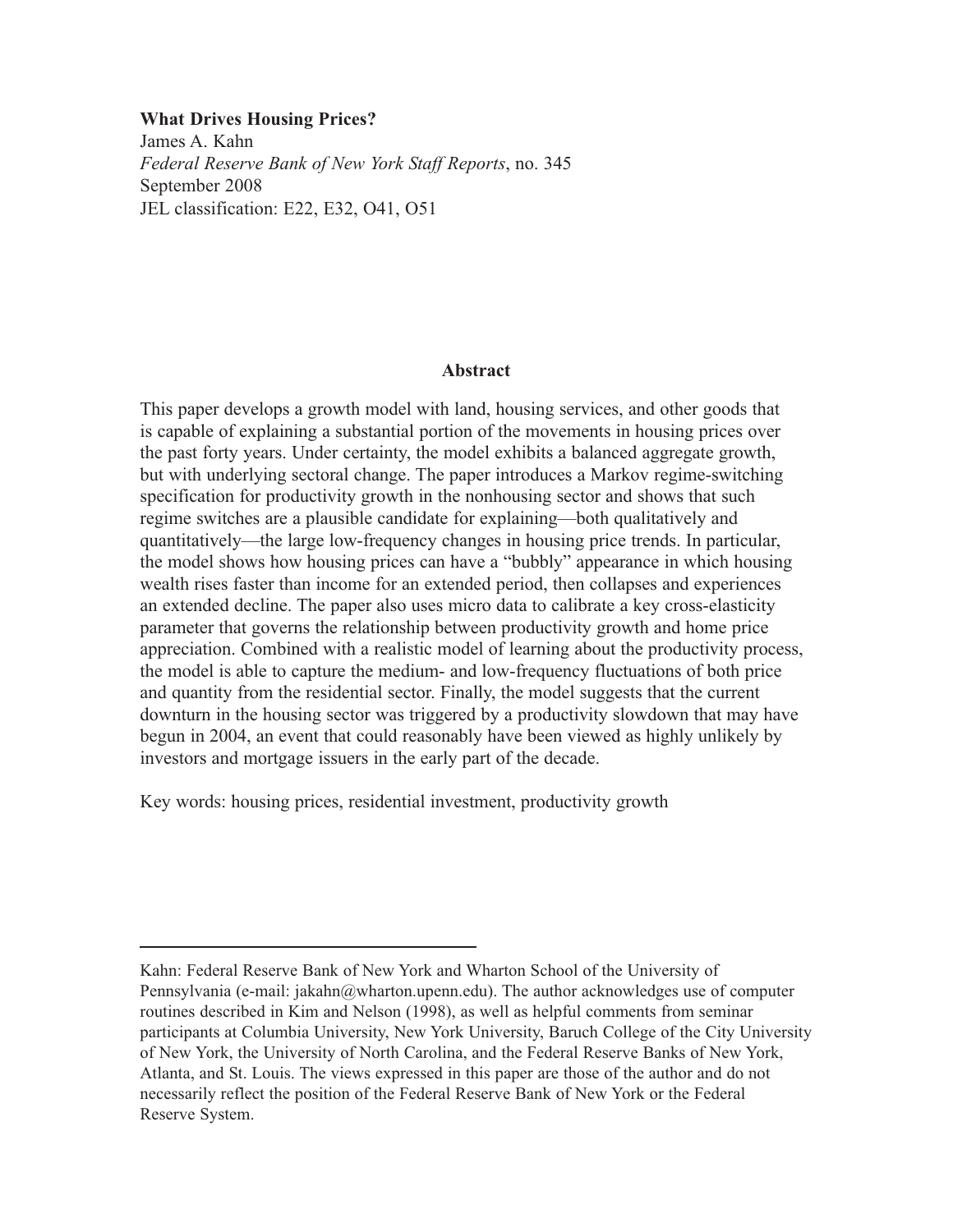With the acceleration of housing prices since the mid-1990's in the United States, as well as the recent dramatic downturn, there has been increased attention given to the causes and effects of the fluctuations in housing prices and investment. From 1996 to its peak in early 2007, the real quality-adjusted price of new houses appreciated by approximately 33 percent in real terms. This was not the first time housing prices experienced such a sustained appreciation, as a similar episode took place beginning in the late 1960s. Between these two episodes was a 15-year period of real price sluggishness or even decline. Markets in particular geographical areas have exhibited still greater volatility (cf. Himmelberg et al, 2005). These sustained changes have been variously attributed to speculative bubbles, at least in specific localities (Case and Shiller, 2003), expansions and contractions in monetary policy (Iacoviello and Neri, 2006), and developments in financial markets—innovations such as new types of mortgage instruments, or breakdowns such as the recent subprime mortgage boom and bust. Such explanations suggest that market irrationality may have played an important role in housing sector fluctuations.

Figure 1 depicts the behavior of inflation-adjusted housing prices over the last few decades, according to several popular series. The one available going back the farthest (to 1963) is the quality-adjusted price index for new homes, published by the Census Bureau. An index of existing home prices based on a repeatsales methodology, published by the Office of Federal Housing Enterprise Oversight (OFHEO) is available quarterly back to 1975, while the Case-Shiller index, also based on repeat sales, goes back to 1987. We can see that where they overlap, the series behave similarly except for having different trends. Both the Census and OFHEO indexes peak in 1979 or so, and decline until the mid-1980s. Then all three series have another small peak in the late 1980s, followed by flat or declining real prices until the mid-1990s. Then all three series take off and increase dramatically until around 2006.

This paper argues that trend productivity growth is a key driver of these medium to long-term movements in housing prices. It develops a stochastic growth model in which land, capital, and labor are inputs to production, and housing and non-housing consumption provide utility to consumers. Technical progress in output other than housing services is presumed to have a Markov regime-switching component as in Kahn and Rich (2007, hereafter KR). The calibrated model, together with a plausible learning process for trend producitivity, can explain the qualitative—and much of the quantitative—behavior of housing prices since the 1960s, including the recent slowdown. In particular, it shows that the regime-switching behavior of productivity growth, which KR showed was an accurate depiction of postwar data, can give housing prices a ìbubblyîappearance in which housing wealth rises faster than income for an extended period, then collapses and experiences an extended decline. The model also provides a partial rationale for the beliefs of investors (and mortgage issuers) in the housing boom in the early part of this decade, as it suggests that the bust that occurred was a low-probability event viewed from the perspective of the early part of the decade.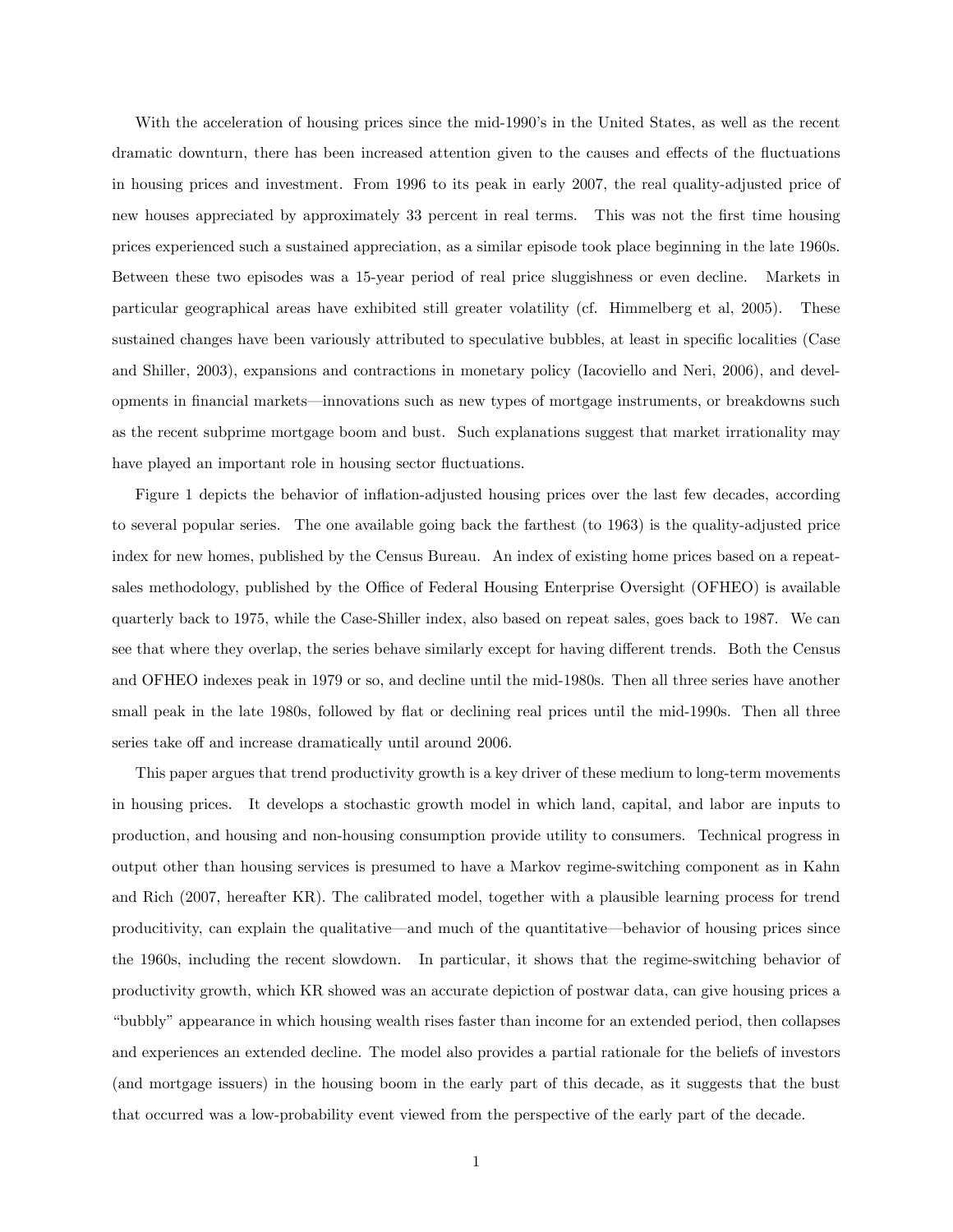A key parameter turns out to be the elasticity of substitution between housing and non-housing consumption. This parameter has been featured in many studies related to housing(e.g. Li et al, 2008; Piazzesi and Schneider, 2007; Flavin and Nakagawa, 2004.). At the same time, many studies of housing have assumed, presumably for convenience, a value of one for this elasticity (e.g. Iacoviello and Neri, 2006). We provide evidence based on both aggregate and microeconomic data that this elasticity is considerably less than one. This low elasticity plays a crucial role in the model's ability to explain both qualitatively and quantitatively the magnitude of housing price fluctuations.

# 1 Background

The real value of housing wealth, as measured by flow of funds data, has grown an average of 4.6 percent since 1952. This compares with 3.4 percent growth of private net worth excluding real estate, and 3.5 percent growth of personal consumption expenditures over the same time period. Figure 2 plots the ratio of nominal housing wealth to nominal consumption expenditure. This ratio nearly doubles between 1952 and 2005. Figure 3 plots the much more volatile ratio of housing wealth to total net worth. While the enormous volatility of non-real estate wealth hinders precise inferences about relative trends, this disparity is robust to different time periods, and is not just the result of the runup of the last 5-10 years in real estate wealth. The bottom line is that real estate has gone from 27 percent of net worth in 1952 to 42 percent by the end of 2005. Davis and Heathcote (2005), however, argue that there are problems with the Flow of Funds data, particularly over long periods of time, and construct their own measures of housing wealth (though only going back to 1975) that exhibit a less clearcut trend.

One possible explanation for the relative increase in housing prices is a simple income effect, or nonhomogeneity in preferences. As people get wealthier, they may prefer to have more of their consumption coming from housing services, the price of which will tend to rise because of its being relatively intensive in land, a fixed factor. The (nominal) share of housing services in GDP has gone from 7.5 percent in 1952 to over 10 percent in 2005. The share of housing services in consumer expenditures has gone from 12.2 percent to 14.6 percent over the same period, but in fact has been without any meaningful trend since 1960 or so. In any case, evidence against this proposition will be presented below. Another driver of housing prices could be differing technical progress trends in housing services versus other goods, as in Baumol (1967). The relatively large share of land and structures, two inputs usually thought to be less amenable to embodied technical progress, in the value of housing makes this story plausible. This paper will argue that the timing of low-frequency changes in both housing prices and productivity suggests that this mechanism is important.

There is some evidence that in fact the increase in housing wealth does not stem from an increase in the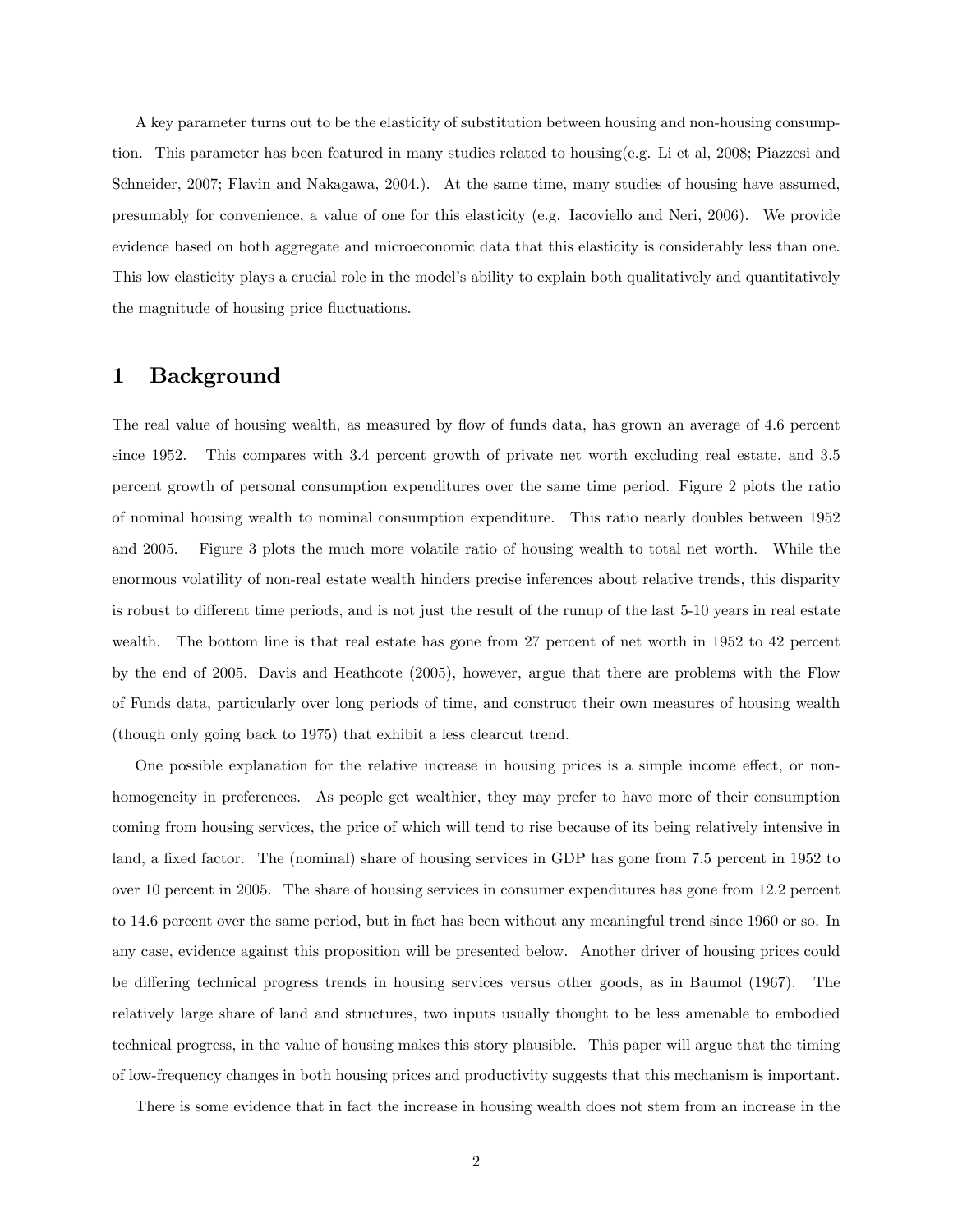value of houses per se, but rather from the increase in the value of the land upon which they are built. First, a price index that include the value of land, the Conventional Mortgage Home Price Index, has increased approximately 0.75% faster than indexes that do not, such as the Censusís Composite Construction Cost index, on an annual basis. Davis and Heathcote (2004) compute a land price index based on this type of differential and find that land values have increased at an average annual rate of approximately 3.5% (ináation-adjusted) over the period 1975-2005. That price index may, however have an upward bias from not adequately adjusting for quality changes. Land price series available from the Bureau of Labor Statistics (see Figure 4) suggest behavior that is closer to the behavior of new home prices in Figure 1. We focus on the Census Bureauís quality-adjusted price of new homes in part because of concern over this bias, but also because it goes back to 1963.

Finally, Figure 5 depicts the behavior of the HP-trend component of productivity growth (relative to a linear trend) over the postwar period. While its pattern is similar to low-frequency movements in land and housing prices, the downturn in productivity clearly precedes the downturn in housing and land prices by several years. KR provide more detailed econometric estimates of a regime-switching model of the sort incorporated below into this paper, and Önd signiÖcant regime changes corresponding to the shifts depicted in the figure.

## 2 Related Literature

Research on aggregate housing prices has emphasized demographics, income trends, and government policy as fundamental drivers. In one well-known study, Mankiw and Weil (1989) argued that population demographics were the prime determininant, and predicted that prices would fall in the subsequent two decades with the maturation of the baby boom generation and resulting decline in the growth rate of the prime home-owning age group. While their prediction proved inaccurate, Martin (2005) renewed the argument for an important role for demographics. Glaeser et al (2005) argues that price increases since 1970 largely reflect artificial supply restrictions. Gyourko et al (2006) also cite inelastically supplied land as a key driver of the phenomenon they call "superstar cities." Van Nieuwerbergh and Weill (2006), however, argue that so long as there are regional markets in which such restrictions are not present, the aggregate impact of restrictions in some local markets is likely to be modest—in other words, they primarily affect the cross-sectional distribution of housing prices as opposed to the aggregate. Iacoviello and Neri (2006) examine the role of monetary policy with credit market frictions.

Consistent with the approach in this proposal, Attanasio et al  $(2005)$  find that "common causality" drives the comovement of house prices and consumption, as opposed to wealth or the collateral channels. Also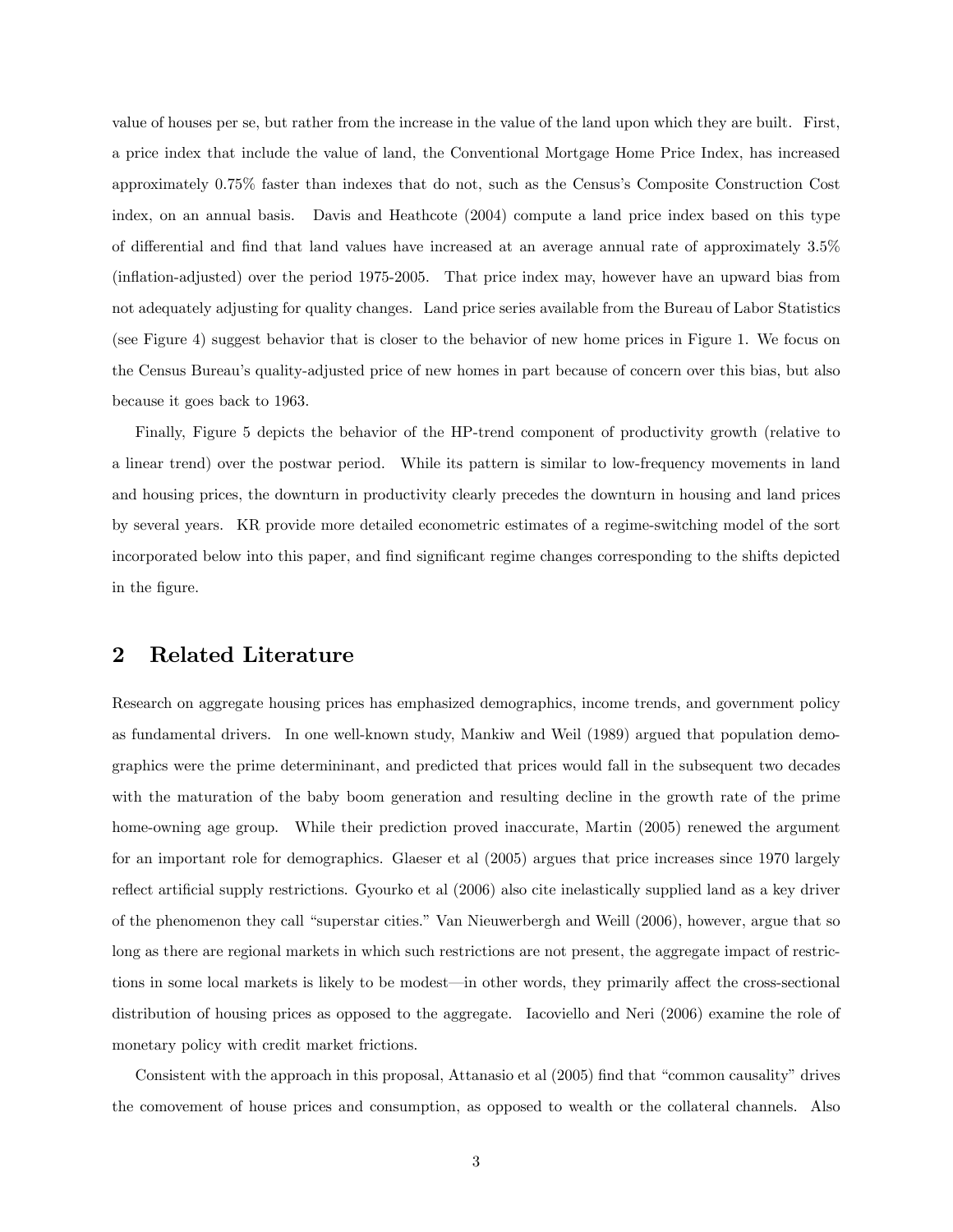consistent with the approach adopted here, Kiyotaki et al (2007) Önd that credit market frictions primarily affect own vs. rent decisions as opposed to prices. Piskorski and Tchistyi (2008) examine optimal mortgage lending in a setting where housing prices obey essentially the same type of regime-switching behavior assumed here, and find that "many features of subprime lending observed in practice are consistent with economic efficiency and rationality of both borrowers and lenders," though, as they point out, there may be negative externalities associated with massive defaults in a downturn.

Case and Shiller (2003) and Himmelberg et al (2005) investigate the bubble hypothesis, looking across a large number of cities, and both suggest that the phenomenon is limited to a few localities. As with the research above on inelastic land supplies, these papers emphasize the cross-sectional variation of house prices across metropolitan areas rather than aggregate time series variation.

One important innovation in this project is to allow for unbalanced sectoral growth. General equilibrium models with production have generally either assumed Cobb-Douglas preferences (e.g. Davis and Heathcote, 2005, Kiyotaki et al., 2007, Iacoviello and Neri, 2006) or have abstracted from longer-term growth issues (e.g. Van Nieuwerburgh and Weill, 2007). This is the first housing model (to my knowledge) with production that features balanced aggregate growth and systematically varying sectoral shares due to non-unit elastic preferences. The importance of this is that it is consistent with aggregate growth facts as well as with the evidence on substitution elasticities found by numerous authors (see the discussion below), and also enables the model to match the volatility of housing prices in a plausible and disciplined way. The modeling approach is based on recent work of Ngai and Pissarides (2007).

# 3 A Growth Model with Housing

This section presents a general equilibrium growth model that is capable of capturing the important stylized facts about housing and the economy. The model has two sectors, a "manufacturing" sector that produces non-housing related goods and services, as well as the capital (structures and durable goods) that go into housing services. A second sector uses capital, labor, and land to produce a flow of housing services. The model exhibits balanced aggregate growth, but with unequal growth across sectors. We then consider the behavior of the model under a regime-switching specification for productivity growth in the manufacturing sector.

#### 3.1 Firms

Competitive final goods firms produce two types of goods: A "manufactured" good  $Y_m$ , and housing services  $Y_h$ . Under perfect competition the final goods firms make zero profits and have perfectly elastic supplies of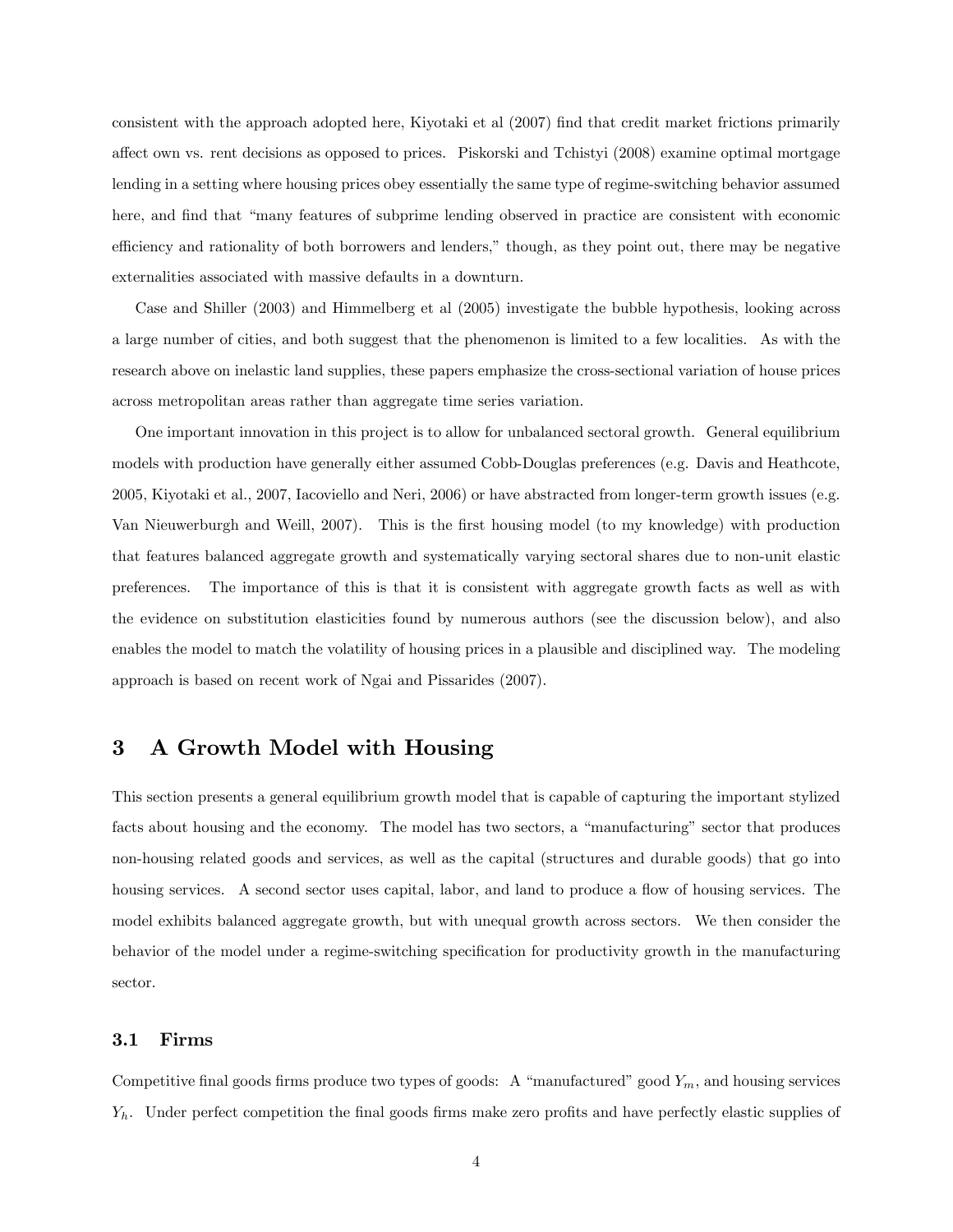$Y_m$  and  $Y_h$  at the above prices. The production functions for the two types of goods are

$$
Y_j = A_j K_j^{\alpha} L_j^{\beta_j} (eN_j)^{1-\alpha-\beta_j}
$$

for  $j = m, h$ , where  $K_j$  is capital allocated to j,  $L_j$  is land, and  $eN_j$  is labor input. The goods producers rent inputs in competitive markets. In particular, capital is rented from final goods producers of  $Y_m$ .

In the j sector, the representative firm's nominal profit in period  $t$  is given by

$$
P_{jt}Y_{jt} - W_t e_t N_{mt} - R_{\ell t} L_{mt} - R_{kt} K_{mt}
$$
\n<sup>(1)</sup>

where  $R_\ell$  and  $R_k$  are nominal rental rates for land and capital respectively, and  $W_t$  is the nominal wage. Profit maximization implies

$$
\alpha P_{jt} Y_{jt} / K_{jt} = R_{kt} \tag{2}
$$

$$
\beta_j P_{jt} Y_{jt} / L_{jt} = R_{\ell t} \tag{3}
$$

$$
(1 - \alpha - \beta_m) P_{jt} Y_{jt} / (eN_{jt}) = W_t \tag{4}
$$

$$
\frac{K_{jt}}{L_{jt}} = \frac{\alpha}{\beta_j} \frac{R_{\ell t}}{R_{kt}} \tag{5}
$$

$$
\frac{K_{jt}}{e_t N_{jt}} = \frac{\alpha}{1 - \alpha - \beta_j} \frac{W}{R_{kt}}.
$$
\n(6)

This implies that marginal cost for all firms in sector  $j = m, h$  is equal to

$$
M_{jt} = \alpha^{-\alpha} \beta_j^{-\beta_j} \left( 1 - \alpha - \beta_j \right)^{-\left( 1 - \alpha - \beta_j \right)} W_t^{1 - \alpha - \beta_j} R_{\ell t}^{\beta_j} R_{kt}^{\alpha}.
$$
 (7)

Because Örms are assumed to be price takers in factor markets, marginal cost is not directly a function of output. But because of the short-run fixity of capital and land, and imperfectly elastic labor supply, factor prices and hence marginal cost will move procyclically.

#### 3.2 Consumers

There are  $N_t$  representative agents at time t each supplying one unit of labor, where N is exogenous, growing exponentially at constant rate  $\nu$ <sup>1</sup>. Let C denote the aggregate non-housing consumption good,

<sup>&</sup>lt;sup>1</sup>It is straightforward to endogenize labor supply, and the model exhibits constant hours of work along the balanced growth path under the usual restrictions on preferences (e.g. King et al, 1988).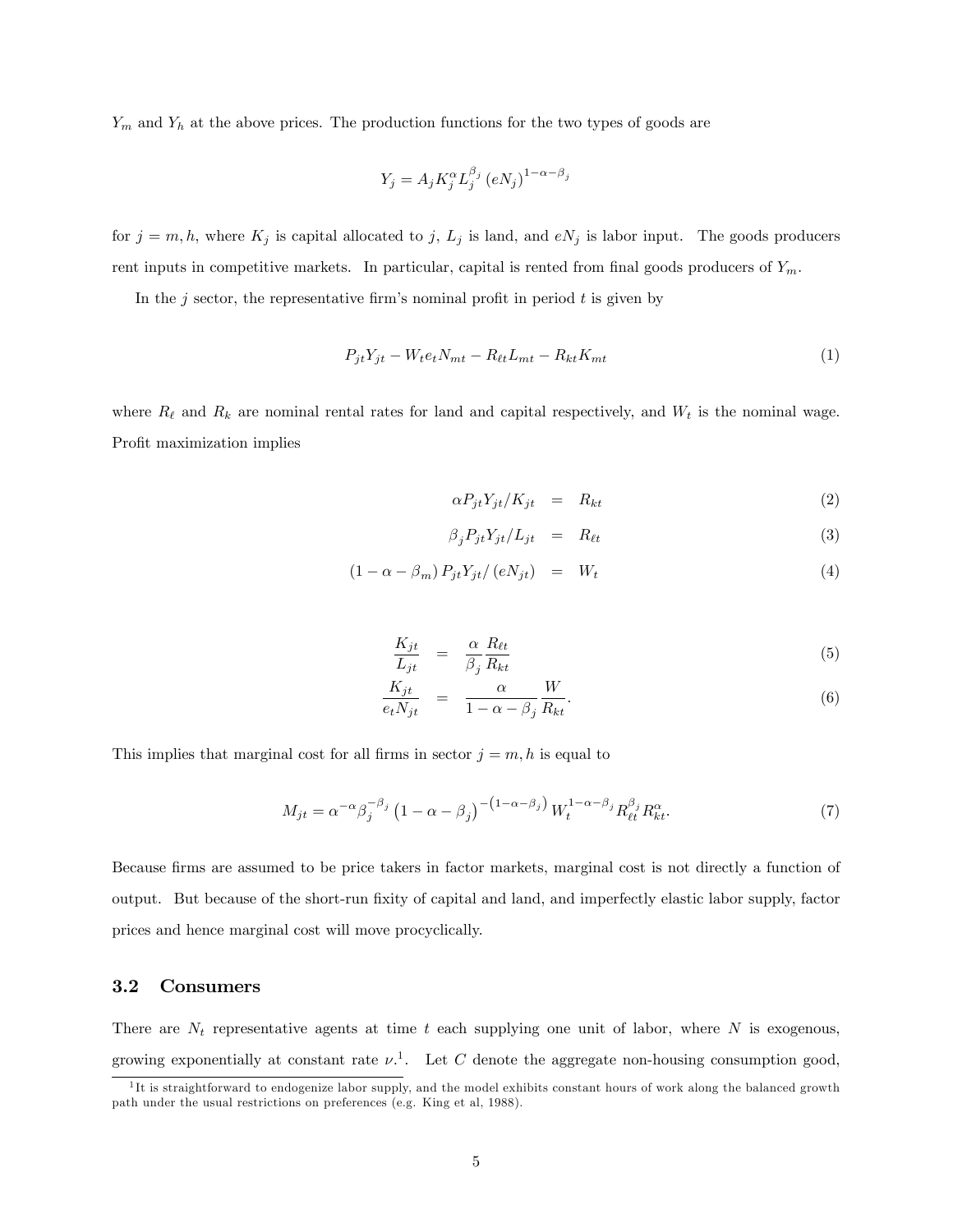and H aggregate housing services. We let c, h, and  $\ell \equiv L/N$  denote per capita quantities. The representative consumer solves the problem

$$
\max \ U = E_t \left\{ \sum_{s=0}^{\infty} \left( 1 + \rho \right)^{-s} \ln \left( \left[ \omega_c c_{t+s}^{(\epsilon-1)/\epsilon} + \omega_h h_{t+s}^{(\epsilon-1)/\epsilon} \right]^{\epsilon/(\epsilon-1)} \right) \right\} \tag{8}
$$

subject to

$$
P_{m,t+s} (c_{t+s} + \iota_{t+s}) + P_{h,t+s} h_{t+s} + V_{t+s} \left[ (1+\nu) \ell_{t+s} - \ell_{t+s-1} \right] + b_{t+s} / \left( 1 + R_{t+s} \right)
$$

$$
\leq b_{t+s-1} + W_{t+s} + (1+\nu) R_{k,t+s} P_{m,t+s-1} k_{t+s-1} + R_{\ell,t+s} V_{t+s-1} \ell_{t+s-1} \tag{9}
$$

$$
(1+\nu) k_{t+s} = (1-\delta) k_{t+s-1} + z (\iota_{t+s-1}/k_{t+s-1}) k_{t+s-1} \quad (j=m,h)
$$
\n(10)

where  $t_t$  denotes total capital investment at date t, from the profits of intermediate goods producers in sector j,  $b_t$  nominal one-period discount bonds,  $V_t$  the price of land at date  $t$ ,  $W_t$  the wage, and  $\ell_t$  land holdings at date t.  $k_t$  and  $\ell_t$  denote aggregate per capital capital and land respectively. The function  $z(x)$  reflects adjustment costs, which will be discussed in more detail below.

The first-order conditions for the consumer's problem, letting

$$
\phi(c,h) \equiv \left[\omega_c e^{(\epsilon - 1)/\epsilon} + \omega_h h^{(\epsilon - 1)/\epsilon}\right]^{\epsilon/(\epsilon - 1)}
$$

are as follows:

$$
\omega_c \phi^{-(\epsilon - 1)/\epsilon} c_t^{-1/\epsilon} = \tilde{\Lambda}_t P_{mt} \tag{11}
$$

$$
\omega_h \phi^{-(\epsilon-1)/\epsilon} h_t^{-1/\epsilon} = \tilde{\Lambda}_t P_{ht} \tag{12}
$$

$$
\psi'(e_t) = \tilde{\Lambda}_t W_t \tag{13}
$$

$$
\tilde{\Lambda}_t P_{mt} (1+\nu) (1+\rho) = E_t \left\{ \tilde{\Lambda}_{t+1} \left[ P_{mt} R_{kt+1} + P_{mt+1} (1-\delta) \right] \right\} \tag{14}
$$

$$
\tilde{\Lambda}_t V_t (1+\nu) (1+\rho) = E_t \left\{ \tilde{\Lambda}_{t+1} \left[ V_t R_{\ell t+1} + V_{t+1} \right] \right\} \tag{15}
$$

$$
\tilde{\Lambda}_t P_{mt}?\text{???}\tag{16}
$$

The last two equations function as equilibrium conditions under which the consumer is indifferent between investing more or less capital or land at date  $t$ . In real terms (expressed in units of  $m$  sector output) we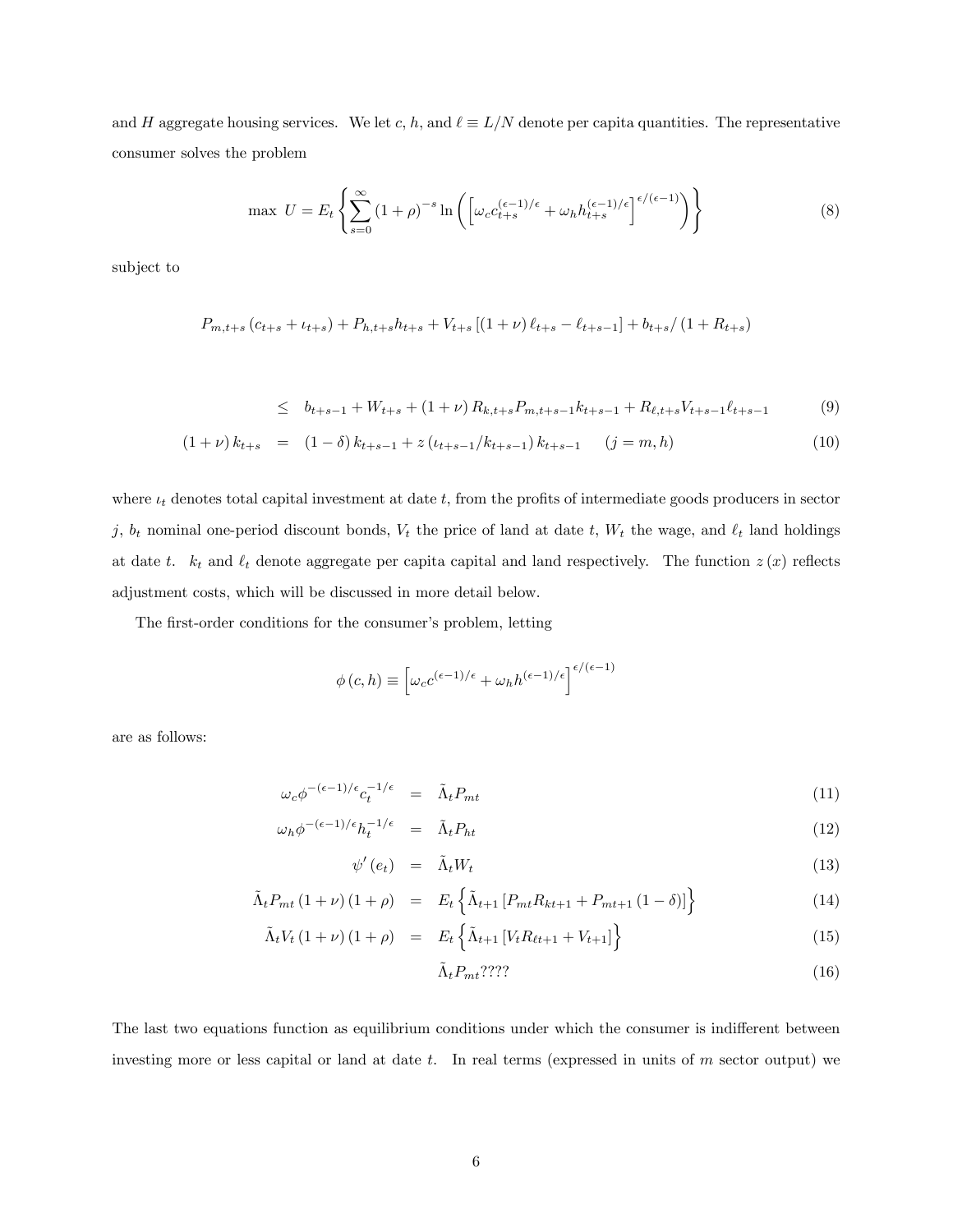have

$$
\omega_c \phi^{-(\epsilon - 1)/\epsilon} c_t^{-1/\epsilon} = \Lambda_t \tag{17}
$$

$$
\omega_h \phi^{-(\epsilon - 1)/\epsilon} h_t^{-1/\epsilon} = \Lambda_t p_{ht} \tag{18}
$$

$$
\psi'(e_t) = \Lambda_t w_t \tag{19}
$$

$$
\Lambda_t (1+\nu) (1+\rho) = E_t \{ \Lambda_{t+1} [r_{kt+1} + 1 - \delta] \}
$$
\n(20)

$$
\Lambda_t v_t (1 + \nu) (1 + \rho) = E_t \{ \Lambda_{t+1} [v_t r_{\ell t+1} + v_{t+1}] \}
$$
\n(21)

where the lower-case prices are relative to  $P_m$  (e.g.  $w_t = W_t/P_{mt}$ , etc.).

### 3.3 Equilibrium Growth

Aggregating over producers in each sector, we have

$$
C_t + I_t = A_{mt} K_{mt}^{\alpha} L_{mt}^{\beta_m} (e_t N_{mt})^{1-\alpha-\beta_m}
$$
  

$$
K_t - (1-\delta) K_{t-1} = z (I_t / K_{t-1}) K_{t-1}
$$
  

$$
H_t = A_{ht} K_{ht}^{\alpha} L_{ht}^{\beta_m} (e_t N_{ht})^{1-\alpha-\beta_h}
$$

where

$$
L_{mt} + L_{ht} = \bar{L}
$$
  

$$
K_{mt} + K_{ht} = K_{t-1}
$$
  

$$
N_{mt} + N_{ht} = N_t
$$

The stocks of capital and land in the h sector would correspond to residential real estate. Labor in this sector would be partly non-market household labor, and partly service sector labor (particularly for apartment buildings). We assume (mainly for convenience) that capitalís share is the same in both sectors, but labor's share is higher in manufacturing (implying of course that land's share is higher in the housing sector, i.e.  $\beta_h > \beta_m).$ 

Let c and h denote per capita quantities of C and H, while k,  $\ell$ ,  $k_i$ ,  $\ell_h$  refer to per worker quantities in sector i (e.g.  $k_{ht} \equiv K_{ht}/N_{ht}$ ,  $k_t \equiv K_t/N_{t+1}$ , i.e. no subscript refers to aggregates), while  $n_{it} \equiv N_{it}/N_t$ ,  $(i = m, h)^2$  Given the assumption of perfect competition, we can assume the economy solves the following

 $2$ The derivations here draw on Ngai and Pissarides (2007), albeit in discrete time, and adding a fixed factor with heterogeneous technology.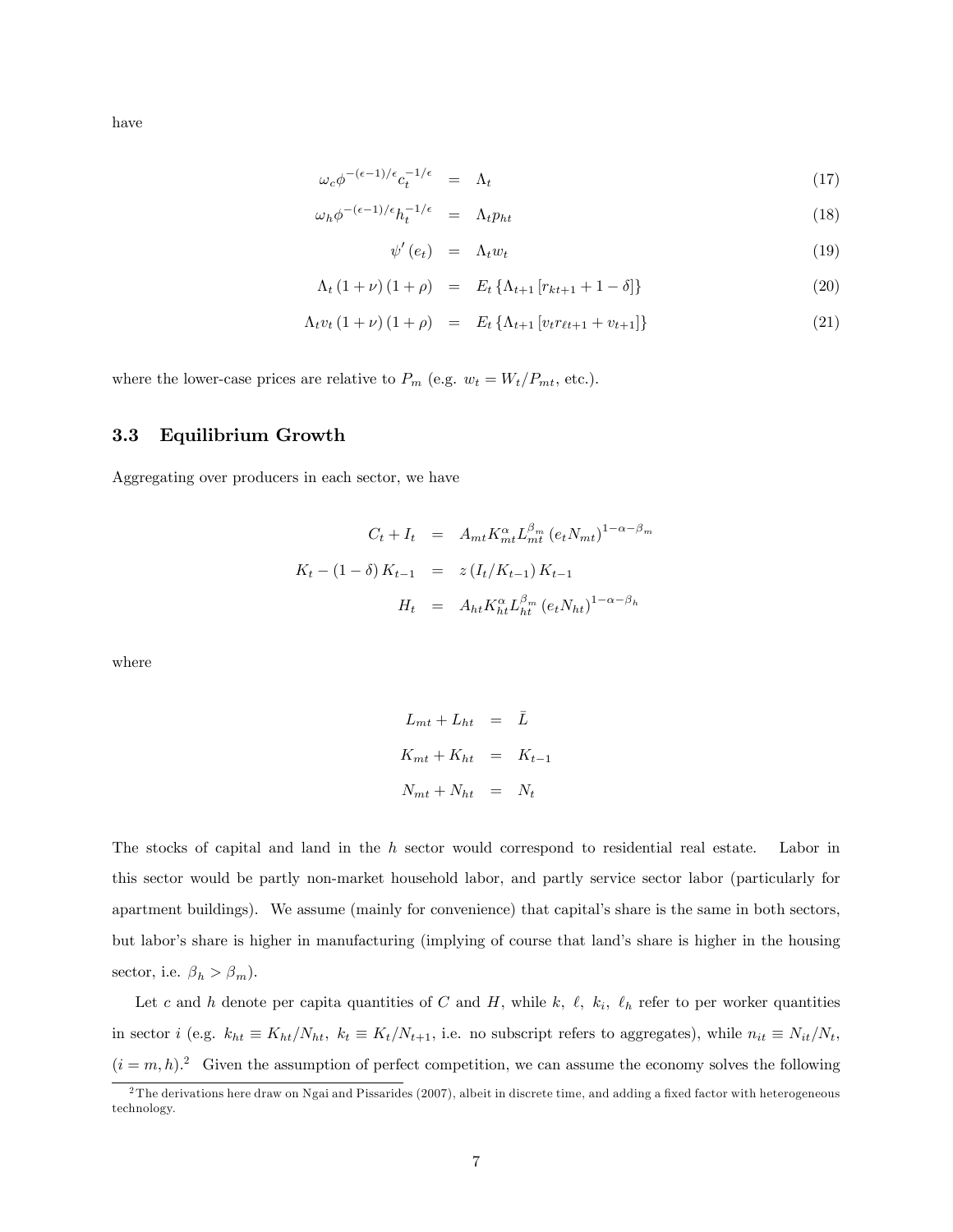planner's problem:

$$
\max \ U = E_0 \left\{ \sum_{t=0}^{\infty} \left( 1 + \rho \right)^{-t} \ln \left( \left[ \omega_c c_t^{(\epsilon - 1)/\epsilon} + \omega_h h_t^{(\epsilon - 1)/\epsilon} \right]^{\epsilon/(\epsilon - 1)} \right) - \psi \left( e_t \right) \right\} \tag{22}
$$

subject to resource constraints

$$
c_t + i_t = A_{mt} k_{mt}^{\alpha} \ell_{mt}^{\beta_m} e_t^{1 - \alpha - \beta_m} n_{mt}
$$
\n(23)

$$
(1+\nu) k_t - (1-\delta) k_{t-1} = z (i_t/k_{t-1}) k_{t-1}
$$
\n(24)

$$
h_t = A_{ht} k_{ht}^{\alpha} \ell_{ht}^{\beta_h} e_t^{1-\alpha-\beta_h} n_{ht} \tag{25}
$$

$$
k_{mt}n_{mt} + k_{ht}n_{ht} = k_{t-1} \tag{26}
$$

$$
\ell_{mt} n_{mt} + \ell_{ht} n_{ht} = \ell_t \tag{27}
$$

$$
n_{mt} + n_{ht} = 1. \tag{28}
$$

Total land  $\bar{L}$  is assumed fixed, so  $\ell_t/\ell_{t-1} = (1 + \nu)^{-1}$ . Average technological progress in sector *i*, i.e. the average growth rate of  $A_i$ , is denoted  $\gamma_i$   $(i = m, h)$ . We assume e is the same in the two sectors, and that  $\beta_h \geq \beta_m$ . Note that the timing assumptions in (26) and (27) are such that while aggregate capital k is chosen one period ahead of time, and total land and labor are exogenous, for simplicity the sectoral allocations are determined contemporaneously.

It is worth mentioning that technical progress in the h sector is unrelated to technological progress in construction. (In fact, home construction occurs in the m sector in this model.) Rather, it refers to an increase in the housing services from given stocks of  $K_h$ ,  $L_h$ , and labor inputs  $eN_h$ . What this means in practice depends on exactly what the term "housing services" encompasses, and on how one measures  $K_h$ . In the model it is assumed for simplicity to be indistinguishable from  $K_m$  other than by its allocation to the h sector. In particular, it is assumed to have the same price as  $K_m$  and C. In principle it would include both residential structures and housing service-related consumer durables (home appliances).  $L_h$  would include both non-market and market labor involved in household production—time devoted to housework, food preparation, home and yard maintenance, and the like.

The model obviously abstracts from a number of potentially important factors. First and foremost, the housing and construction sectors are heavily affected by government intervention, both via distortionary taxation and regulations. In particular, much land in the U.S. (and in most other countries as well) is neither residential nor commercial, and is either owned or heavily restricted in its use by the government. Second, there is tremendous heterogeneity in land and housing values. Land near navigable bodies of water,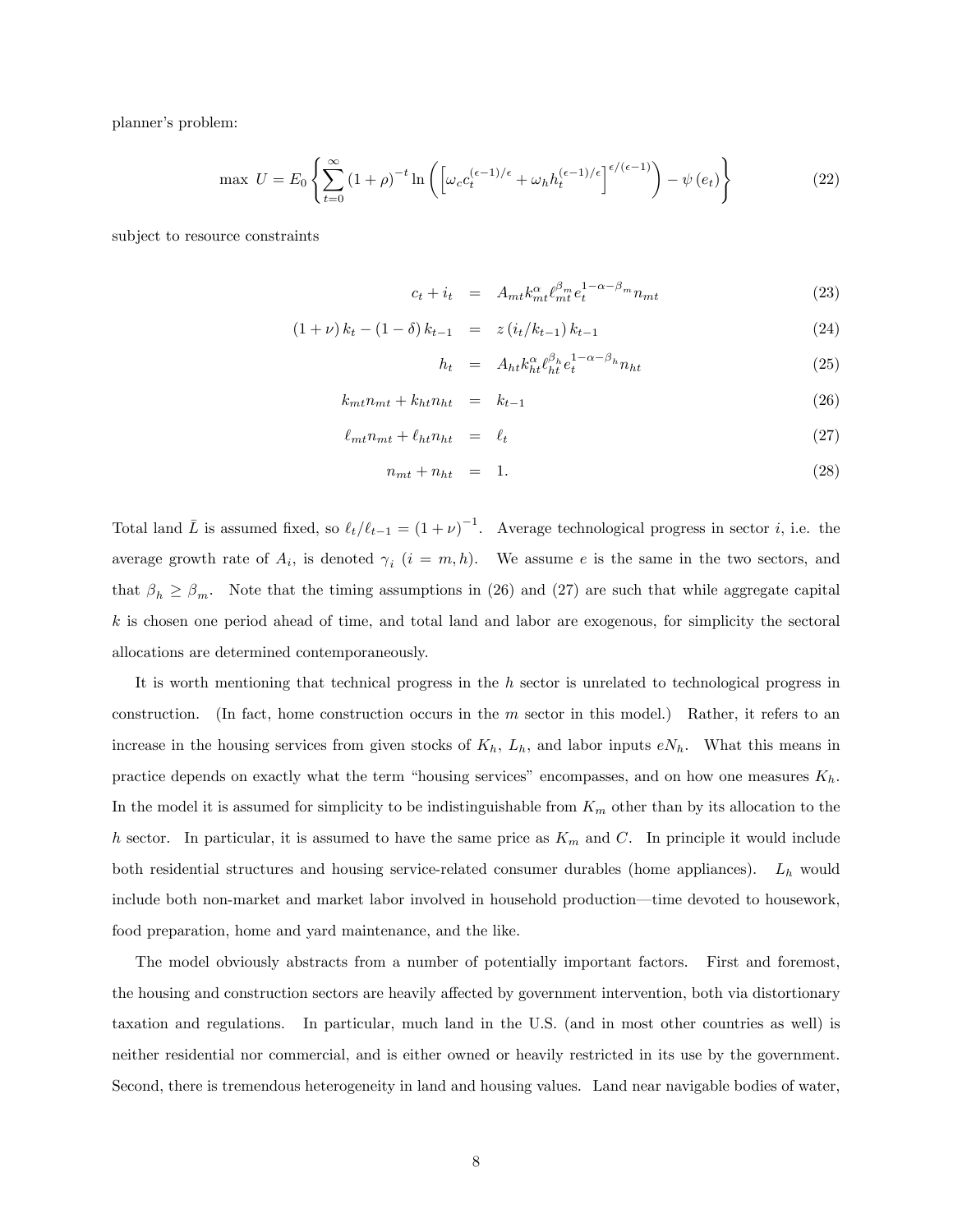or ports, or along coastlines is much more valuable than land that does not have these features. Obviously this model will have nothing directly to say about the cross-sectional distribution of land values or housing prices (though many of the factors that a§ect them over time undoubtedly come into play in the cross-section as well). Nonetheless if all of these factors remain relatively constant over time, then ignoring them in a model such as this should not be too great a sin.

Letting  $\phi(c, h) \equiv \left[\omega_c e^{(\epsilon - 1)/\epsilon} + \omega_h h^{(\epsilon - 1)/\epsilon}\right]^{\epsilon/(\epsilon - 1)}$ , the first-order conditions are:

$$
\omega_c \phi^{-(\epsilon-1)/\epsilon} c_t^{-1/\epsilon} = \mu_{mt} \tag{29}
$$

$$
\omega_h \phi^{-(\epsilon-1)/\epsilon} h_t^{-1/\epsilon} = \mu_{ht} \tag{30}
$$

$$
\psi'(e_t) = \mu_{mt} \left(1 - \alpha - \beta_m\right) A_{mt} k_{mt}^{\alpha} \ell_{mt}^{\beta_m} e_t^{-\alpha - \beta_m} n_{mt}
$$
\n
$$
+ \mu \left(1 - \alpha - \beta_0\right) A_{1} k_{\alpha}^{\alpha} \ell_{\beta_h}^{\beta_h} e^{-\alpha - \beta_h} n_{m}.
$$
\n(31)

$$
+\mu_{ht} (1 - \alpha - \beta_h) A_{ht} k_{ht}^{\alpha} \ell_{ht}^{\beta_h} e_t^{-\alpha - \beta_h} n_{ht}
$$

$$
\mu_{mt}\beta_m A_{mt}k_m^{\alpha}t_{mt}^{\beta_m-1}e_t^{1-\alpha-\beta_m} = \mu_{ht}\beta_h A_{ht}k_{ht}^{\alpha}t_{ht}^{\beta_h-1}e_t^{1-\alpha-\beta_h}
$$
\n
$$
\mu_{mt}A_{mt}k_{\alpha-1}^{\alpha-1}t_{\alpha-1}^{\beta_m}e_t^{1-\alpha-\beta_m} = \mu_{t}A_{ht}k_{\alpha-1}^{\alpha-1}t_{\alpha}^{\beta_h}e_t^{1-\alpha-\beta_h}
$$
\n(33)

$$
\mu_{mt} A_{mt} k_{mt}^{\alpha - 1} \ell_{mt}^{\beta_m} e_t^{1 - \alpha - \beta_m} = \mu_{ht} A_{ht} k_{ht}^{\alpha - 1} \ell_h^{\beta_h} e_t^{1 - \alpha - \beta_h}
$$
\n
$$
\mu_{mt} A_{mt} k_{mt}^{\alpha} \ell_{mt}^{\beta_m} e_t^{1 - \alpha - \beta_m} = \mu_{ht} A_{ht} e_t^{1 - \alpha - \beta_h} \times
$$
\n(34)

$$
\left[\alpha k_{ht}^{\alpha-1} \ell_{ht}^{\beta_h} k_{mt} + \beta_h k_{ht}^{\alpha} \ell_{ht}^{\beta_h-1} \ell_{mt} + (1 - \alpha - \beta_h) k_{ht}^{\alpha} \ell_{ht}^{\beta_h}\right] \tag{35}
$$

$$
\lambda_t \, z' \left( i_t / k_{t-1} \right) \quad = \quad \mu_{mt} \tag{36}
$$

$$
\lambda_t (1+\nu) (1+\rho) = E_t \left\{ \mu_{mt+1} A_{mt+1} \alpha k_{mt+1}^{\alpha-1} \ell_{mt+1}^{\beta_m} e_t^{1-\alpha-\beta_m} + \lambda_{t+1} \left[ z (i_{t+1}/k_t) - (i_{t+1}/k_t) z' (i_{t+1}/k_t) + 1 - \delta \right] \right\}
$$
\n(37)

 $\mu_{mt}$ ,  $\mu_{ht}$ , and  $\lambda_t$  are shadow prices on the resource constraints (23), (25), and (24). Note that in the absence of adjustment costs, i.e. when  $z(x) = x$ , we have  $\lambda_t = \mu_{mt}$ , and (37) becomes

$$
\mu_{mt}(1+\nu)(1+\rho) = E_t \left\{ \mu_{mt+1} \left[ A_{mt+1} \alpha k_{mt+1}^{\alpha-1} \ell_{mt+1}^{\beta_m} e_t^{1-\alpha-\beta_m} + 1 - \delta \right] \right\}
$$
(38)

which is just the familiar condition that the intertemporal marginal rate of substitution equals the marginal product of capital.

The static first-order conditions can be shown to imply that

$$
\frac{k_m}{k_h} = \frac{1 - \alpha - \beta_h}{1 - \alpha - \beta_m} \tag{39}
$$

$$
\frac{\ell_m}{\ell_h} = \frac{\beta_m}{\beta_h} \frac{1 - \alpha - \beta_h}{1 - \alpha - \beta_m},\tag{40}
$$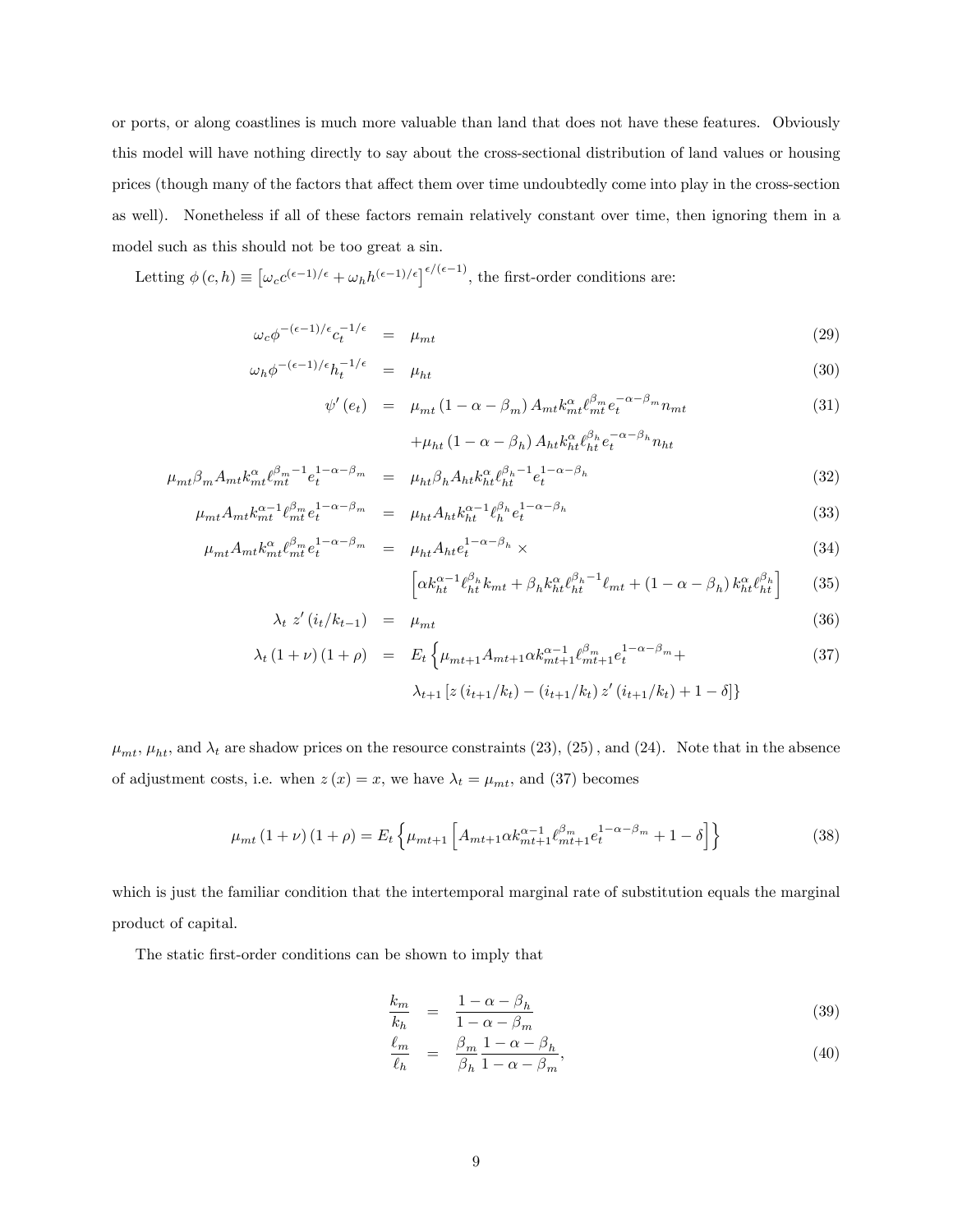Let  $p_t$  denote the relative price of housing services in terms of manufactured goods. We have

$$
p_t = \frac{\mu_{ht}}{\mu_{mt}} = \frac{A_{mt}k_{mt}^{\alpha-1} \ell_{mt}^{\beta_m} e_t^{1-\alpha-\beta_m}}{A_{ht}k_{ht}^{\alpha-1} \ell_{ht}^{\beta_h} e_t^{1-\alpha-\beta_h}}
$$
  

$$
= \frac{A_{mt}}{A_{ht}} \left(\frac{\beta_m}{\beta_h}\right)^{\beta_m} \left(\frac{1-\alpha-\beta_h}{1-\alpha-\beta_m}\right)^{\alpha+\beta_m-1} \left(\frac{\ell_{ht}}{e_t}\right)^{-(\beta_h-\beta_m)}
$$

Thus growth in the price of housing services reflects both relative productivity growth in manufacturing and the increasing scarcity of land.

Finally, from  $(31)$ ,  $(33)$  and  $(39)$  we have

$$
\psi'(e_t) = \mu_{mt} \left( 1 - \alpha - \beta_h \right) A_{mt} k_{mt}^{\alpha - 1} \ell_{mt}^{\beta_m} e_t^{-\alpha - \beta_m} k_{t-1} \tag{41}
$$

which equates the marginal rate of substitution between consumption and leisure with the marginal product of labor expressed in terms of m sector output.

#### 3.4 Balanced Aggregate Growth under Certainty

Let total expenditure  $c+ph$  be denoted by x. It also turns out that  $\mu_m = x^{-1}$ , hence  $\mu_{mt}/\mu_{mt-1} = x_{t-1}/x_t$ . We can aggregate the two resource constraints as follows:

$$
c_t + p_t h_t + i_t = A_{mt} k_{mt}^{\alpha} \ell_{mt}^{\beta_m} e_t^{1-\alpha-\beta_m} n_{mt} + \tag{42}
$$

$$
A_{mt}k_{mt}^{\alpha-1} \ell_{mt}^{\beta_m} k_{ht} e_t^{1-\alpha-\beta_h} n_{ht} \tag{43}
$$

$$
x_t + i_t = A_{mt} k_{mt}^{\alpha - 1} \ell_{mt}^{\beta_m} e_t^{1 - \alpha - \beta_m} k_{t-1}
$$
\n(44)

$$
(1+\nu) k_t - (1-\delta) k_{t-1} = z (i_t/k_{t-1}) k_{t-1}.
$$
\n(45)

For the dynamic equations describing the evolution of  $k_t$ ,  $i_t$ , and  $x_t$  we then have

$$
x_t + i_t = A_{mt} k_{mt}^{\alpha - 1} \ell_{mt}^{\beta_m} e_t^{1 - \alpha - \beta_m} k_{t-1}
$$
\n
$$
\tag{46}
$$

$$
(1+\nu) k_t = z (i_t/k_{t-1}) k_{t-1} + (1-\delta) k_{t-1}
$$
\n(47)

$$
q_t (1 + \rho) (1 + \nu) = E_t \left\{ (x_t / x_{t+1}) \left[ A_{mt+1} \alpha k_{mt+1}^{\alpha - 1} \ell_{mt+1}^{\beta_m} e_t^{1 - \alpha - \beta_m} + \right. \right.\n\left. q_{t+1} \left[ z (i_{t+1}/k_t) + 1 - \delta \right] - i_{t+1}/k_t \right\} \right\}
$$
\n(48)

where  $q_t \equiv \lambda_t/\mu_{mt} = [z'(i_t/k_{t-1})]^{-1}$ , the shadow value of capital in terms of m output. Note that in the absence of adjustment costs,  $q_t = 1 \forall t$ , and  $z(x) = x$ ,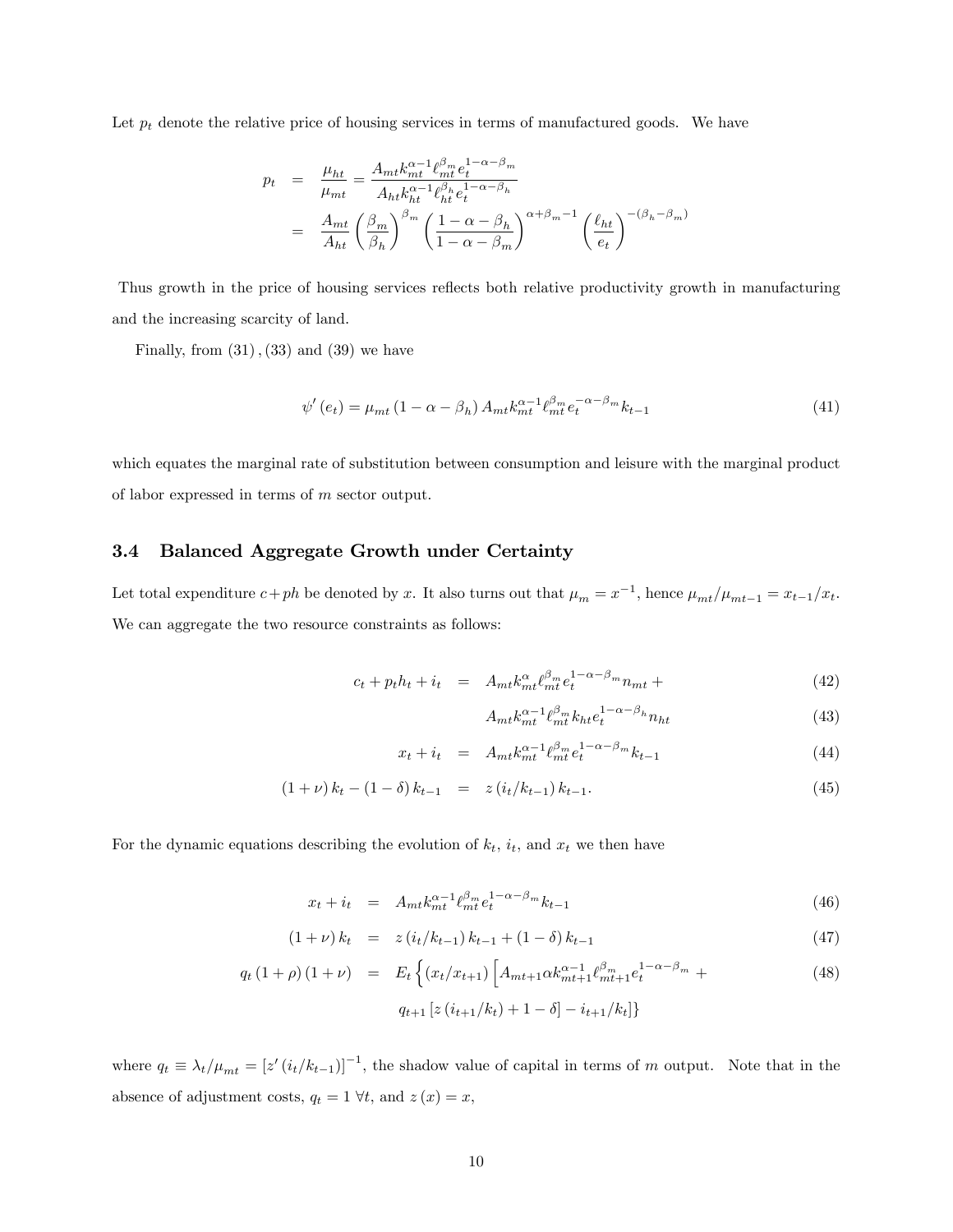We will define aggregate balanced growth under certainty as an equilibrium path in which x and  $k$  both grow at a constant rate, and in which the interest rate (i.e. the marginal product of capital) is also constant. We will also assume that  $z(i/k) = i/k$  and  $z'(i/k) = 1$  at the steady state value of  $i/k$ , so that adjustment costs are zero on the balanced growth path. Balanced growth clearly requires that  $A_{mt} k_{mt}^{\alpha-1} \ell_{mt}^{\beta_m} e_t^{1-\alpha-\beta_m}$  be constant, which we can express as

$$
(k_{mt}/e_t) / (k_{mt-1}/e_{t-1}) = \left[ (1 + \gamma_m) \left[ (\ell_{mt}/e_t) / (\ell_{mt-1}/e_{t-1})^{\beta_m} \right] \right]^{1/(1-\alpha)},
$$

i.e. a relationship between the growth rates in the  $m$  sector of the capital-labor ratio, technological progress, and the land-labor ratio. Therefore, let

$$
Z_t \equiv \left[ A_{mt} \left( \ell_{mt}/e_t \right)^{\beta_m} \right]^{1/(1-\alpha)} e_t = \left[ A_{mt} \ell_{mt}^{\beta_m} e_t^{1-\alpha-\beta_m} \right]^{1/(1-\alpha)} \tag{49}
$$

and define variables with "<sup>~</sup>" over them to be deflated by  $Z_t$ , e.g.  $\tilde{k}_{mt} \equiv k_{mt}/Z_t$ . We then have

$$
x_t/k_{t-1} + i_t/k_{t-1} = \tilde{k}_{mt}^{\alpha - 1} \tag{50}
$$

$$
(1+\nu) k_t/k_{t-1} = z(i_t/k_{t-1}) + 1 - \delta \tag{51}
$$

$$
(x_{t+1}/x_t)(1+\nu)(1+\rho)q_t = \alpha \tilde{k}_{mt+1}^{\alpha-1} +
$$
  
\n
$$
q_{t+1}[z(i_{t+1}/k_t) + 1 - \delta] - (i_{t+1}/k_t)
$$
\n(52)

With  $k_m$  constant under balanced growth, k and x both grow at the same constant rate.

From  $(26)-(28)$  and  $(39)-(40)$  we have

$$
k_{mt} \left[ \frac{1 - \alpha - \beta_m}{1 - \alpha - \beta_h} n_{ht} + n_{mt} \right] = k_{t-1}.
$$
\n(53)

Now let

$$
Q_t \equiv \frac{1 - \alpha - \beta_m}{1 - \alpha - \beta_h} n_{ht} + n_{mt} \tag{54}
$$

Then we have  $k_{mt} = k_{t-1}/Q_t$ , and we can define  $\hat{k}_t \equiv k_t/(Z_tQ_t)$ . This gives a normalization of  $k_t$ that is constant on the balanced growth path. Note that if  $\beta_m = \beta_h$ , then  $Q = 1$  and we would have  $k_{mt} = k_{ht} = k_{t-1}$ . But with  $\beta_m > \beta_h$ ,  $Q > 1$  and  $n_h$  and  $n_m$  are changing over time (unless  $\epsilon = 1$ ). In particular, if  $\epsilon < 1$  and  $\gamma_m \ge \gamma_h$ , then  $n_h$  (and hence Q) grows over time.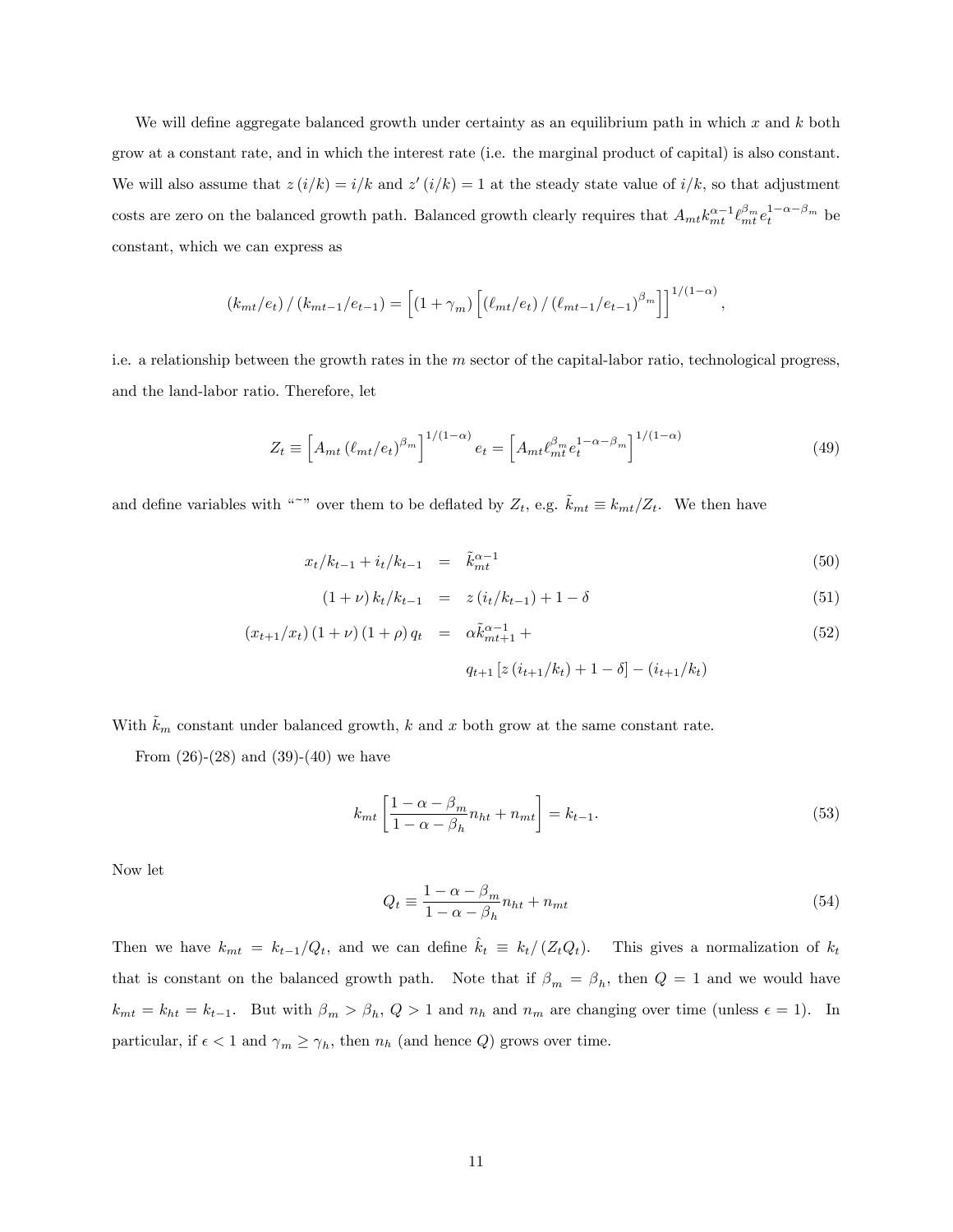The model implies constant work effort along the balanced growth path. From  $(41)$  we have

$$
\psi'(e_t) = \mu_{mt} \left( 1 - \alpha - \beta_h \right) A_{mt} k_{mt}^{\alpha - 1} \ell_{mt}^{\beta_m} e_t^{-\alpha - \beta_m} k_{t-1}
$$

which after normalization with  $Z$  yields

$$
\psi'(e_t) e_t = (1 - \alpha - \beta_h) \tilde{k}_{mt}^{\alpha - 1} k_{t-1}/x_t
$$

$$
= (1 - \alpha - \beta_h) \tilde{k}_{mt}^{\alpha}/\hat{x}_t
$$

Since  $\tilde{k}_{mt}$  and  $\hat{x}_t$  are constant along the balanced growth path,  $e_t$  is constant as well.

On the balanced aggregate growth path,  $ZQ$  grows at a constant rate. In fact it is straightforward to show that its growth rate  $q$  satisfies

$$
\left[ \left( 1 + \gamma_m \right) \left( 1 + \nu \right)^{-\beta_m} \right]^{1/(1-\alpha)} \equiv 1 + g \tag{55}
$$

We then have  $\tilde{k}_{mt} = k_{mt}/Z_t = k_{t-1}/(Q_tZ_t) = \hat{k}_{t-1}Q_{t-1}Z_{t-1}/(Q_tZ_t) = \hat{k}_{t-1}/(1 + g_t)$ . Aggregate output per capita (in terms of manufactured goods), which we denote  $y_t$ , is  $A_{mt} k_t^{\alpha} \ell_{mt}^{\beta_m} e_t n_{mt} + p_t A_{ht} k_{ht}^{\alpha} \ell_{ht}^{\beta_h} e_t n_{ht}$ , or (after substituting for  $p_t$  and simplifying as before):

$$
y_t = A_{mt} k_{mt}^{\alpha} \ell_{mt}^{\beta_m} Q_t = \tilde{k}_{mt}^{\alpha} Z_t Q_t, \qquad (56)
$$

so we can also define  $\hat{y}_t = y_t / (Z_t Q_t) = \tilde{k}_{mt}^{\alpha} = \left[ \hat{k}_{t-1} / (1 + g_t) \right]^{\alpha}$  and  $\hat{x}_t = x_t / (Z_t Q_t)$ .

We can now characterize the dynamics in terms of stationary variables:

$$
\hat{x}_t + \hat{i}_t = \left[ \hat{k}_{t-1} / \left( 1 + g_t \right) \right]^\alpha \tag{57}
$$

$$
(1+g_t)(1+\nu)\hat{k}_t = z((1+g_t)\hat{i}_t/\hat{k}_{t-1})\hat{k}_{t-1} + (1-\delta)\hat{k}_{t-1}
$$
\n(58)

$$
(\hat{x}_{t+1}/\hat{x}_t)(1+g_{t+1})(1+\nu)(1+\rho)q_t = \alpha \left[ \hat{k}_t/(1+g_{t+1}) \right]^{\alpha-1} +
$$
\n
$$
= \alpha \left[ \hat{k}_t/(1+g_{t+1}) \right]^{\alpha-1} +
$$
\n
$$
= \left[ \alpha \left( (1+\alpha)^{\alpha/2} \right)^{\alpha/2} + \alpha \left( (1+\alpha)^{\alpha/2} \right)^{\alpha/2} \right] \tag{59}
$$

$$
q_{t+1} \left[ z \left( \left( 1 + g_{t+1} \right) \hat{i}_{t+1} / \hat{k}_t \right) + 1 - \delta \right] - \left( 1 + g_{t+1} \right) \hat{i}_{t+1} / \hat{k}_t
$$
  
\n
$$
q_t = z' \left( \left( 1 + g_t \right) \hat{i}_t / \hat{k}_{t-1} \right)^{-1} \tag{60}
$$

which yields (letting variables without subscripts denote steady state variables, and using the assumption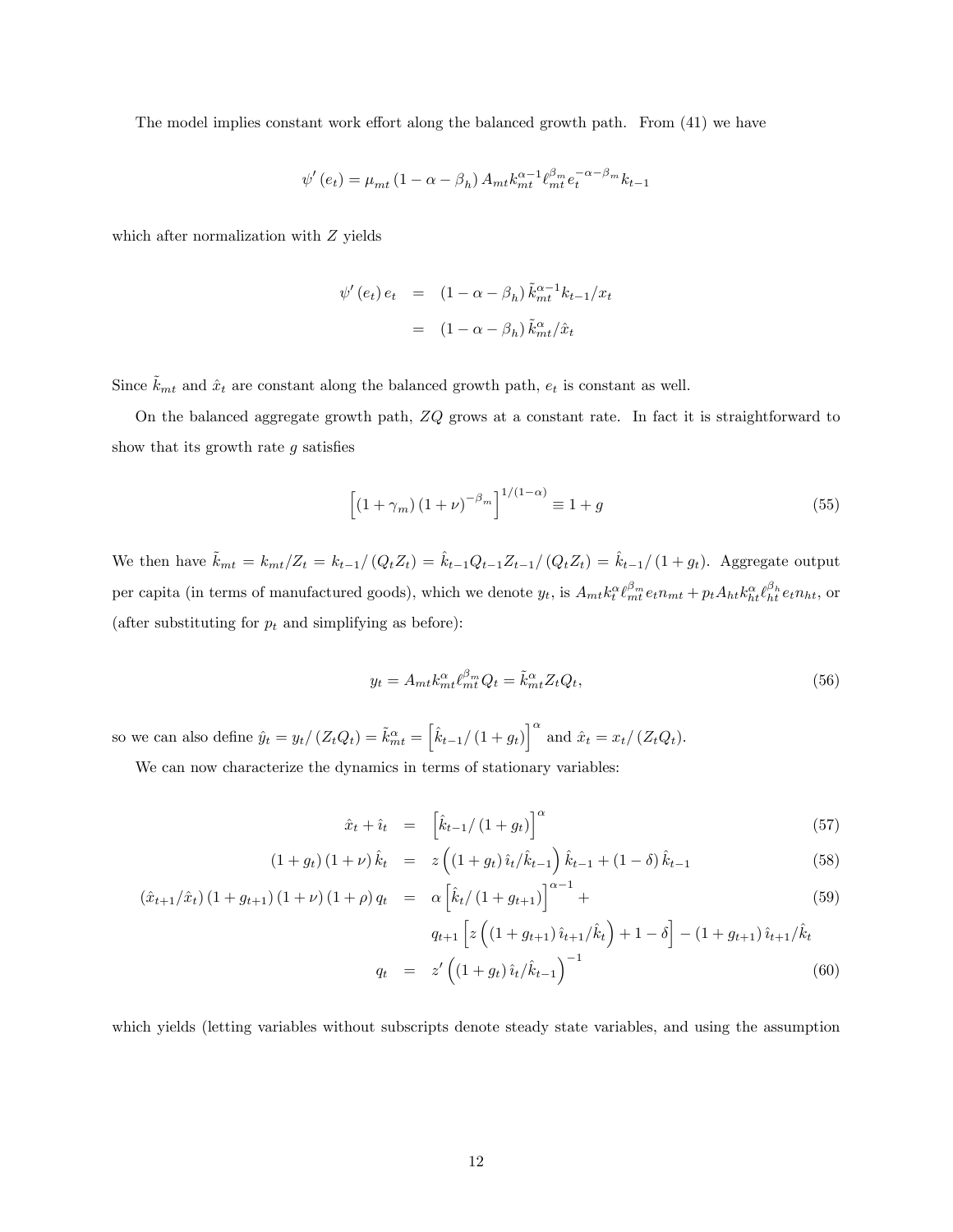that  $z(x) = x$  and  $q = 1$  on the balanced growth path)

$$
\hat{x} + \hat{i} = \left[\hat{k}/(1+g)\right]^{\alpha} \tag{61}
$$

$$
(1+\nu)(1+g) = \left[\hat{k}/(1+g)\right]^{\alpha-1} - (1+g)\,\hat{x}/\hat{k} + 1 - \delta \tag{62}
$$

$$
(1+\nu)(1+\rho)(1+g) = \alpha \left[\hat{k}/(1+g)\right]^{\alpha-1} + 1 - \delta \tag{63}
$$

and

$$
\hat{k} = (1+g) \left[ \frac{\alpha}{(1+\nu)(1+\rho)(1+g) - (1-\delta)} \right]^{1/(1-\alpha)}.
$$
\n(64)

This of course is just the standard neoclassical model. The innovation in this paper's model is to characterize the behavior of sectoral variables within the aggregate steady state, and also to specify a regime-switching model for the growth process.

### 3.5 Unbalanced Sectoral Growth

The sectoral variables (other than  $\tilde{k}_m$  and  $\tilde{k}_h$ ) will vary over time, but can be solved for directly as functions of the aggregates. Rewriting the relevant conditions in terms of p,  $n_m$ ,  $\ell_m$ ,  $h$ ,  $k_m$ , and c, we have

$$
p_t h_t = \tilde{k}_{mt}^{\alpha} Z_t \frac{1 - \alpha - \beta_m}{1 - \alpha - \beta_h} (1 - n_{mt}) \tag{65}
$$

$$
1 = \omega_c \phi(c_t, h_t)^{-(\epsilon - 1)/\epsilon} c_t^{-1/\epsilon} \hat{x}_t Q_t Z_t \tag{66}
$$

$$
h_t/c_t = p_t^{-\epsilon} \left( \omega_h/\omega_c \right)^{\epsilon} \tag{67}
$$

$$
\ell_{mt} = \frac{\bar{L}}{N_t} \frac{\beta_m (1 - \alpha - \beta_h)}{(1 - n_{mt}) \beta_h (1 - \alpha - \beta_m) + n_{mt} \beta_m (1 - \alpha - \beta_h)}
$$
(68)

$$
p_t = \frac{A_{mt}}{A_{ht}} \left(\frac{\beta_m}{\beta_h}\right)^{\beta_h} \left(\frac{1-\alpha-\beta_h}{1-\alpha-\beta_m}\right)^{\alpha+\beta_h-1} \left(\frac{\ell_{mt}}{e_t}\right)^{-(\beta_h-\beta_m)}.\tag{69}
$$

It will be convenient to have normalized versions of  $h$  and  $c$  to eliminate  $Z$  from the above system. As with k and x, we denote by  $\hat{h}$  and  $\hat{c}$  the corresponding variables divided by ZQ. Then we have

$$
p_t \hat{h}_t = \tilde{k}_{mt}^{\alpha} \frac{1 - \alpha - \beta_m}{1 - \alpha - \beta_h} (1 - n_{mt}) / Q_t \tag{70}
$$

$$
1 = \omega_c \phi \left(\hat{c}_t, \hat{h}_t\right)^{-(\epsilon - 1)/\epsilon} \hat{c}_t^{-1/\epsilon} \hat{x}_t \tag{71}
$$

$$
\hat{h}_t / \hat{c}_t = p_t^{-\epsilon} \left( \omega_h / \omega_c \right)^{\epsilon} . \tag{72}
$$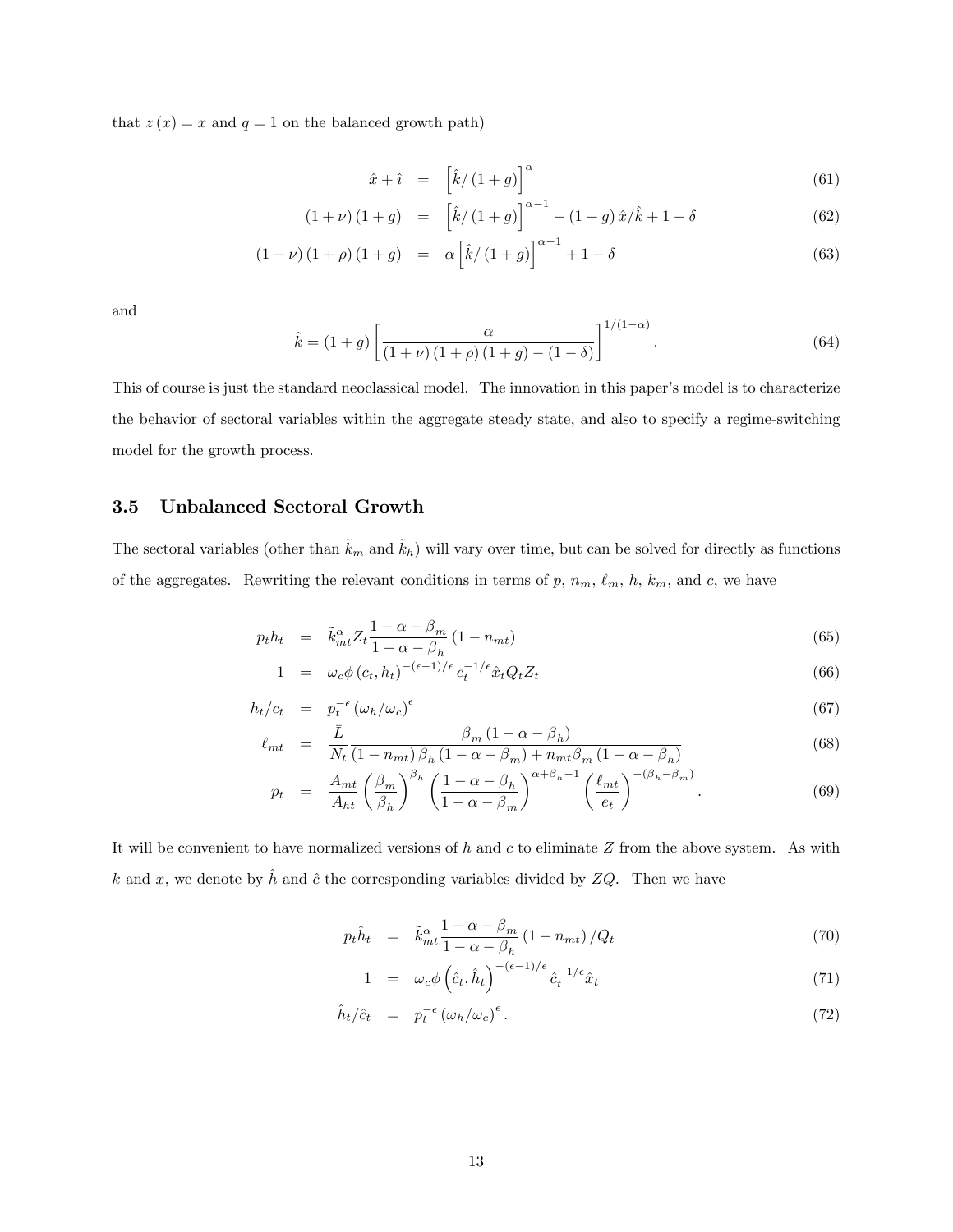We also have

$$
\tilde{k}_{ht} = \frac{1 - \alpha - \beta_m}{1 - \alpha - \beta_h} \tilde{k}_t \tag{73}
$$

$$
\ell_{ht} = \frac{\beta_h}{\beta_m} \frac{1 - \alpha - \beta_m}{1 - \alpha - \beta_h} \ell_{mt} \tag{74}
$$

The six equations (54) and (68) – (72)provide solutions for the six sectoral variables  $\hat{h}$ ,  $\hat{c}$ ,  $n_m$ ,  $\ell_m$ ,  $p$ , and  $Q$  as functions of the exogenous variables and the aggregate endogenous variables. Equations  $(?) - (74)$ along with  $n_h = 1 - n_m$  then provide solutions for the remaining sectoral variables. Only in the knife-edge cases of  $\epsilon = 1$  or  $\gamma_m = \gamma_h - (\beta_h - \beta_m)\nu$  will these variables exhibit balanced growth in the sense of either being constant, or growing at the same rate as the aggregate economy.

To get a more intuitive feel for how sectoral labor allocation evolves over time, following Ngai-Pissarides (2007), let  $\sigma_h$  denote the share of expenditure on housing services h relative to total expenditure on goods x, and  $\sigma_c = 1 - \sigma_h$  the share of x spent on c:.

$$
\sigma_{ht} \equiv \frac{p_t h_t}{x_t} = \left(\frac{\omega_h}{\omega_c}\right)^{\epsilon} p_t^{-(\epsilon - 1)} / \left[1 + \left(\frac{\omega_h}{\omega_c}\right)^{\epsilon} p_t^{-(\epsilon - 1)}\right]
$$
\n(75)

Then  $p_t h_t = \hat{k}_t^{\alpha} Z_t n_{ht} = y_t n_{ht}/Q_t = \sigma_{ht} x_t$ , and we have

$$
n_{ht} = \sigma_{ht} \frac{x_t Q_t}{y_t} \tag{76}
$$

$$
n_{mt} = 1 - \sigma_{ht} \frac{x_t Q_t}{y_t} \tag{77}
$$

On the balanced growth path  $x/y$  is constant, over time we have (for  $\epsilon < 1$  and  $\gamma_m > \gamma_h$ ),  $\sigma_h \to 1$ ,  $\sigma_m \to 0$ . Consequently, in the long-run  $n_h \to xQ/y$ ,  $n_m \to 1-xQ/y$ , and eventually all but an infinitesimal amount of labor is going toward producing housing services or structures. This is presumably not a realistic implication, but the model can still be a reasonable description of behavior over a very long time period.

Although land is not explicitly priced in the model, we can compute its shadow rental price  $v_t$  in terms of manufactured goods:

$$
v_t = \beta_m A_{mt} k_{mt}^{\alpha} \ell_{mt}^{\beta_m - 1} e_t^{1 - \alpha - \beta_m}
$$
  

$$
= \beta_m Z_t \tilde{k}_{mt}^{\alpha} / \ell_{mt}
$$
 (78)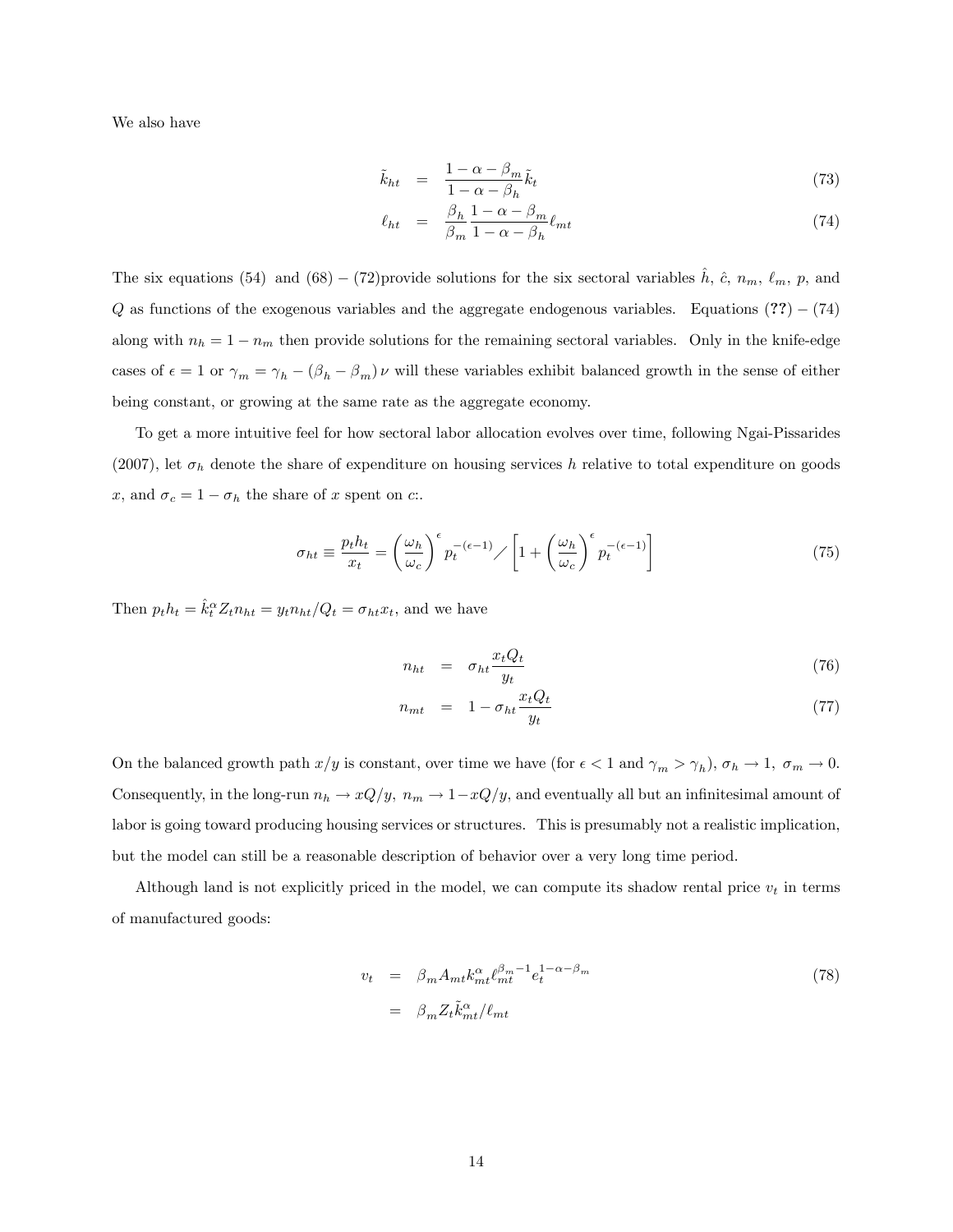It will be convenient to define  $\hat{v}_t \equiv v_t/(Q_tZ_tN_t)$ , so that we have

$$
\hat{v}_t = \beta_m \tilde{k}_{mt}^{\alpha} / (\ell_{mt} N_t Q_t) \tag{79}
$$

which is expressed as a function of the sectoral variables for which the solution is described above. To a first approximation we can say that the land rental price grows at rate  $g + \nu$  on the balanced growth path—exactly  $g + \nu$  if  $\epsilon = 1$ , a bit faster if  $\epsilon < 1$ .

### 3.6 Stochastic Growth

We suppose that the growth rate of  $A_h$  is fixed at  $\gamma_h$ , but that of  $A_m$  follows a Markov regime-switching process:

$$
A_{mt}/A_{mt-1} = (1 + \tilde{\gamma}_{mt}) \eta_t / \eta_{t-1}
$$
\n(80)

where

$$
\tilde{\gamma}_{mt} = \begin{cases} \gamma_m^1 & \text{if } \xi_t = 1 \\ \gamma_m^0 & \xi_t = 0 \end{cases}
$$
\n(81)

 $\eta_t$  is a transitory disturbance, and  $\xi_t$  is a state variable with Markov transition matrix  $\Theta$ , where  $\Theta[i, j] =$  $Pr(\xi_t = j | \xi_{t-1} = i)$ . Since the columns of  $\Theta$  must sum to one, we write it as

$$
\Theta = \begin{bmatrix} \theta_1 & 1 - \theta_0 \\ 1 - \theta_1 & \theta_0 \end{bmatrix} . \tag{82}
$$

If the diagonal elements of  $\Theta$  are close to one, the growth states will be highly persistent, and a shift from one state to the other will carry with it a sizeable adjustment in the long-term level of  $A_m$ . Since the stationary distribtion of  $\xi$  is  $\xi^* \equiv$  $\sqrt{ }$  $(1 - \theta_0) / (2 - \theta_1 - \theta_0)$   $(1 - \theta_1) / (2 - \theta_1 - \theta_0)$ '٦ , the average growth rate of  $\mathcal{A}_m$  is

$$
\bar{\gamma}_m = \frac{1 - \theta_0}{2 - \theta_1 - \theta_0} \gamma_m^1 + \frac{1 - \theta_1}{2 - \theta_1 - \theta_0} \gamma_m^0.
$$
\n(83)

For concreteness we will call  $\xi = 1$  the "high-growth" regime, and  $\xi = 0$  the "low-growth" regime, i.e. we assume  $\gamma_m^1 > \gamma_m^0$ .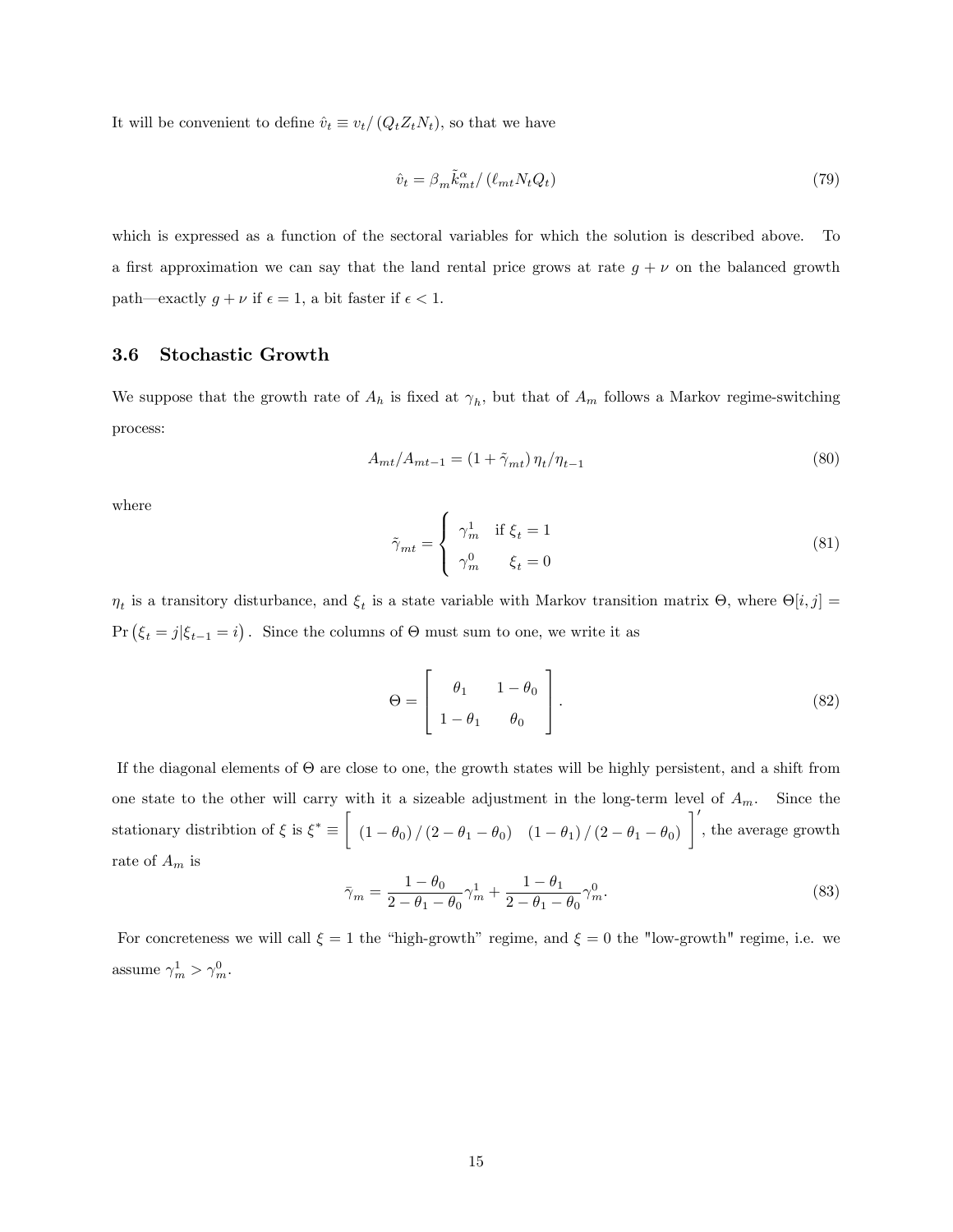Following Hamilton (1994), we can describe the above Markov chain as an  $AR(1)$  process. First, define

$$
z_{t} = \begin{bmatrix} z_{1t} \\ z_{0t} \end{bmatrix} = \begin{cases} \begin{bmatrix} 1 & -\xi^{*} \\ 0 & \xi_{t} = 1 \\ 0 & -\xi^{*} \end{bmatrix} & \text{if } \xi_{t} = 0 \\ 1 & \text{if } \xi_{t} = 0 \end{cases}
$$
 (84)

which has an unconditional mean of zero. Then  $z_t = \Theta z_{t-1} + v_t$ , where  $v_t = z_t - E_{t-1}z_t$ , so that  $E\{v_t|\xi_{t-1}\}$ 0. Thus, for example, if  $\xi_{t-1} = 1,$  we have

$$
v_t = \begin{bmatrix} v_{1t} \\ v_{0t} \end{bmatrix} = \begin{cases} \begin{bmatrix} 1 - \theta_1 \\ -(1 - \theta_1) \end{bmatrix} & \text{if } \xi_t = 1 \quad (\theta_1) \\ \begin{bmatrix} -\theta_1 \\ \theta_1 \end{bmatrix} & \text{if } \xi_t = 0 \quad (1 - \theta_1) \end{cases}
$$
 (85)

and if  $\xi_{t-1} = 0$ .

$$
v_t = \begin{bmatrix} v_{1t} \\ v_{0t} \end{bmatrix} = \begin{cases} \begin{bmatrix} \theta_0 \\ -\theta_0 \end{bmatrix} & \text{if } \xi_t = 1 \ (1 - \theta_0) \\ \begin{bmatrix} -(1 - \theta_0) \\ 1 - \theta_0 \end{bmatrix} & \text{if } \xi_t = 0 \ (\theta_0) \end{cases}
$$
 (86)

where the terms in parenthesis are conditional probabilities. Note that while  $E(v_t|\xi_{t-1}) = 0$ ,  $v_t$  is not identically distributed over time, as the conditional distribution depends on  $\xi_{t-1}$ .

The log deviation version of  $g_t$  satisfies

$$
gg_t/(1+g) = \left(\frac{1}{1+\bar{\gamma}_m}(\tilde{\gamma}_{mt}-\bar{\gamma}_m)+\eta_t-\eta_{t-1}\right)/(1-\alpha)
$$
  
=  $\Gamma'_m z_t/(1+\bar{\gamma}_m)+\eta_t-\eta_{t-1}/(1-\alpha)$  (87)

where  $\Gamma_m \equiv \left[\gamma_m^1 \gamma_m^0\right]'$ . We suppose that  $\eta_t = \phi_1 \eta_{t-1} + \phi_2 \eta_{t-1} + \nu_t$ , where  $\nu_t$  is i.i.d. with a zero mean. In what follows, we will first assume that economic agents observe both  $z_t$  and  $\eta_t$  before making their period t decisions. Later we will consider the possibility that they only observe  $g_t$  and must estimate  $z_t$  and  $\eta_t$ given the history of  $g_t$ .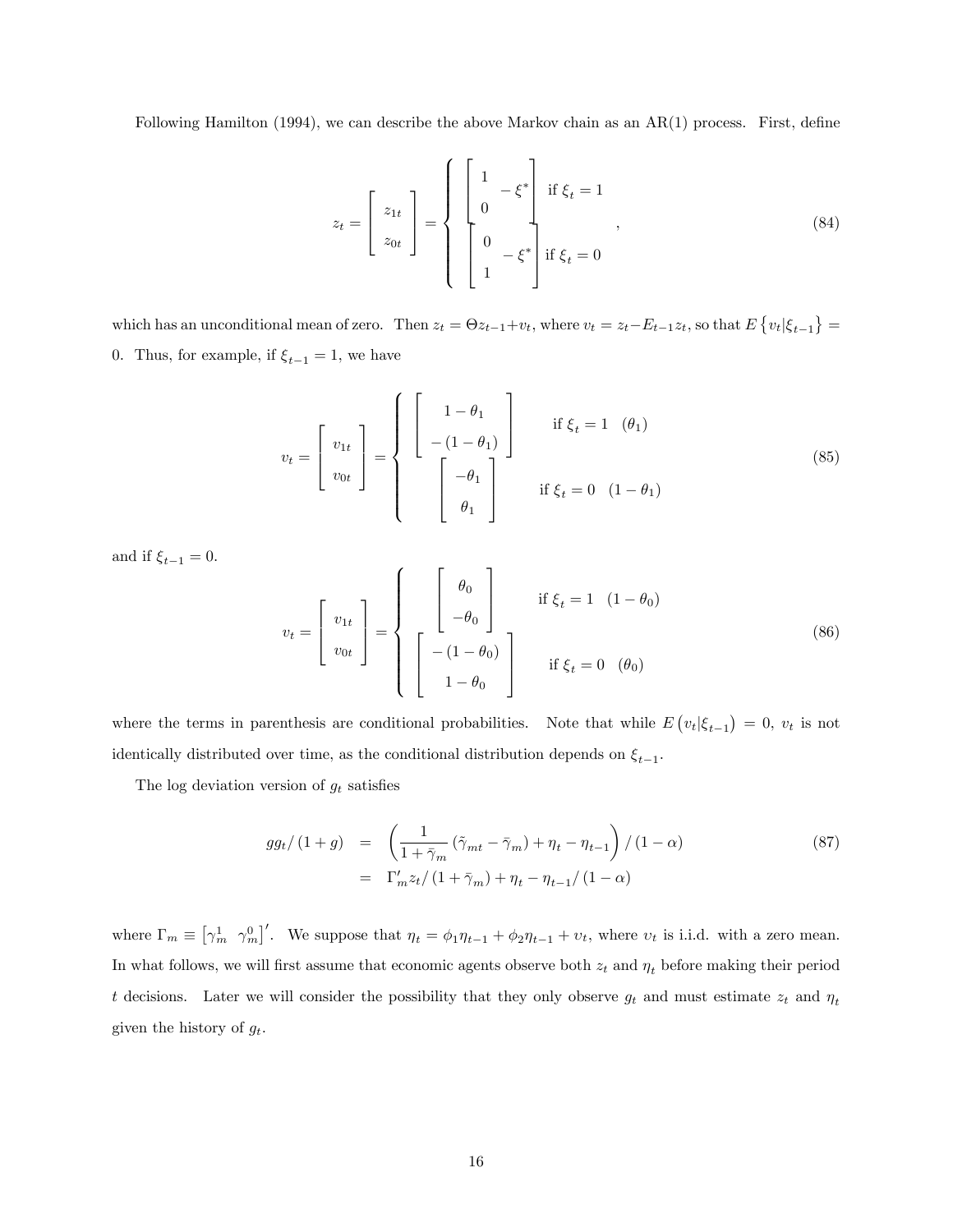#### 3.7 Asset Prices

Thus far we have only described the behavior of the price of housing services and rental prices for land. The term "housing prices" generally refers to asset prices of homes and the land they are packaged with. In this model we can calculate the value of what might be called "real estate wealth," which would be the total value of capital and land allocated to the housing services sector. The value of the capital is just  $K_h = k_h n_h$ . The asset value of the land  $L_h = \ell_h n_h$  requires some computation. Letting  $V_t$  denote the asset price of land in terms of m sector output, we must have

$$
V_t = v_t + E_t \{ \Phi_{t,1} V_{t+1} \} = E_t \left\{ \sum_{\tau=0}^{\infty} \Phi_{t,\tau} v_{t+\tau} \right\}
$$
 (88)

where

$$
\Phi_{t,\tau} = \frac{\mu_{m,t+\tau}}{\mu_{mt} (1+\nu)^{\tau} (1+\rho)^{\tau}} = \frac{x_t}{x_{t+\tau} (1+\nu)^{\tau} (1+\rho)^{\tau}}
$$
(89)

is the stochastic discount factor. If we normalize the variables by dividing by  $Q_tZ_tN_t$ , we get

$$
\hat{V}_t = \hat{v}_t + E_t \left\{ \hat{\Phi}_{t,1} \hat{V}_{t+1} \right\} = E_t \left\{ \sum_{\tau=0}^{\infty} \hat{\Phi}_{t,\tau} \hat{v}_{t+\tau} \right\}
$$

where

$$
\hat{\Phi}_{t,\tau} \equiv \frac{\hat{x}_t}{\hat{x}_{t+\tau} \left(1+\rho\right)^{\tau}}.\tag{90}
$$

On the balanced growth path we have  $\Phi^{-1} = (1 + g)(1 + \rho)(1 + \nu)$ , and  $\hat{v}_t$ , as mentioned previously, is (for plausible parameters) almost constant but technically a function of  $A_{mt}/A_{ht}$  and  $N_t$  (for  $\epsilon < 1$  it is increasing in both arguments). While the capital stock and the economy grow at  $g + \nu$ , the price of land, and hence the price of "houses" (capital plus land in the h sector) grows at a rate (slightly) faster than  $g + \nu$ . We will examine the behavior of land prices off the steady state later after describing the model under stochastic growth.

#### 3.8 Calibration

Most of the parameters take on standard values:  $\alpha = 0.33$ ,  $\nu = 0.01$ ,  $\delta = 0.05$  (a compromise for structures and equipment). The parameters  $\beta_h$  and  $\beta_m$  should reflect the shares of land in the cost of housing services and non-housing output respectively. We set  $\beta_h = 0.5$  and  $\beta_m = 0.05$ . Since housing services represent about 20 percent of overall consumer expenditures, we set  $\omega_h = 0.2$ ,  $\omega_c = 0.8$ . We set the time preference rate  $\rho$  equal to 0.01. Finally, we choose the parameters of the regime-switching process for productivity to correspond roughly to the results in KR:  $(\gamma_m^1 - \beta_m \nu) / (1 - \alpha) = 0.029$ ,  $\gamma_m^0 = 0.013$ ,  $\theta_1 = 0.99$ ,  $\theta_0 = 0.983$ .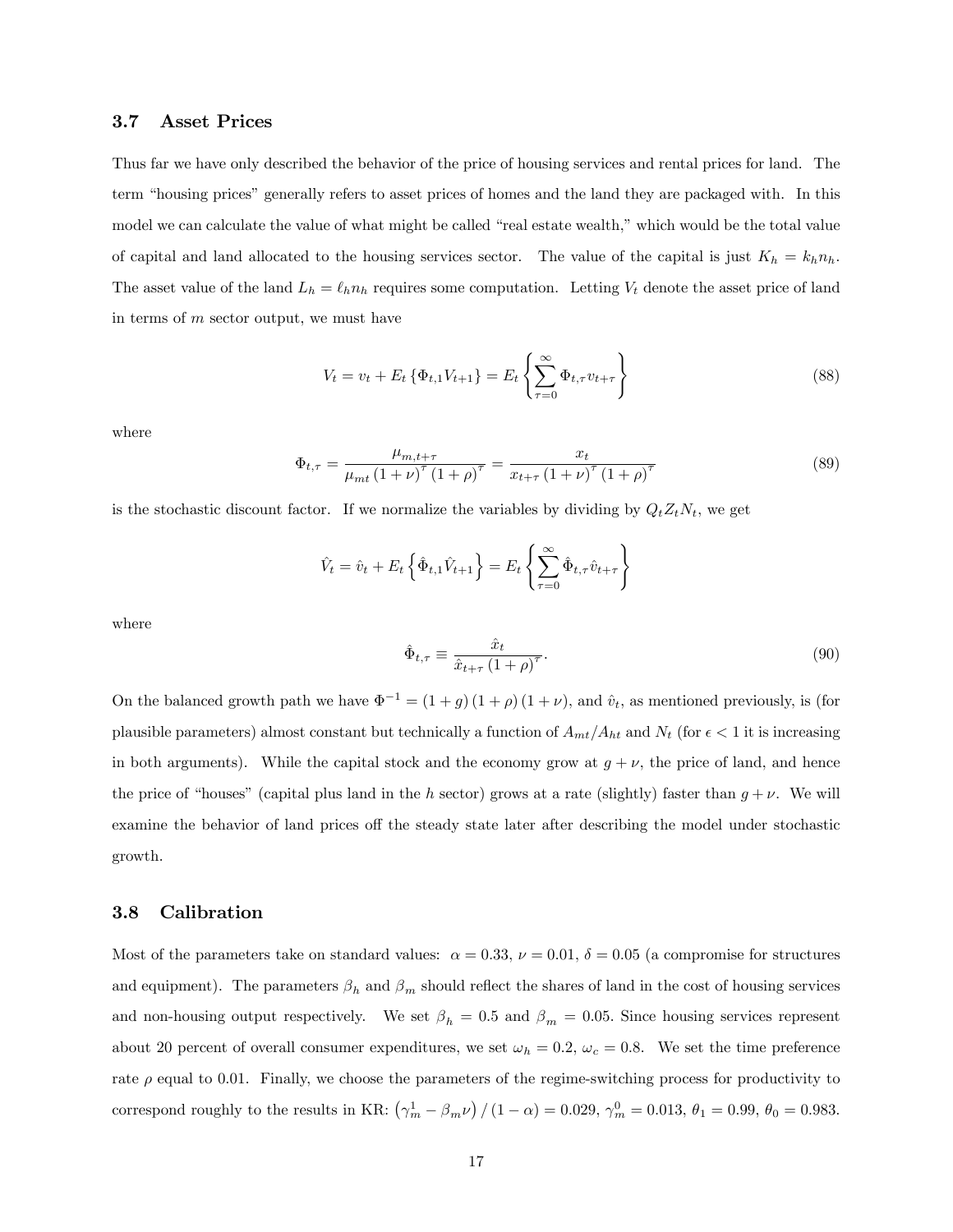Thus high growth regimes are slightly more persistent than low-growth, and implied the overall mean growth rate of  $A_m$ ,  $\bar{\gamma}_m$ , is 2.31 percent.

#### 3.9 The Elasticity of Substitution between Housing and other Consumption

The first-order conditions of the model imply a relationship between the expenditure ratio for housing and non-housing consumption and the relative price.

$$
\frac{\omega_c^{\epsilon}}{\omega_h^{\epsilon}} \frac{p_t h_t}{c_t} = p_t^{1-\epsilon} \tag{91}
$$

The long-term behavior of aggregate expenditures on housing services suggests a unit income elasticity for such expenditures, but price inelastic (i.e.  $\epsilon < 1$ ). This is because the ratio expenditures on housing services to non-housing consumption expenditures has no long-run trend, but is positively correlated with the relative price of housing services, at least as measured by NIPA. Figure 6 presents annual data going back to 1929 of the two series, which show a positive relationship for most of the sample, though recently (since roughly 1990) they have diverged. The magnitude of the elasticity, however, is difficult to infer from time series data, given that both the ratio and the price are endogenous variables. In addition, whereas the nominal expenditures on  $h$  and  $c$  may be measured accurately, there may be substantial error in measuring the true relative price. Whereas the Boskin Commission had estimated an upward bias in CPI rents, Gordon and and vanGoethem (2005) argue for a downward bias averaging roughly 0.5 percent annually, but varying over time.

As a consequence, we instead examine evidence from micro data. Specifically, we examine data from the Consumer Expenditure Survey (CEX) to gauge the extent of housing service expenditure share variability as a function the relative price of housing services. To do so we construct rent (or ownerís equivalent rent) relative to other expenditures, and match this up with data on housing prices by region, total expenditures, and demographic controls. As the above condition suggests, we can obtain an estimate of  $\epsilon$  by a suitable regression of the nominal expenditure ratio on relative price.

Looking at micro data solves several problems. First, it is reasonable to take the price, which is based on regional CPI measures of ownerís equivalent rent relative to the CPI excluding shelter, as exogenous to individual households. Second, the price measurement issue alluded to above is arguably mitigated by reliance on relative prices across regions. Third, we can include specific demographic controls to account for variation in, for example,  $\omega_c/\omega_h$ .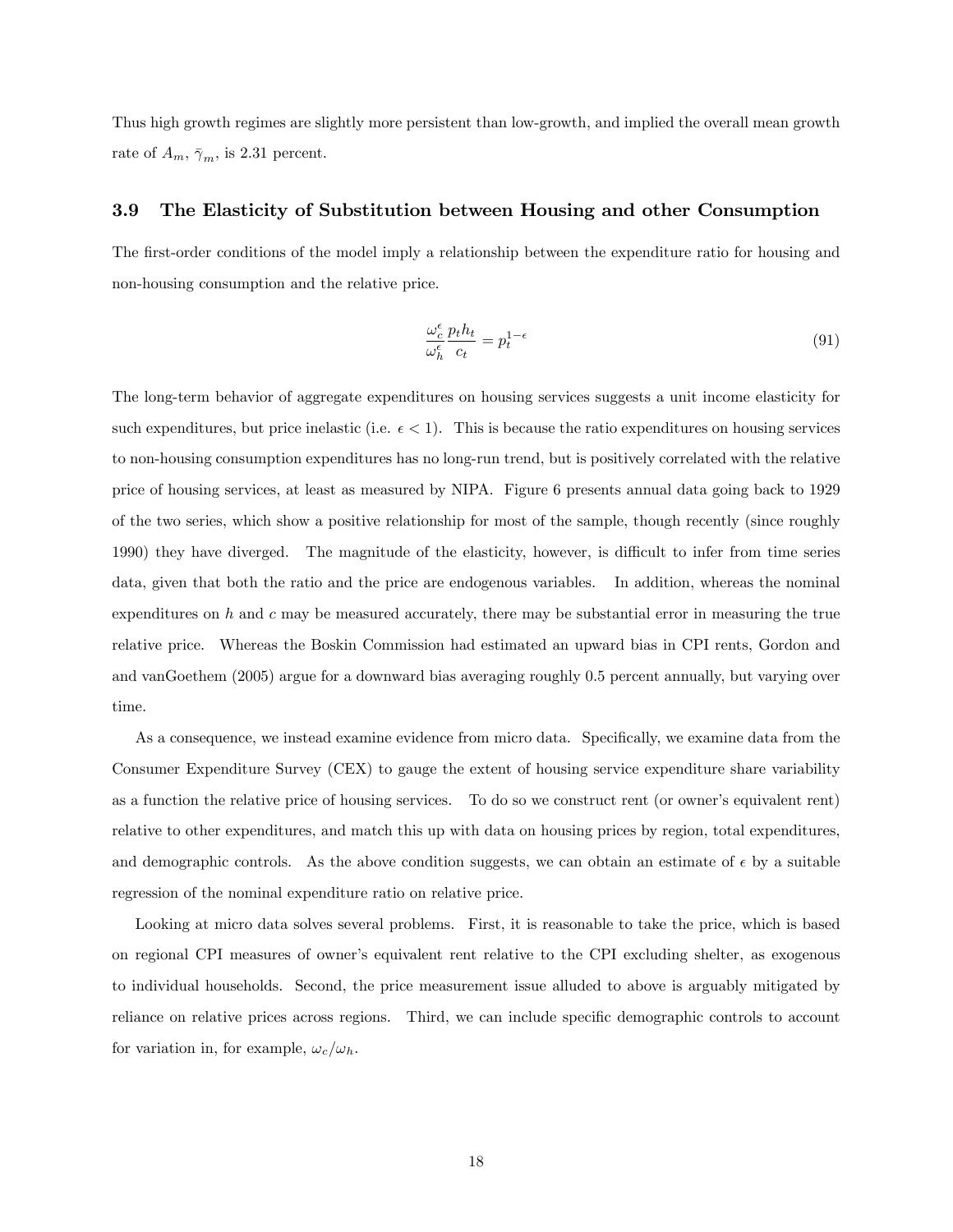Consider the following model for individual  $i$  at date  $t$  in region  $j$ :

$$
\ln [p_{jt}h_{it} / (x_{it} - p_{jt}h_{it})] = a_j + b \ln x_{it} + (1 - \epsilon) \ln p_{jt} + z'_{it}\theta + u_{itj}.
$$

Here  $a_j$  reflects some constant region-specific factor that might affect expenditure shares. For example, if living in a region provides some amenities such as inexpensive public transportation or moderate weather that substitute for other expenditures (automobiles, heating oil),  $a_j$  might be positive. Note that we have to assume that  $a_i$  is constant over time or else we would not be able to identify the price effect. The coefficient b would reflect a wealth effect to the extent it differs from zero, and the coefficient on  $p_{jt}$  has the interpretation indicated: if  $\epsilon < 1$ , relative expenditures on housing services increase with their cost. The model also includes a set of demographic variables  $z_{it}$ , which would include things like family size and number of wage-earners. Note that we would expect a negative coefficient on an indicator of two adults working, as this would typically result in less household production and more expenditures on non-housing goods and services. Finally, the error term  $u_{ijt}$  represents idiosyncratic variation in preferences for housing services (in the model represented by  $\omega_h/\omega_c$ , measurement error of the dependent variable, and other omitted variables.

If the CEX had a true panel structure we could difference out the  $a_j$ . We could also allow for individual fixed effects. Unfortunately each individual household observation is present for at most four quarterly observations, so the panel aspect is probably useless (the other explanatory variables are not likely to change in a meaningful way over the course of a household's participation). Consequently we choose to pool the sample in levels and use regional dummies to capture the region effects. We also just use one (the first) observation per household, to avoid giving more weight to households simply because they remain in the sample.

The total expenditure variable  $x_{it}$  is likely to be measured with error. Such error would tend to produce a potentially large downward bias in the estimate of b because  $x_{it}$  enters the denominator of the dependent variable. Fortunately we have candidates for instruments: demographic variables such as race and education that are plausibly unrelated to the  $u_{itj}$ .

For nominal expenditures on housing services we use rent for renters and owner's equivalent rent (OER) on the primary residence for owners.<sup>3</sup> Consequently we subtract mortgage and home equity interest from total expenditures, as well as property taxes and expenditures on various categories of home repairs and maintenance that would normally be included in rent. We assume that OER is not intended to include utilities, so for owners utility expenditures are included in total but not housing expenditures. For renters,

<sup>&</sup>lt;sup>3</sup>We do not include rent or OER on vacation or second homes. Though it might be desirable to do so, especially for second homes, it is difficult to distinguish, for example, someone who owns a vacation home but rents it out for 48 weeks of the year and uses it for four weeks, on the one hand, from someone who uses it every weekend. The former should be treated as equivalent to someone who rents a vacation home for four weeks, which we regard as something qualitatively different from housing services.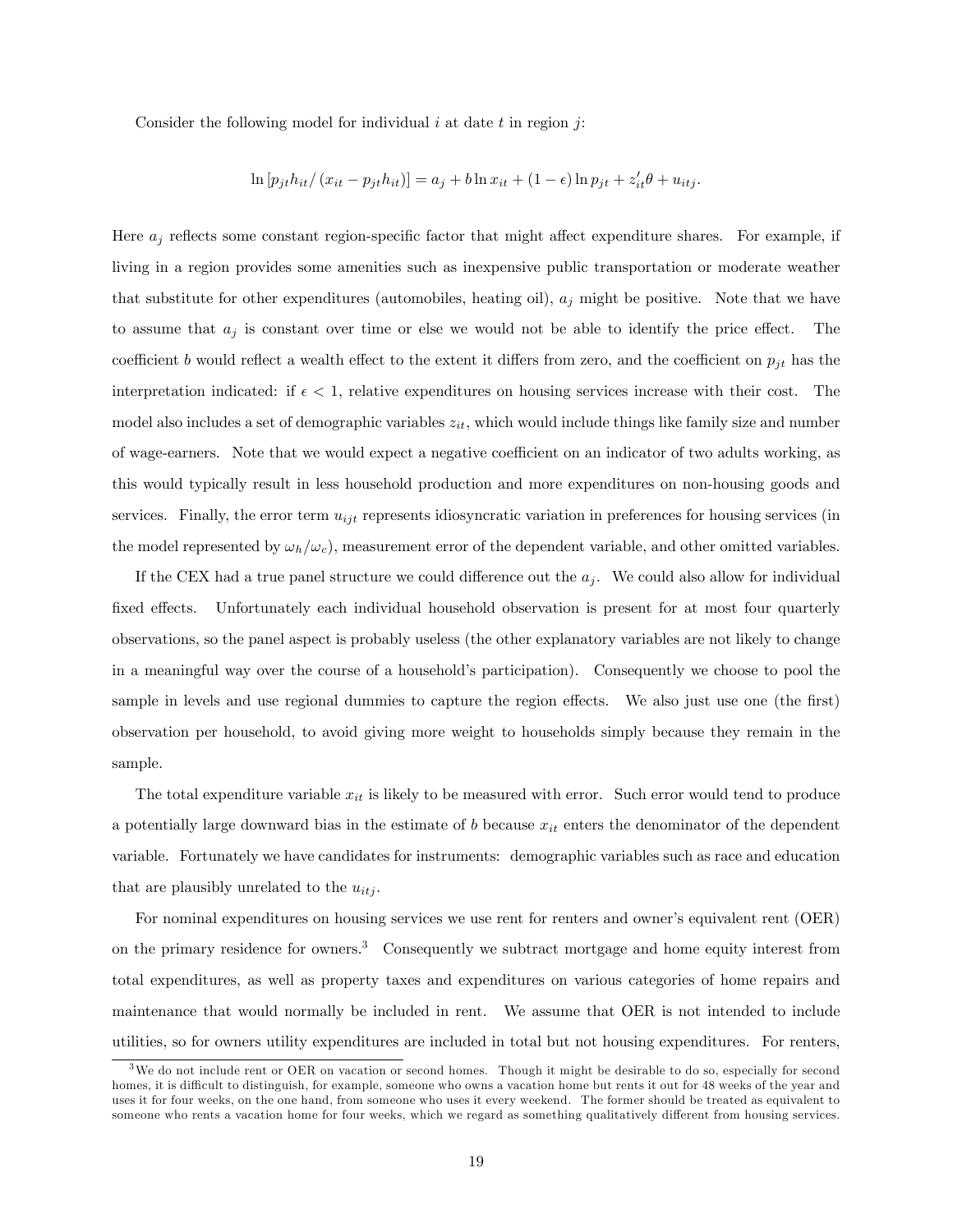reported utility expenditures are also included only in total expenditures, but a dummy variable is included for renters that report zero utilities expenditures (on the assumption that they are included in rent).

The results of this estimation exercise are shown in Table 1. Because of an unexplained break in the level of the dependent variable that occurs in 1993 (presumably because of some change in variable definitions), all of our estimates included a dummy variable for post-1993 data. We present results with and without constraining  $b = 0$ , and with and without instrumenting for x. Without instrumenting for x, the estimate of b is an implausibly large negative number, and the estimate of  $\epsilon$  is only 0.134. Instrumenting brings b down to a more reasonable  $-0.254$ , and increases  $\hat{\epsilon}$  to around 0.2. Imposing  $b = 0$  results in  $\hat{\epsilon} = 0.284$ .

The fact that the estimates of  $\epsilon$  are relatively insensitive to the treatment of other variables in the equation provides some reassurance that it is well below one. This is consistent with a long history of studies that find housing demand to have a low price elasticity (e.g. Hanushek and Quigley, 1980; Polinsky and Ellwood, 1979), or other estimates of  $\epsilon$  based on micro data. For example, Flavin and Nakagawa (2004) use PSID data and estimate  $\epsilon$  to be 0.13. Using a different methodology based on asset prices, Lustig and Van Niewerburgh (2007) set  $\epsilon = 0.05$  in their calibration. The significant negative estimate of b is problematic for the assumption of homotheticity, but is hard to square with the relatively flat expenditure share in Figure 6. If true it would tend to mute the effects described in the simulation, as growth in the demand for housing services would not be as responsive to expected productivity growth. For this reason we will be conservative in our choice of  $\epsilon$  and set it equal to 0.3 for our benchmark case.

#### 3.10 Model Simulations

The model separates conveniently into its dynamic aggregate component, which is essentially the neoclassical growth model, and the sectoral variables, which do not have a simple steady state representation, but are static functions of the aggregate state variables. Thus we can use standard methods (e.g. Uhlig, 1997) to obtain a solution for the linearized aggregate model of the form

$$
\begin{aligned}\n\hat{k}_t &= \mathbf{P}\hat{k}_{t-1} + \mathbf{Q}\Lambda_t \\
\hat{i}_t \\
q_t &= \mathbf{R}\hat{k}_{t-1} + \mathbf{S}\Lambda_t \\
q_t &= N\Lambda_{t-1} + \Xi_t.\n\end{aligned}
$$

where

$$
\Lambda_t = \left[ \begin{array}{cc} z_{1t} & z_{0t} & \hat{\eta}_t & \hat{\eta}_{t-1} \end{array} \right]'
$$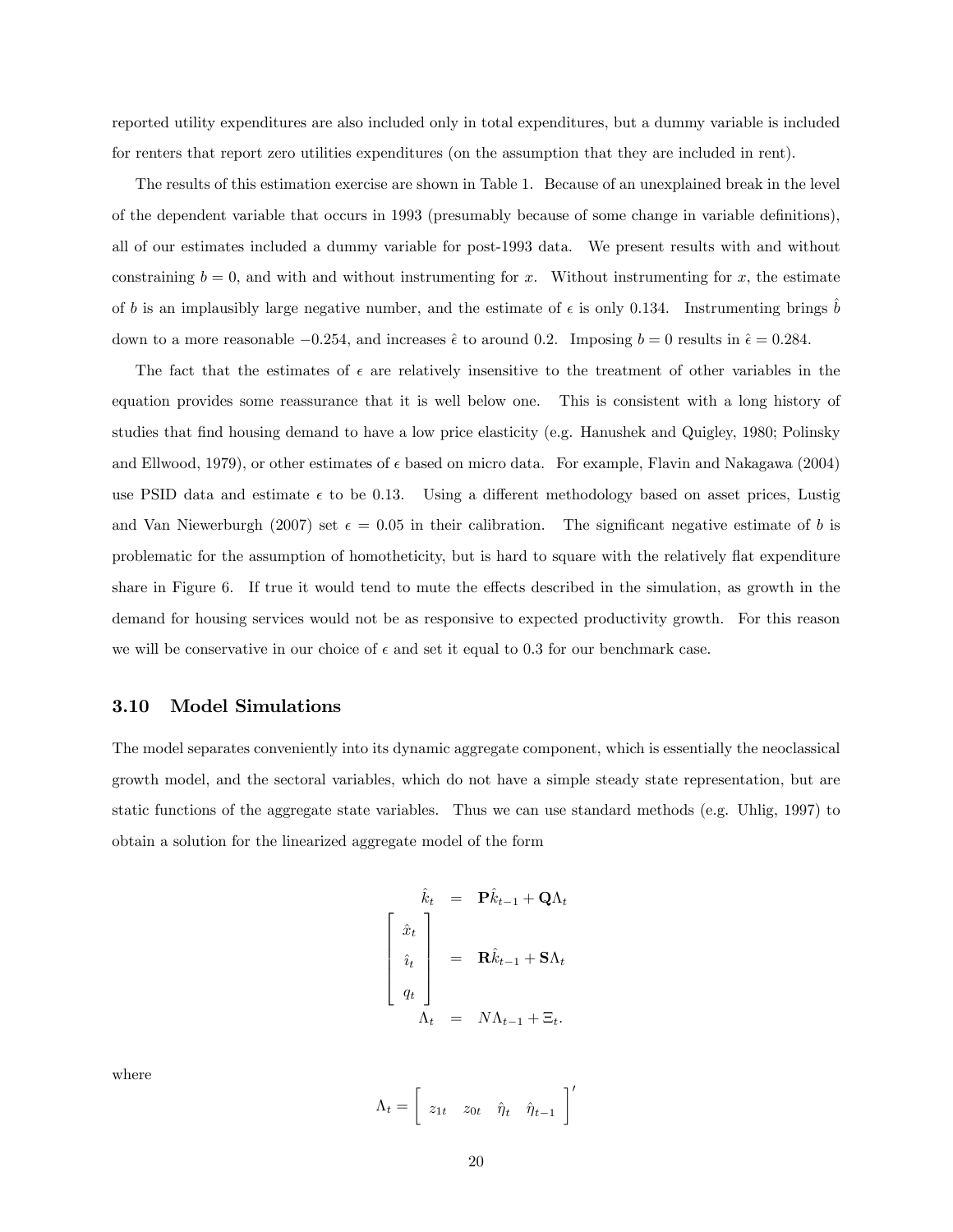$$
\mathbf{N} = \begin{bmatrix} \theta_1 & 1 - \theta_0 & 0 & 0 \\ 1 - \theta_1 & \theta_0 & 0 & 0 \\ 0 & 0 & \phi_1 & \phi_2 \\ 0 & 0 & 1 & 0 \end{bmatrix}
$$

$$
\Xi_t = \begin{bmatrix} v_{1t} \\ v_{2t} \\ u_t \\ 0 \end{bmatrix}
$$

and

and where  $k_t$ ,  $\hat{x}_t$ , etc. are now logarithmic deviations from their steady state values. In this case with only one state variable, **P** is a scalar, **R** is  $3 \times 1$ , **Q** is  $1 \times 4$  and **S** is  $3 \times 4$ . It should be noted that parameters related to the sectoral dimension of the model do not enter into this part of the problem. These include  $\beta_h$ ,  $\epsilon, \gamma_h, \omega_c$ , and  $\omega_h$ .

For given realizations of the exogenous disturbances, time paths for the aggregates can be computed, they can be converted back to levels and become inputs to solving the for the sectoral variables (e.g.  $p, n_m$ )  $n_h$ , etc.) period-by-period using  $(68) - (74)$  and the definition of  $Q$  (54).

The key to doing interesting simulations is to take the peculiar error structure of the disturbance process into account. Even though the conditional expectation of the errors in the  $z_t$  process (the regime states) is zero, actual realizations of zero are not possible, and in fact given the values of  $q_1$  and  $q_0$ , a small error (of absolute value  $1 - q_0$  or  $1 - q_1$ ) that leaves z unchanged is highly likely in any given time period. So rather than consider a one-time shock to  $v$ , it makes sense to consider a single large shock (a regime-switch) followed by a sequence of identical small shocks that leave the regime unchanged for an extended period of time. Such a path is more like a modal outcome rather than the improbable mean.

Figure 7 gives an example of this type of simulation. The economy is in the low growth regime in periods 1 to 11, and then switches to the high growth regime, where it remains. The figure plots the behavior of the asset price of a house (a fixed-weight combination of capital and land—see the Appendix) against per capita income, for  $\epsilon = 0.3$  and 0.9. House prices are clearly much more responsive, both at impact and during the regimes, in the  $\epsilon = 0.3$  case. When the regime shift occurs, the price jumps about 5 percent if  $\epsilon = 0.3$ versus around 2 percent if  $\epsilon = 0.9$ . During the high-growth regime the growth rate of the price is about 0.5 percent (annualized) faster if  $\epsilon = 0.3$  versus  $\epsilon = 0.9$ . Prices actually accelerate as long as the economy remains in the high-growth regime, the more so the lower is  $\epsilon$ .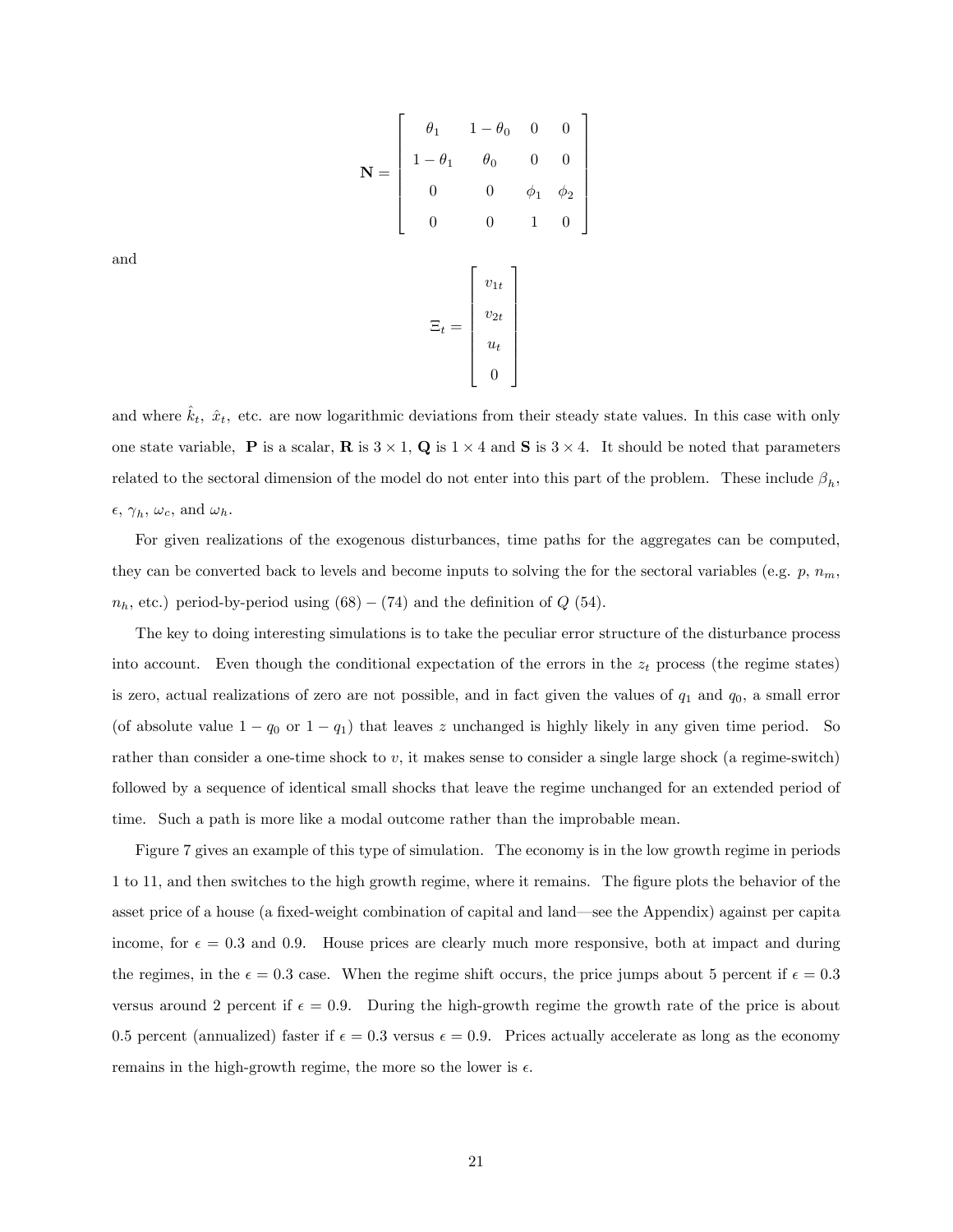#### 3.11 Regime Uncertainty

The model solution and simulations above assume perfect knowledge about the growth regime. This is unlikely to be a realistic assumption. Fortunately, the framework in KR provides a natural mechanism for extracting what economic agents know about the growth regime from the behavior of other economic variables. It is a dynamic factor model with Markov regime-switching in the stochastic growth component. Suppose a set of J economic series related to each other as follows:

$$
Y_{it} = \mu_i X_t + \lambda_i x_t + \zeta_{it}
$$

where  $X_t$  is a common permanent component,  $x_t$  a common transitory component, and  $\zeta_{it}$  an idiosyncratic component. Assume

$$
(1 - \phi(L))X_t = \mu(S_t) + v_t
$$

$$
(1 - \theta(L))x_t = \epsilon_t
$$

$$
(1 - \psi(L))\zeta_{it} = \eta_{it}
$$

and

$$
\mu(S_t) = \begin{cases} \gamma_1 & \text{if } S_t = 1 \\ \gamma_0 & S_t = 0 \end{cases}.
$$

The  $\{\mu_i\}$  and  $\{\lambda_i\}$  are factor loadings on the permanent and transitory components respectively, and the variances of  $v$  and  $\epsilon$  are normalized to unity.

Figure 8 provides an updated estimate of the so-called smoothed (incorporating all available data through 2007:Q3) and zero-lag (incorporating data for each observation only up to that date) estimates of regime probabilities, incorporating information about the growth regime from data on productivity, labor compensation, aggregate consumption, and aggregate hours of work. The zero-lag estimates provide a one basis for what economic agents might have thought at the time. Note in particular the recent signs of a shift back to the low-growth regime, roughly coincident with the sudden end of the housing boom.

As an extreme benchmark, we can simulate the model under the assumption of perfect information, i.e. that agents actually observe the regime shifts and level shocks  $\eta$  in real time. Figure 9 illustrates the behavior of housing prices according to the model under this extreme assumption, where the simulation assumes, based on Figure 8, that regime shifts occurred in 1973, 1996, and 2004. As suggested by the discussion in the previous section, a regime shift triggers both a level and growth rate change in housing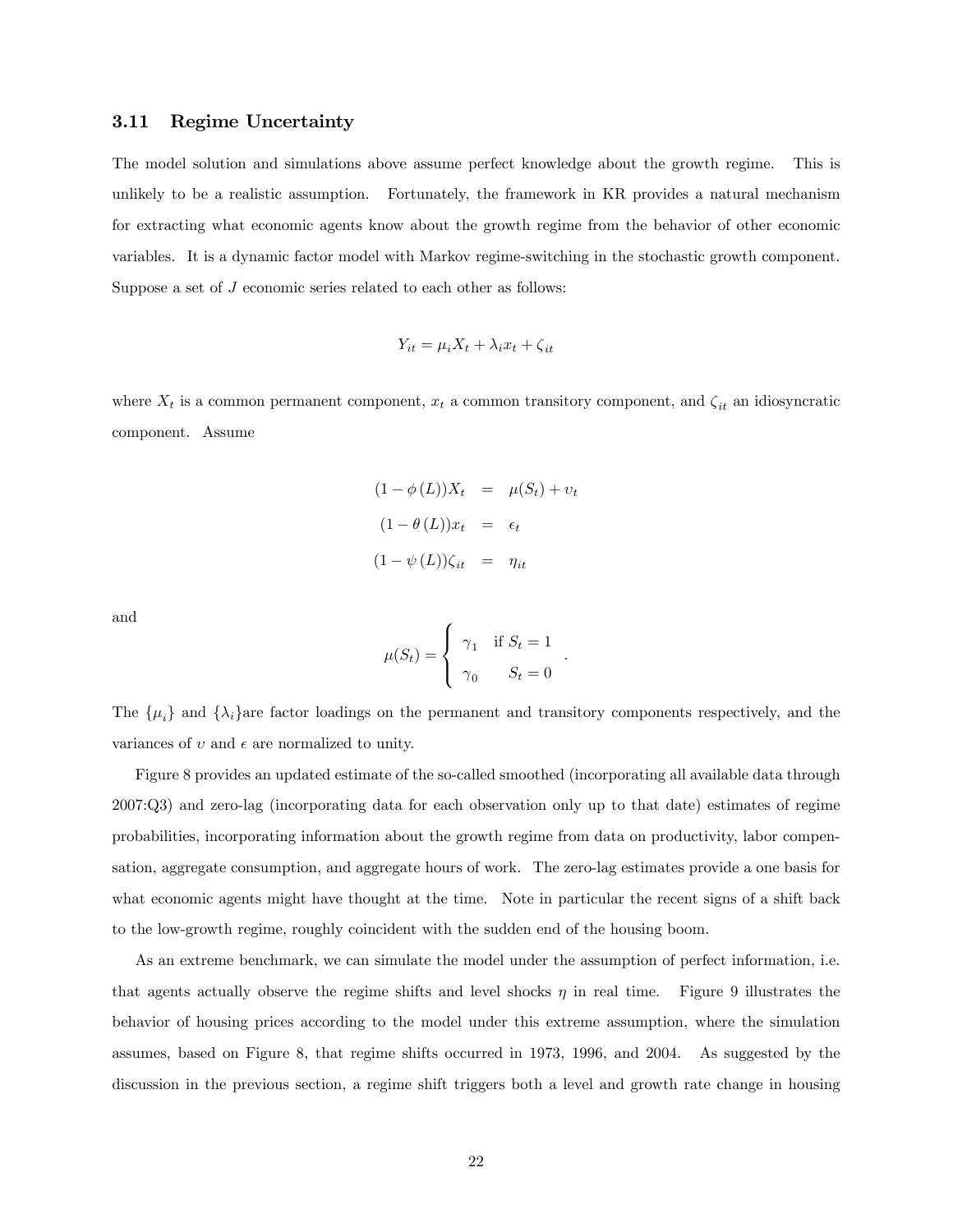prices. Transitory shocks have relatively little impact since they are not confused with permanent shocks. Note that for these and subsequent simulations, because the linear trend depends on the unobservable  $\gamma_h$ , we just assume a value for  $\gamma_h$  such that the trends line up exactly, and judge the model by its ability to match deviations from the linear trend. By that standard, the perfect information assumption clearly misses on both timing and amplitude.

There are, however, two potential sources of incomplete information. First, agents cannot disentangle  $\eta_t$ , the persistent but transitory disturbance to  $A_{mt}$ , from  $v_t$ , the regime-dependent error. This is a standard inference problem addressed by Hamilton (1994) and others. Agents observe  $A_{mt}$  and update their assessment of the current regime. This sort of rational expectations updating makes sense in a stationary environment where agents know (or have had sufficient time to learn) the underlying parameters of the stochastic processes. But in the early 1970s there was no experience in the United States with a sustained productivity slowdown other than during the Great Depression. To believe that the low productivity growth beginning in 1973 was a change in the trend would have required vivid imagination. Other than considering the experience of other countries, there would have been no realistic way form estimates of either the alternative mean growth rate or the transition probabilities.

One way to approach this is to suppose that expectations are formed by estimating the regime-switching dynamic factor model in "real time"—that is, based on data only available at each point in time.<sup>4</sup> Kahn and Rich (2006) do this for the 1990's and find that the model detects the productivity boom relatively quickly, within a year or two of when, with hindsight, it apparently began. Here we adopt a similar approach for the entire period for which the housing price series is available. While estimation of a regime-switching model when there is no regime switch (yet) in the data is potentially problematic, as some parameters are not identified, the point in real time at which the estimation begins to detect a regime switch provides a plausible mechanism for dating when economic agents might have done so (apart from the fact that the econometric techniques had not been developed yet!) It turns out that rolling estimation of the model annually through the 1970s confirms that it fails even to detect a second regime until around 1978, and only puts high probability on it in 1979 (see Figure 10a). After that the estimation converges quickly to close to the full sample estimates. It is worth noting that 1979 is also the year when a number of studies about "the productivity slowdown" began to appear (e.g. Denison, 1979; Norsworthy et al., 1979), though even these were primarily retrospective and did not take clear stands on how likely the slowdown was to persist. Edge et al (2007) also report that official forecasts of long-run productivity growth drifted down slowly in the 1970s, but remained above 2 percent through 1978, and then plummeted in 1979 to 1.5 percent.

An additional complication is illustrated by Figure 10b. Whereas the KR model estimated with data

 $4E$ dge et al (2007) consider a similar question in a linear context using a Kalman filter.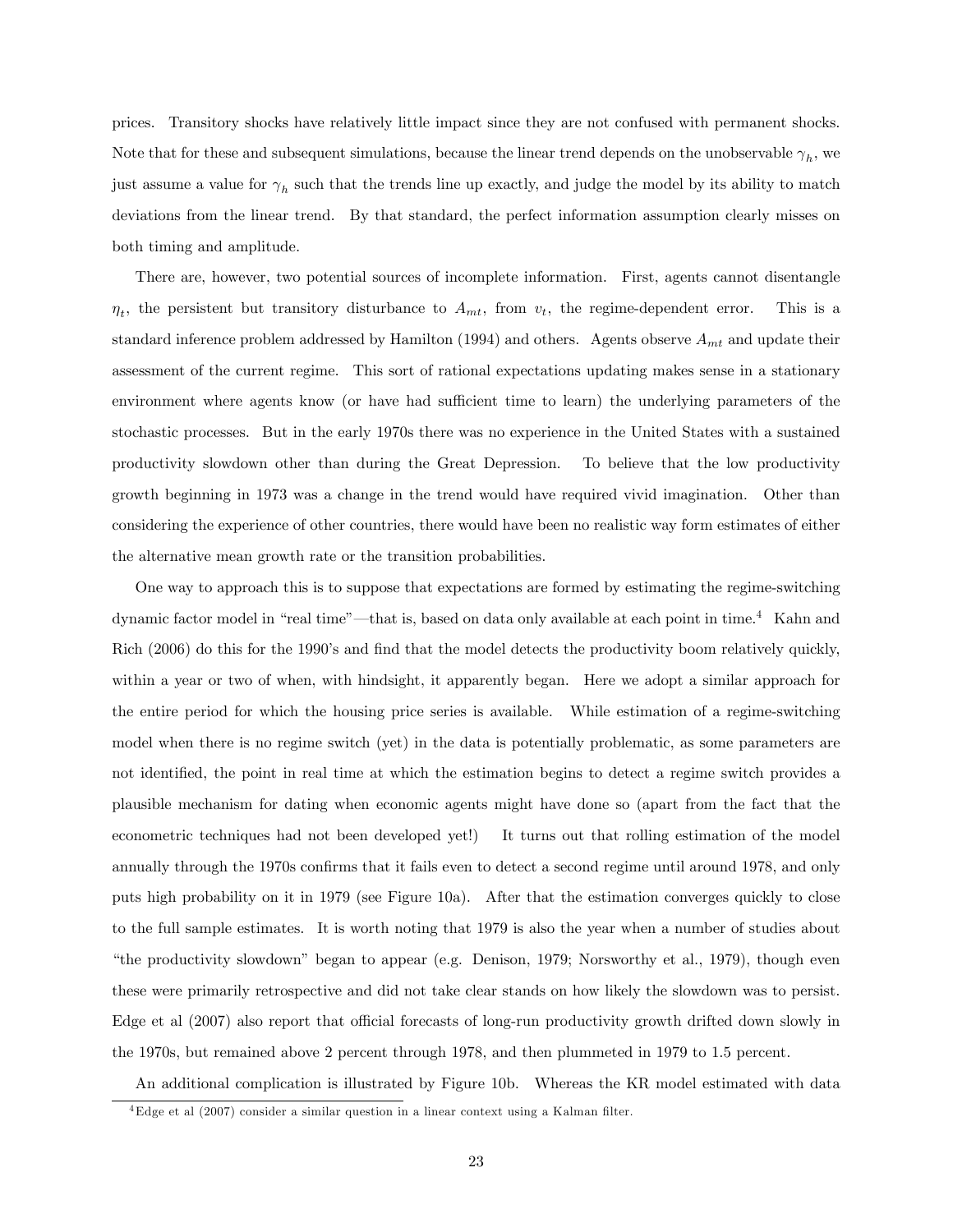available as of the end of July 2007 show the current productivity slowdown beginning (with high probability) in 2004, data available prior to July 2007 had not indicated a slowdown with any substantial probability. Even as of June 2007 the low-growth regime probabilities were in the vicinity of 0.1. What happened was that benchmark revisions that came out in July revised productivity growth downward over the previous three years. So in addition to the difficulties presented by learning the parameters of the process, and by—given the parameters—assessing the regime probabilities in real time as the data arrive, there is the third difficulty that the data are regularly revised.

The general equilibrium model in this paper does not have the complexity that would allow the methods of KR to be applied or simulated directly; in particular, there is only one type of shock, so there would be no point to dynamic factor analysis. To get the spirit of that analysis, while maintaining the simplicity of the model, we simulate the productivity process as in  $(80) - (87)$ , imposing regime switches that correspond to those found in the data, i.e. in 1973, 1996, and 2004. The simulated data are then used as inputs to estimation of the parameters of the process along with regime probabilities as of each date. We set  $\phi_1 = 1.4$ and  $\phi_2 = -0.5$ , and the standard deviation of the shock to the  $\eta$  process  $\sigma_v$  is set to 0.4. The idea is to have a process that when estimated in the full sample generates estimated regime probabilities similar to those of Figure 9.

We then simulate both types of incomplete information. Under the more conventional rational expectations assumption, we assume agents know the parameters of the model, but cannot distinguish between level and growth rate shocks to the productivity process. Under learning, we assume agents estimate the parameters of the model at each date in real time, and use the estimated state vector and current parameter estimates to forecast the model going forward.

More formally, the idea here is to assume that agents observe  $A_{mt} = A_{mt-1} (1 + \tilde{\gamma}_{mt}) \eta_t / \eta_{t-1}$ , but whereas the true process, and accordingly the values of  $\tilde{\gamma}_{mt}$  and  $\eta_t$ , are as described earlier, agents instead have time-varying estimates of the parameters  $\hat{\gamma}^1_{mt}$ ,  $\hat{\gamma}^0_{mt}$ ,  $\hat{\theta}_{1t}$ ,  $\hat{\theta}_{0t}$ , probabilities  $\hat{\pi}_{t|t} = \Pr(\xi_t = 1 | \Omega_t)$ , and transitory terms  $\hat{\eta}_{s|t} = E (\eta_s | \Omega_t)$  where  $\Omega_t$  represents data observed through period t. (We assume only that they know the production function parameters  $\alpha$ ,  $\beta_h$ , and  $\beta_m$ , and the parameters of the utility function.) They obtain estimates of the parameters by using maximum likelihood (or, rather, an approximation<sup>5</sup> based on Kim, 1994). At each date they update their estimates upon observing the latest realization of  $A_{mt}$ , and revise their expectations of future exogenous and endogenous variables accordingly. In linearized form, we have, for example

$$
gg_{t}/(1+g) = \left[\hat{\Gamma}'_{m}\hat{z}_{t}/(1+\bar{\gamma}_{mt}) + \hat{\eta}_{t|t} - \hat{\eta}_{t-1|t}\right]/(1-\alpha)
$$

<sup>&</sup>lt;sup>5</sup>The approximation arises because the inferences about  $\eta_t$  and  $\eta_{t-1}$  should involve expectations conditional on not only the current regime, but on the whole history of regimes. Instead these are collapsed into single unconditional values.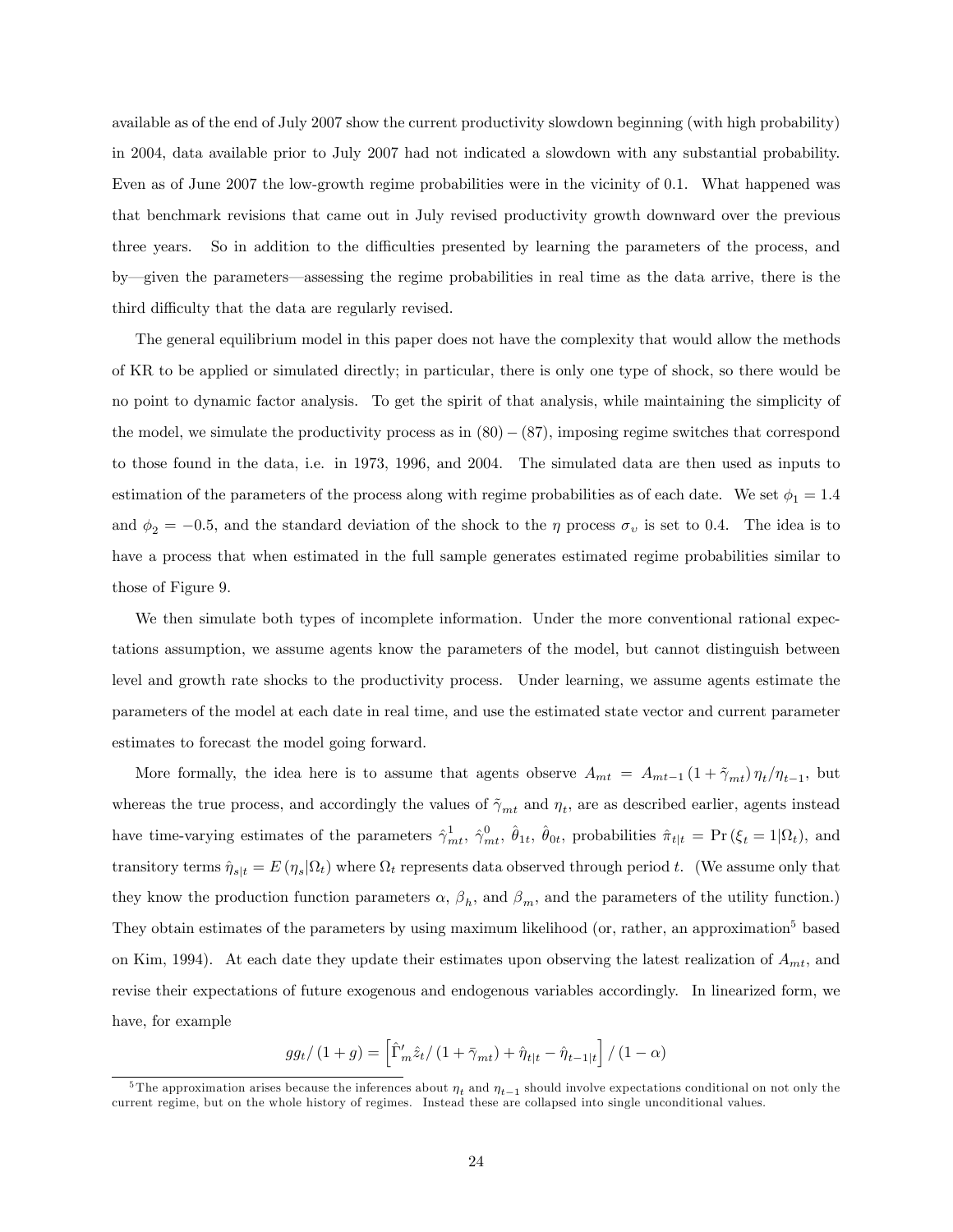where a variable such as  $\hat{\eta}_{t-1|t}$  is the value at time  $t-1$  estimated with data through time t, and

$$
\bar{\gamma}_{mt} = \frac{1 - \hat{\theta}_{0t}}{2 - \hat{\theta}_{1t} - \hat{\theta}_{0t}} \hat{\gamma}_{mt}^1 + \frac{1 - \hat{\theta}_{1t}}{2 - \hat{\theta}_{1t} - \hat{\theta}_{0t}} \hat{\gamma}_{mt}^0.
$$

In other words, by construction agents' estimates of the various components of  $g_t$  add up to the actual  $g_t$ , which is observed, but have different implications for expectations compared to the complete information case where the parameters are known and the shocks observed. (See the Appendix.)

Figure 11 provides the results of a model simulation of housing prices under the real-time learning assumption, in comparison with the Census and OFHEO indexes. All series are detrended, since the model does not have any prediction about the price trend. Transitory shocks are derived from those estimated by the KR model. While the model misses on the full amplitude of the price fluctuations, it gets most of it. With regard to timing, the tends to anticipate the actual price increases, especially in the 1960s, but gets the timing of the peaks and subsequent declines reasonably well. Overall, considering the model's parsimony, and the fact that key parameters are calibrated to micro data or expenditure shares, and has essentially only one shock, it Öts the data very well.

Another check on the model should be its predictions about investment. Clearly the lack of adjustment costs at the sectoral level will mean that sectoral investment will be excessively volatile. With relative price changes, the model makes it too easy to áip capital from one sector to the other. Nonetheless we can still examine the modelís predictions and focus on the lower frequency behavior of investment. Figure 12 displays the behavior of residential investment (deÖned as the change in residential capital), along with actual series. Both series are detrended, the modelís by the steady state growth trend, and the data by a Hodrick-Prescott trend. The model overpredicts residential investment in the early part of the sample, perhaps because of the unusual demographics arising from the baby boom: There had been an explosion of family formation and residential investment following World War II, and the offspring in those families had for the most part not yet come of age. This may have held down residential investment in the 1960s and early 1970s, and boosted it in the late 1970s and 1980s. Nonetheless the model gets the medium and low frequency behavior of residential investment almost dead on from the early 1970s until the present, especially the boom and bust over the last decade. Again, while the share parameters would get the average level of the series approximately right, the medium frequency movements are largely dictated by the calibration of  $\epsilon.$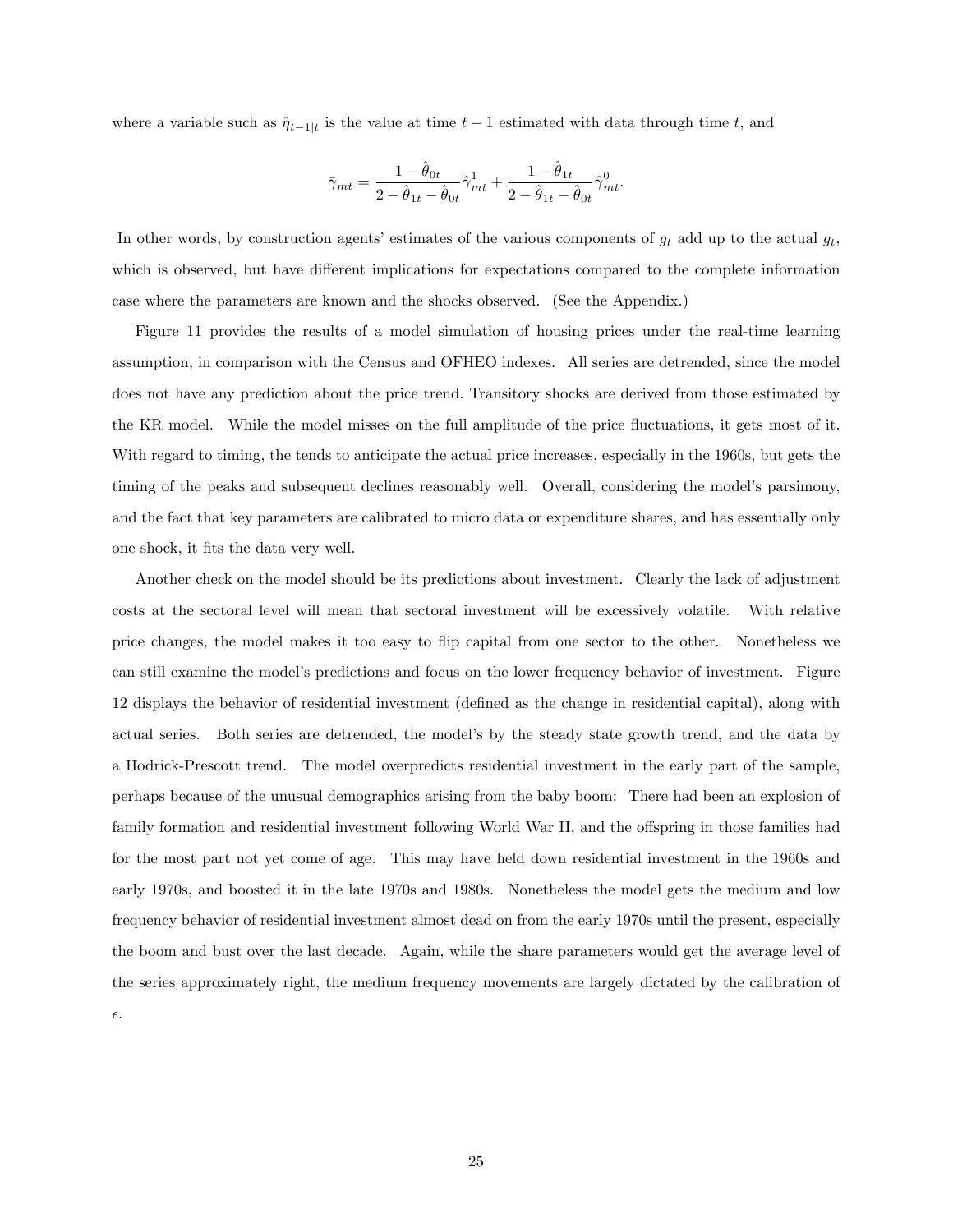# 4 Conclusions

This paper has developed a growth model with land, housing services, and other goods and shown that it is capable both qualitatively and quantitatively of explaining a substantial portion of the movements in housing prices over the past 40 years, including the recent downturn. The paper also uses micro data to calibrate a key cross-elasticity parameter that governs the relationship between productivity growth and home price appreciation. The matching of the model to the data relies not on fitting the overall trend (which depends on an unobservable), but on the deviations from that trend as a function of productivity growth. The calibrated model under rational expectations can explain some of the acceleration in housing prices that occurred both in the 1960s and since the mid-1990s, and also suggests a contributing explanation for the recent downturn, but fails to get the full amplitude and timing of the fluctuations. When a realistic model of learning is added in lieu of rational expectations, however, the model does much better on both. In particular, the continued boom in housing prices in the 1970s is largely explained by the time it took for agents to figure out that the productivity slowdown was quasi-permanent. Finally, the paper also has some success in matching the low frequency behavior of housing investment, in particular the boom that began in the late 1990s.

Considering the general lack of success that DSGE models have had in capturing asset price behavior (e.g. Jermann, 1998), and considering that the model has only one driving force, exogenous productivity growth, it is reasonable to call it a success. Even so, future work will incorporate adjustment costs, and other sources of shocks to capture more accurately the high frequency behavior of both prices and quantities.

Another implication of this analysis is that it puts the recent subprime mortgage crisis in a somewhat different light. If we accept the idea that the housing downturn was triggred by a productivity slowdown, and that this was a low probability event in light of what was known prior to 2007 about productivity growth, it may be that subprime mortgage lending was, ex ante, economically rational. The probability of a productivity slowdown—and therefore of a reversal in housing prices—such as the one that occurred in 1973 could reasonably have been viewed as small over the relevant horizon for mortgage lenders.. Indeed, a recent paper by Piskorski and Tchistyi (2008) makes precisely this point. They examine optimal mortgage lending in a setting where housing prices obey essentially the same type of regime-switching behavior, and find that "many features of subprime lending observed in practice are consistent with economic efficiency and rationality of both borrowers and lenders," though, as they point out, there may be negative externalities associated with massive defaults in a downturn.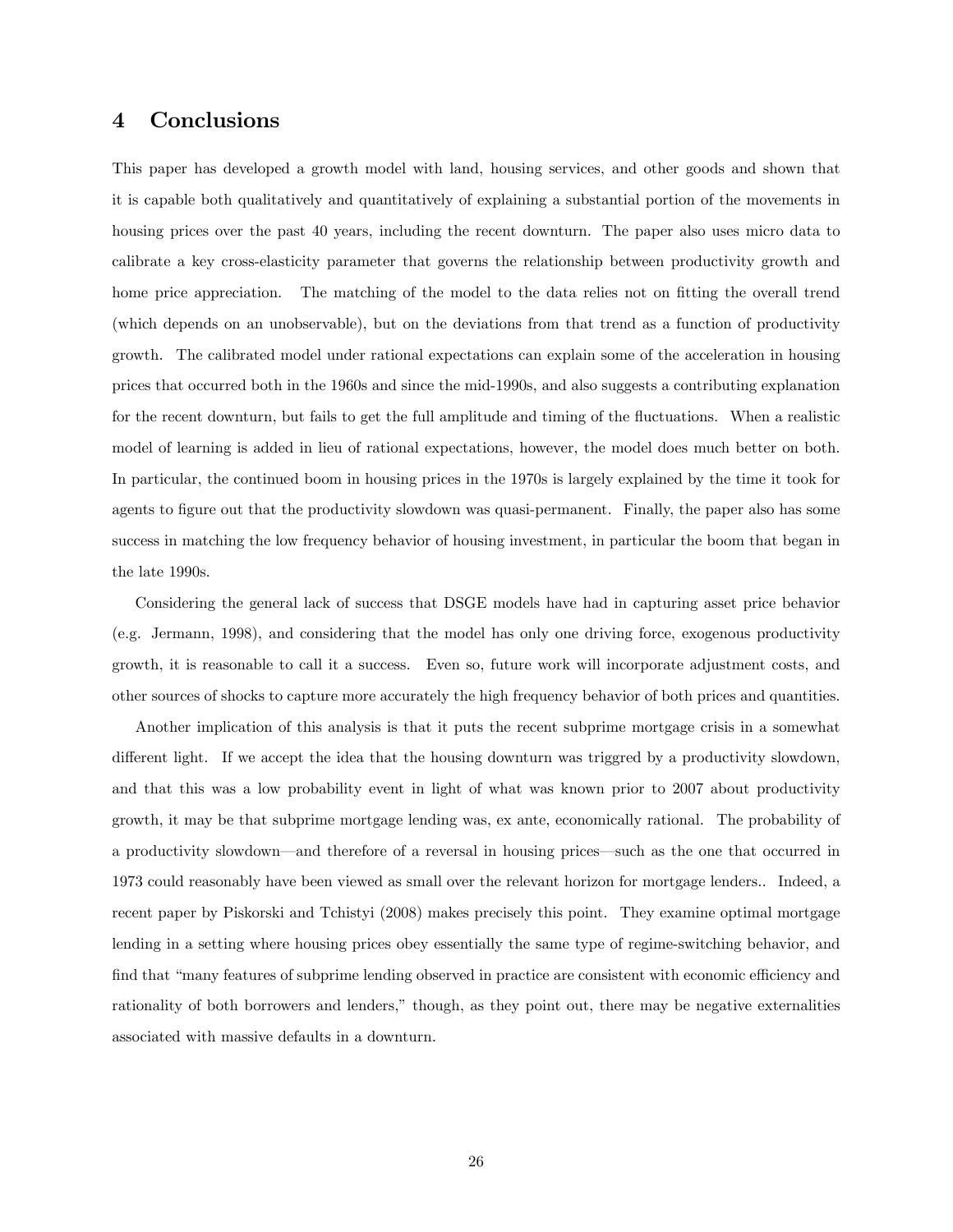# 5 Appendix

# 5.1 Solving the Closed Economy Model under Complete Information

First we linearize the system

$$
\hat{x}_t + \hat{i}_t = \left[ \hat{k}_{t-1} / \left( 1 + g_t \right) \right]^\alpha \tag{92}
$$

$$
(1+g_t)(1+\nu)\hat{k}_t = z\left((1+g_t)\hat{i}_t/\hat{k}_{t-1}\right)\hat{k}_{t-1} + (1-\delta)\hat{k}_{t-1}
$$
\n(93)

$$
(1+\nu)(1+\rho)q_t = E_t \left\{ (\hat{x}_t/\hat{x}_{t+1})(1+g_{t+1})^{-1} \left[ \alpha \left[ \hat{k}_t/(1+g_{t+1}) \right]^{\alpha-1} + \right. \right. \tag{94}
$$

$$
q_{t+1}\left[z\left((1+g_{t+1})\hat{i}_{t+1}/\hat{k}_t\right)+1-\delta\right] - (1+g_{t+1})\hat{i}_{t+1}/\hat{k}_t\right]
$$
  

$$
q_t = z'\left((1+g_t)\hat{i}_t/\hat{k}_{t-1}\right)^{-1}
$$
 (95)

around the steady state values  $\hat{k}$  and  $\hat{x}$ . After some rearranging, and letting  $R \equiv \alpha \left[\hat{k}/\left(1 + g\right)\right]^{\alpha - 1} + 1 - \delta =$  $(1 + \rho) (1 + \nu) (1 + g)$ , the linearized versions of the four equations can be expressed as

$$
(1+g)(1+\nu)\hat{k}_t = R\left(\hat{k}_{t-1} - gg_t/(1+g)\right) - \hat{x}_t\left[(1+g)\hat{x}/\hat{k}\right]
$$
\n(96)

$$
\hat{x}_t \left[ (1+g)\,\hat{x}/\hat{k} \right] + \hat{i}_t \left[ (1+g)\,\hat{i}/\hat{k} \right] = \left[ R - (1-\delta) \right] \left( \hat{k}_{t-1} - g g_t / (1+g) \right) \tag{97}
$$

$$
Rq_t = E_t \left\{ \left[ \hat{x}_t - \hat{x}_{t+1} - \frac{gg_{t+1}}{1+g} \right] R \right\} \tag{98}
$$

$$
-\alpha (1 - \alpha) \left(\frac{\hat{k}}{1+g}\right)^{\alpha-1} \left(\hat{k}_t - \frac{gg_{t+1}}{1+g}\right) + q_{t+1} \left((1+g)\hat{i}/\hat{k} + 1 - \delta\hat{j}\right)
$$

$$
= q_t + z'' \left((1+g)\hat{i}/\hat{k}\right) \left(\frac{gg_t}{1+g} + \hat{i}_t - \hat{k}_{t-1}\right) \tag{100}
$$

Note that

$$
\alpha \left( \frac{\hat{k}}{1+g} \right)^{\alpha-1} + 1 - \delta = (1+\rho)(1+\nu)(1+g)
$$
  

$$
(1+g)\,\hat{x}/\hat{k} = \left( \frac{\hat{k}}{1+g} \right)^{\alpha-1} + 1 - \delta - (1+\nu)(1+g)
$$

 $\boldsymbol{0}$ 

So

$$
\left(\frac{\hat{k}}{1+g}\right)^{\alpha-1} = \frac{(1+\rho)(1+\nu)(1+g) - (1-\delta)}{\alpha}
$$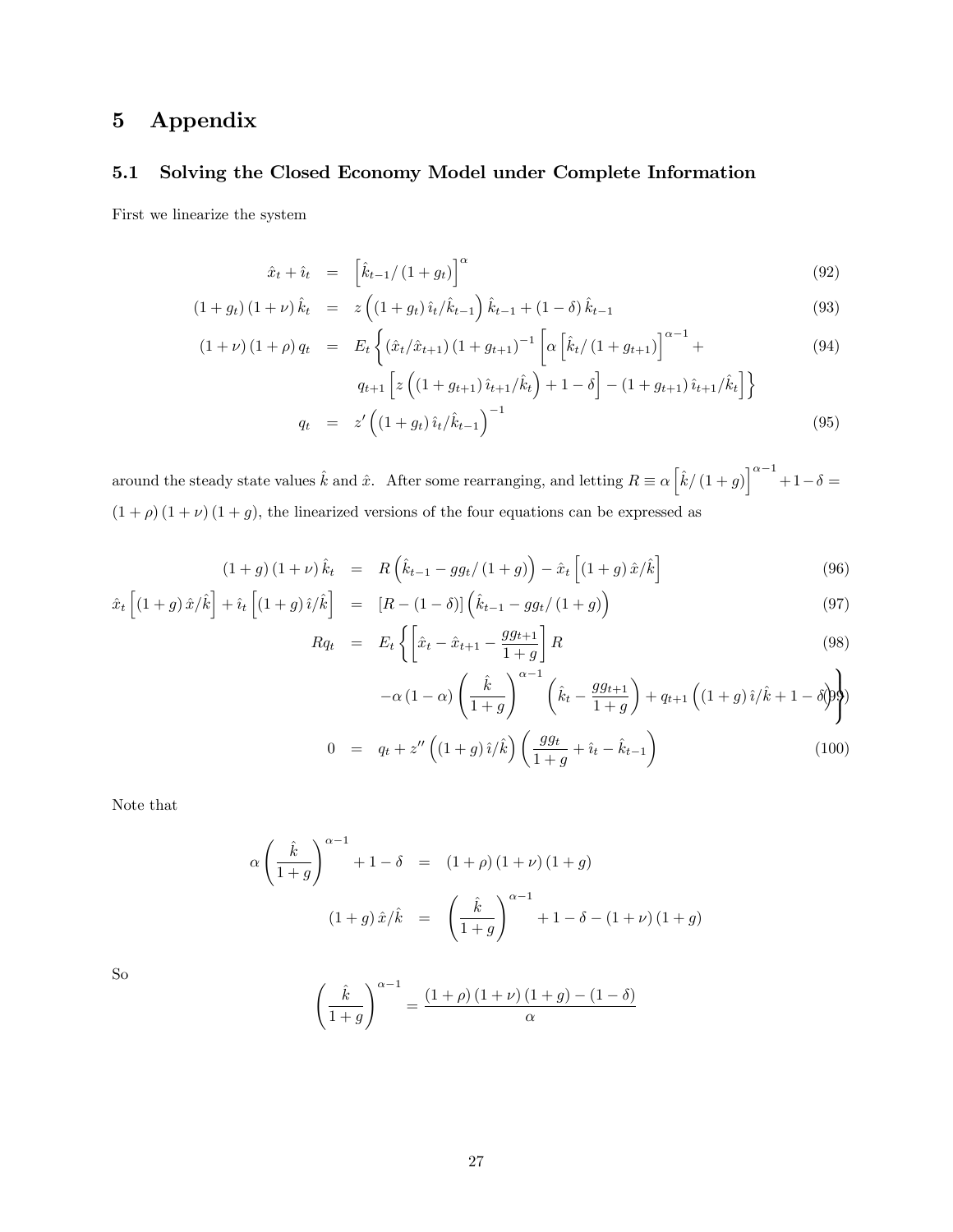This system is of the form

$$
0 = \mathbf{A}\hat{k}_t + \mathbf{B}\hat{k}_{t-1} + \mathbf{C} \begin{bmatrix} \hat{x}_t \\ \hat{i}_t \\ q_t \end{bmatrix} + \mathbf{D}\Lambda_t
$$
 (101)

$$
0 = E_t \left\{ \mathbf{F}\hat{k}_{t+1} + \mathbf{G}\hat{k}_t + \mathbf{H}\hat{k}_{t-1} + \mathbf{J} \begin{bmatrix} \hat{x}_{t+1} \\ \hat{i}_{t+1} \\ q_{t+1} \end{bmatrix} + \mathbf{K} \begin{bmatrix} \hat{x}_t \\ \hat{i}_t \\ q_t \end{bmatrix} + \mathbf{L}\Lambda_{t+1} + \mathbf{M}\Lambda_t \right\}
$$
(102)

$$
\Lambda_{t+1} = \mathbf{N}\Lambda_t + \Xi_{t+1} \tag{103}
$$

where

$$
\Lambda_t = \left[ \begin{array}{cc} z_{1t} & z_{0t} & \hat{\eta}_t & \hat{\eta}_{t-1} \end{array} \right]'
$$

$$
0 = (1+g)(1+\nu)\hat{k}_t - R\left(\hat{k}_{t-1} - gg_t/(1+g)\right) + \hat{x}_t\left[(1+g)\hat{x}/\hat{k}\right]
$$
\n(104)

$$
0 = \hat{x}_t \left[ (1+g)\,\hat{x}/\hat{k} \right] + \hat{i}_t \left[ (1+g)\,\hat{i}/\hat{k} \right] - \left[ R - (1-\delta) \right] \left( \hat{k}_{t-1} - gg_t / (1+g) \right) \tag{105}
$$

$$
0 = E_t \left\{ \left[ \hat{x}_t - \hat{x}_{t+1} - \frac{gg_{t+1}}{1+g} \right] R \right\} \tag{106}
$$

$$
-\alpha \left(1-\alpha\right) \left(\frac{\hat{k}}{1+g}\right)^{\alpha-1} \left(\hat{k}_t - \frac{gg_{t+1}}{1+g}\right) + q_{t+1} \left((1+g)\hat{i}/\hat{k} + 1 - \delta\right) \Bigg\} - Rq_t \tag{107}
$$

$$
0 = q_t + z'' \left( (1+g)\hat{i}/\hat{k} \right) \left( \frac{gg_t}{1+g} + \hat{i}_t - \hat{k}_{t-1} \right)
$$
\n(108)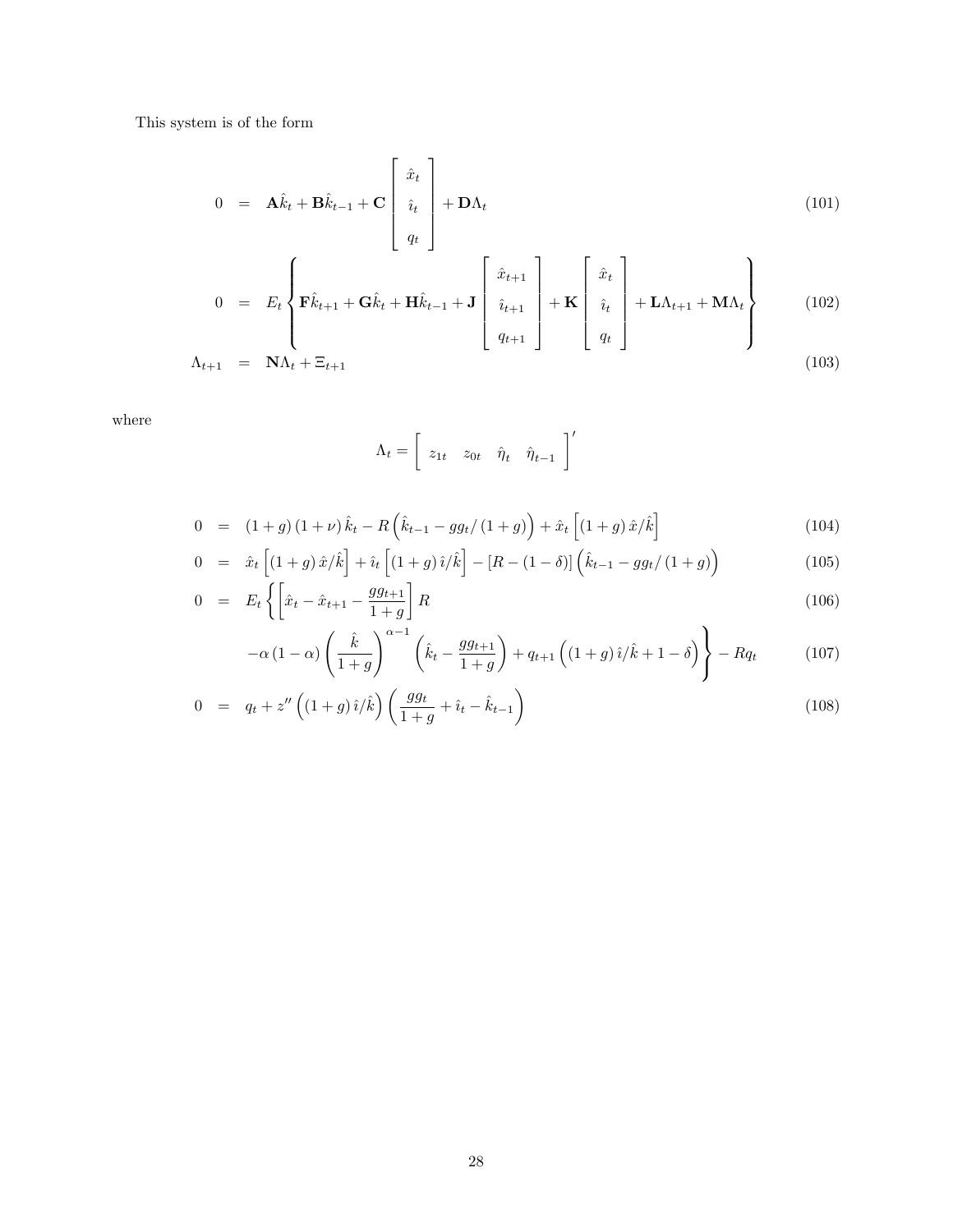and

$$
\mathbf{A} = \begin{bmatrix} (1+\nu)(1+g) \\ 0 \\ 0 \end{bmatrix}
$$

$$
\mathbf{B} = \begin{bmatrix} -R \\ -[R-(1-\delta)] \\ -z''((1+g)\hat{i}/\hat{k}) \end{bmatrix}
$$
(109)
$$
\mathbf{C} = \begin{bmatrix} (1+g)\hat{x}/\hat{k} & 0 & 0 \\ (1+g)\hat{x}/\hat{k} & (1+g)\hat{i}/\hat{k} & 0 \\ 0 & z''((1+s)\hat{i}/\hat{k}) & 1 \end{bmatrix}
$$
(110)

$$
\mathbf{C} = \begin{bmatrix} (1+g)\,\hat{x}/\hat{k} & (1+g)\,\hat{i}/\hat{k} & 0\\ 0 & z''\left((1+g)\,\hat{i}/\hat{k}\right) & 1 \end{bmatrix} \tag{110}
$$

$$
\mathbf{D} = \begin{bmatrix} R\frac{1}{1-\alpha} \\ [R - (1-\delta)]\frac{1}{1-\alpha} \\ z'' \left( (1+g)\hat{i}/\hat{k} \right) \frac{1}{1-\alpha} \end{bmatrix} \begin{bmatrix} \frac{\gamma_m^1}{1+\bar{\gamma}_m} & \frac{\gamma_m^0}{1+\bar{\gamma}_m} & 1 & -1 \end{bmatrix}
$$
(111)

$$
\mathbf{F} = 0
$$
\n
$$
\mathbf{G} = -\alpha (1 - \alpha) \left( \frac{\hat{k}}{1 + g} \right)^{\alpha - 1}
$$
\n
$$
\mathbf{H} = 0
$$
\n
$$
\mathbf{J} = \begin{bmatrix} -R & 0 & (1 + g)\hat{i}/\hat{k} + 1 - \delta \end{bmatrix}
$$
\n
$$
\mathbf{K} = R \quad 0 \quad -R
$$
\n
$$
\mathbf{L} = -\left[ \alpha^2 \left( \frac{\hat{k}}{1 + g} \right)^{\alpha - 1} + 1 - \delta \right] \frac{1}{1 - \alpha} \left[ \frac{\gamma_m^1}{1 + \tilde{\gamma}_m} \frac{\gamma_m^0}{1 + \tilde{\gamma}_m} \quad 1 \quad -1 \right]
$$
\n
$$
\mathbf{M} = 0
$$

$$
\mathbf{N} = \left[ \begin{array}{cccc} \theta_1 & 1 - \theta_0 & 0 & 0 \\ 1 - \theta_1 & \theta_0 & 0 & 0 \\ 0 & 0 & \phi_1 & \phi_2 \\ 0 & 0 & 1 & 0 \end{array} \right]
$$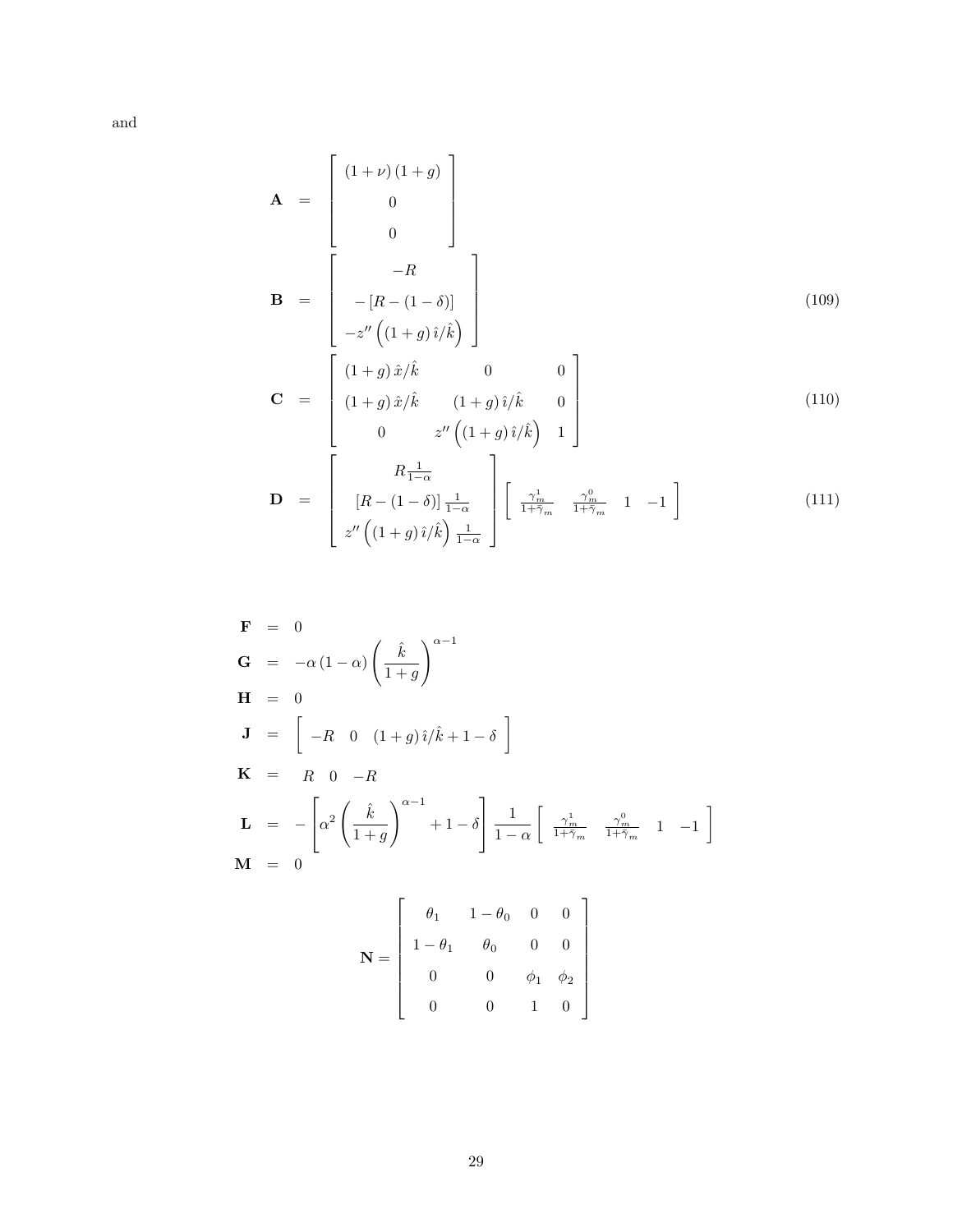and

$$
\Xi_t = \left[ \begin{array}{c} v_{1t} \\ v_{2t} \\ u_t \\ 0 \end{array} \right]
$$

where  $v_{1t}$  and  $v_{2t}$  are as defined earlier. We can then use the method of undetermined coefficients outlined by Uhlig (1997) to find the solution of the model in the form

$$
\hat{k}_t = \mathbf{P}\hat{k}_{t-1} + \mathbf{Q}\Lambda_t
$$
\n
$$
\begin{bmatrix}\n\hat{x}_t \\
\hat{i}_t \\
q_t\n\end{bmatrix} = \mathbf{R}\hat{k}_{t-1} + \mathbf{S}\Lambda_t
$$
\n
$$
\Lambda_t = N\Lambda_{t-1} + \Xi_t.
$$

where in this case, of course,  $P$  and  $R$  are scalars.

To solve for the work effort  $e_t$  and sectoral variables, which we can denote by the vector

$$
\hat{\pmb{s}}_t = \left(e_t, \hat{h}_t, \hat{c}_t, n_{mt}, n_{ht}, \ell_{mt}, \ell_{ht}, p_t, \hat{q}_t, Q_t, \tilde{k}_{mt}, \tilde{k}_{ht}\right),
$$

we pick initial values for  $A_m$ ,  $A_h$ , and N, which then evolve exogenously. We start with the steady state levels  $\hat{k}$  and  $\hat{x}$ , which do not depend on the levels of the exogenous variables. We then construct an entire path of  $\{\hat{k}_t, \hat{x}_t, \Lambda_t\}$  from the above solution, exponentiated and multipled by the steady state levels. These can be used first to construct at each  $t$ 

$$
\hat{s}_t = \Psi\left(\hat{k}_{t-1}, \Lambda_t; A_{m0}/A_{h0}, N_0\right).
$$

Finally, we compute the path of  $Q_t Z_t$ , which depends on  $A_{mt}$ ,  $\ell_{mt}$ , and  $n_{mt}$ . From that we can compute the path of the non-normalized variables, multiplying the " $\gamma$ " variables by  $Q_tZ_t$  and the " $\gamma$ " variables by  $Z_t$ .

The nonlinearity of  $\Psi$  implies that in general the sectoral variables (except for  $k_m$  and  $k_h$ , which are linear in  $k$ ) do not grow at a constant rate along the balanced growth path. This does not present problems for computing the time paths of these variables, but it does make computing something like  $V$ , the price of land, considerably more difficult—mainly because the levels of  $A_m/A_h$  and N have nonlinear effects on V.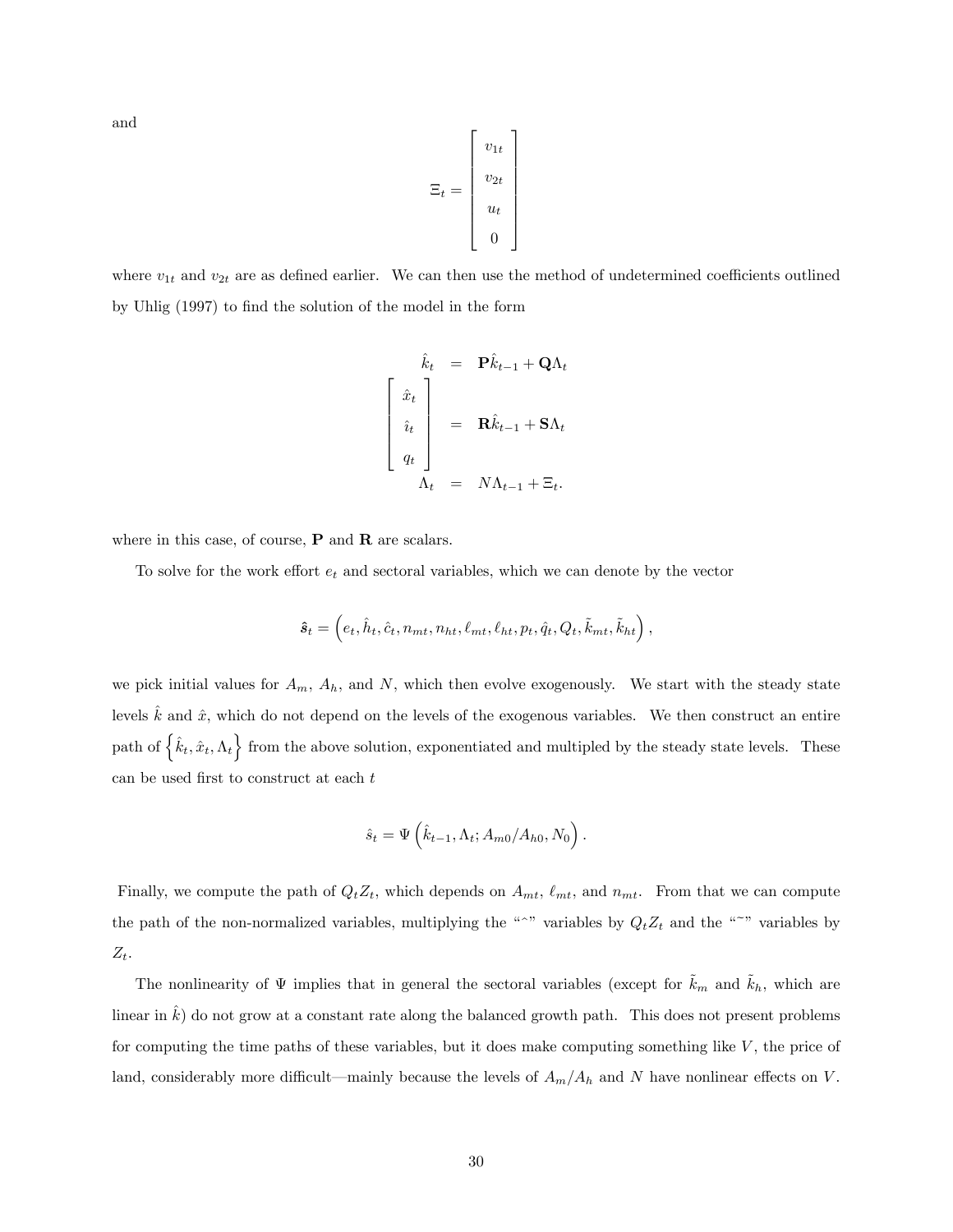We have

$$
\hat{V}_t = \hat{q}_t + E_t \left\{ \hat{\Phi}_{t,1} \hat{V}_{t+1} \right\} = E_t \left\{ \sum_{\tau=0}^{\infty} \hat{\Phi}_{t,\tau} \hat{q}_{t+\tau} \right\}
$$

where

$$
\hat{\Phi}_{t,\tau} = \frac{\hat{x}_t}{\hat{x}_{t+\tau} (1+\rho)^\tau}
$$
\n(112)

$$
\hat{q}_t = \beta_m \hat{k}_{mt}^\alpha / (\ell_{mt} Q_t). \tag{113}
$$

What about the price of a "house"? The total value of land and capital in housing services is  $V_tL_{ht} + K_{ht}$ . Given a path  $\{K_{ht}, L_{ht}\}$ , we can define a "constant-quality" house price index  $P_{ht}$  by choosing a base year, say  $t = 0$ , and defining  $P_{ht} = 100 (V_t L_{h0} + K_{h0}) / (V_0 L_{h0} + K_{h0}).$ 

#### 5.2 Learning

Now the system describing the equilibrium is a time-dependent version of what we had under complete information:

$$
0 = \mathbf{A}_t \hat{k}_t + \mathbf{B}_t \hat{k}_{t-1} + \mathbf{C}_t \hat{x}_t + \mathbf{D}_t \Lambda_t
$$
\n(114)

$$
0 = E_t \left\{ \mathbf{F}_t \hat{k}_{t+1} + \mathbf{G}_t \hat{k}_t + \mathbf{H}_t \hat{k}_{t-1} + \mathbf{J}_t \hat{x}_{t+1} + \mathbf{K}_t \hat{x}_t + \mathbf{L}_t \Lambda_{t+1} + \mathbf{M}_t \Lambda_t \right\}.
$$
 (115)

The exogenous state vector  $\Lambda_t$  is reassessed at each date according to the procedure described in the text. The solution will be similarly time-dependent:

$$
\hat{k}_t = \mathbf{P}_t \hat{k}_{t-1} + \mathbf{Q}_t \Lambda_t
$$
  

$$
\hat{x}_t = \mathbf{R}_t \hat{k}_{t-1} + \mathbf{S}_t \Lambda_t.
$$

As with many learning models, agents do not take into account the fact that there is parameter uncertainty and that their beliefs about the parameter values and shocks will change over time.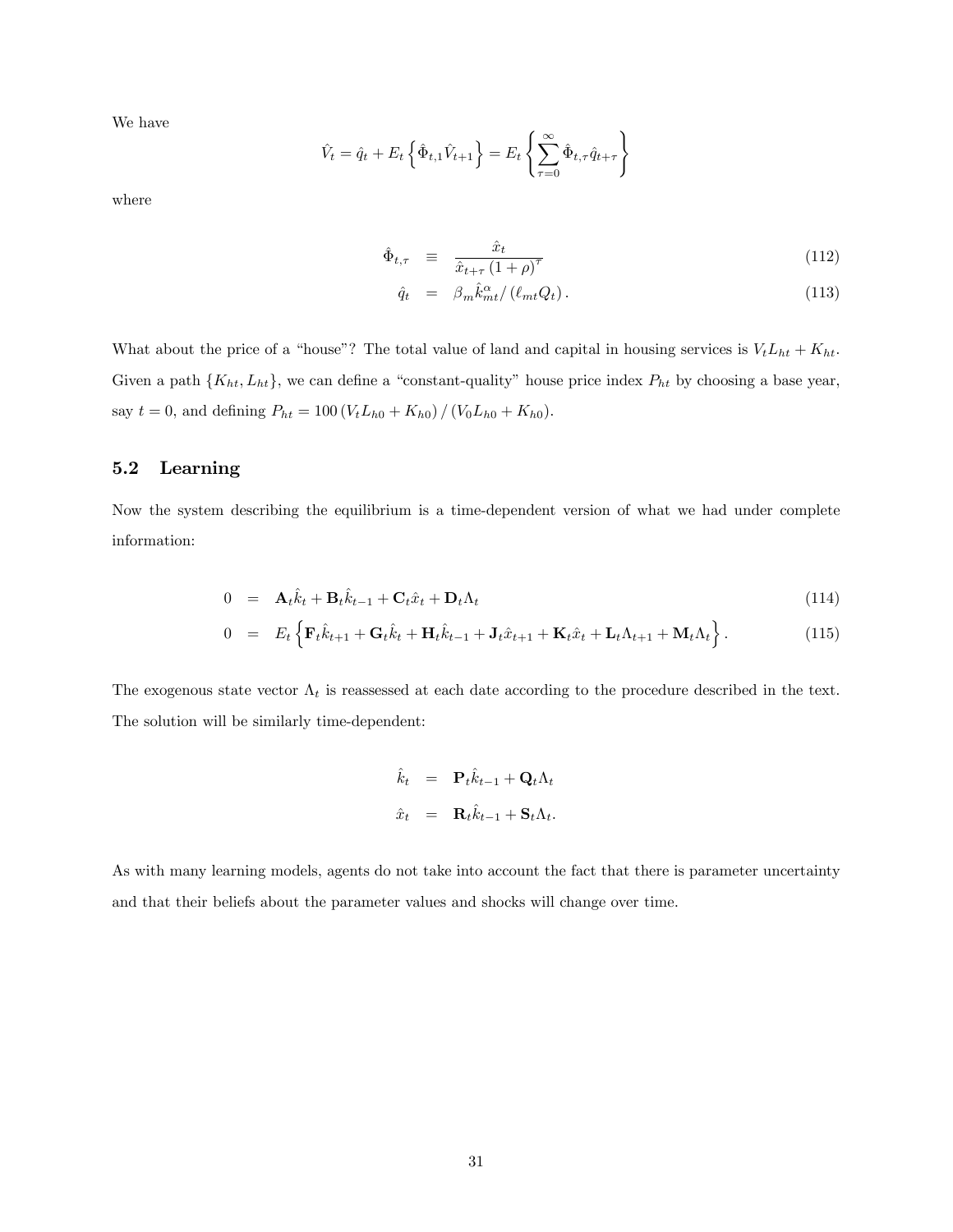# References

- [1] Baumol, William J., "Macroeconomics of Unbalanced Growth: The Anatomy of Urban Crisis," American Economic Review 57(3), June 1967, 415–426.
- [2] Attanasio, O., L. Blow, R. Hamilton, A. Leicester, "Consumption, House Prices and Expectations," Bank of England Working Paper Series no. 271 (2005).
- [3] Benhabib, J., R. Rogerson, and R. Wright, "Homework in Macroeconomics: Aggregate Fluctuations," Journal of Political Economy 99(6), 1166-1187.
- [4] Case, K.E., and Shiller, R.J., "Is There a Bubble in the Housing Market?" *Brookings Papers on Economic* Activity, No. 2, 2003
- [5] Davis, M., and J. Heathcote, "The Price and Quantity of Residential Land in the United States," manuscript, 2004.
- [6] Davis, Morris A., and Jonathan Heathcote, "Housing and the Business Cycle," International Economic  $Review\;46\;(2005)$ , 751-784
- [7] Denison, Edward, Accounting for Slower Economic Growth: The United States in the 1970s (Brookings Institution, 1979).
- [8] Edge, R., T. Laubach, and J. Williams, "Learning and Shifts in Long-run Productivity Growth," Journal of Monetary Economics 54(6), November 2007, 2421-2438.
- [9] Flavin, M., and S. Nakagawa, "A Model of Housing in the Presence of Adjustment Costs: A Structural Interpretation of Habit Persistence," NBER Working Paper No. 10458, April 2004.
- [10] Glaeser, E., and J. Gyourko, "Why Have House Prices Gone Up?" American Economic Review Papers and Proceedings 97(2), May 2005, 329-333.
- [11] Gordon, R. and vanGoethem, T. "A Century of Downward Bias in the Biggest CPI Component: The Case of Rental Shelter, 1914-2003," in E. Berndt and C. Hulten, eds., Hard-to- Measure Goods and Services: Essays in Honor of Zvi Griliches, Conference on Research in Income and Wealth (Chicago: University of Chicago Press for NBER, 2006).
- [12] Greenwood, J., and Z. Hercowitz, "The Allocation of Capital and Time over the Business Cycle" The Journal of Political Economy 99(6), December 1991, 1188-1214.
- [13] Hamilton, James, Time Series Econometrics, Princeton: Princeton University Press, 1994.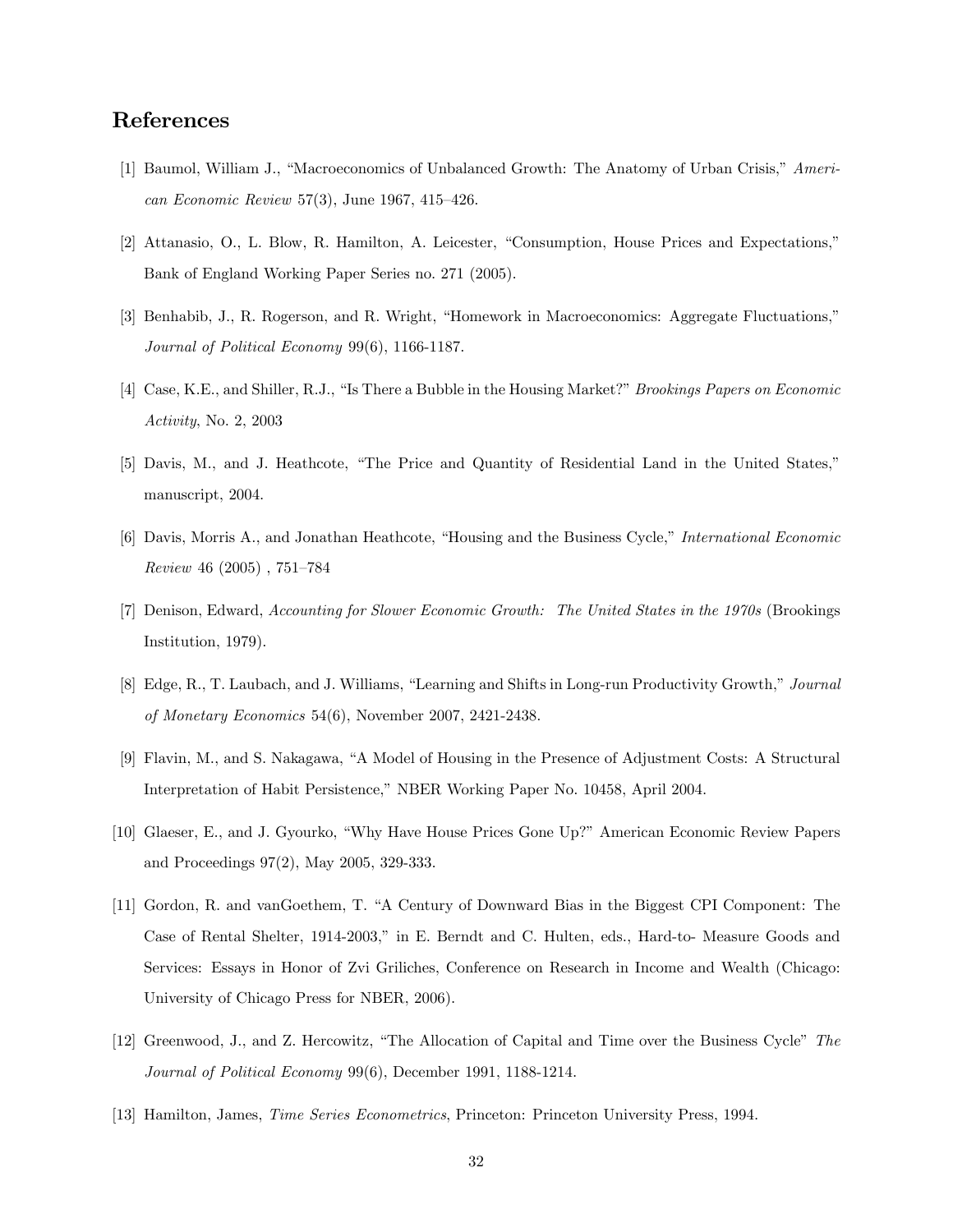- [14] Hanushek, Eric A., and John M. Quigley, "What is the Price Elasticity of Housing Demand?" The Review of Economics and Statistics 62(3), August 1980, 449-454
- [15] Himmelberg, C., C. Mayer, and T. Sinai, "Assessing High House Prices: Bubbles: Fundamentals, and Misperceptions" Federal Reserve Bank of New York Staff Report no. 218, September 2005.
- [16] Iacoviello, M., and Neri, S., "The Role of Housing Collateral in an Estimated Two-Sector Model of the US Economy," manuscript, 2006.
- [17] Jermann, U., "Asset Prices in a Production Economy," Journal of Monetary Economics 41, 1998,  $257 - 275.$
- [18] .Kim, C.-J., and C. R. Nelson, "State-Space Models with Regime Switching: Classical and Gibbssampling Approaches with Applications," MIT Press, 1998.
- [19] Kiyotaki, N., A. Michaelides, and K. Nikolov, "Winners and Losers in Housing Markets," manuscript, 2007.
- [20] Martin, R.F., "The Baby Boom: Predictability in House Prices and Interest Rates," International Finance Discussion Papers No. 847, Federal Reserve Board, November 2005.
- [21] Kahn, J.A., and R. Rich, "Tracking Productivity Growth in Real Time" Current Issues in Economics and Finance, Federal Reserve Bank of New Yori, 2006.
- [22] Kahn, J.A., and R. Rich, "Tracking the New Economy: Using Growth Theory to Detect Changes in Trend Productivity," Journal of Monetary Economics 54(6), September 2007, 1670-170.
- [23] Norsworthy, J.R., M.J. Harper, and K. Kunze, "The Slowdown in Productivity Growth: Analysis of Some Contributing Factors," *Brookings Papers on Economic Activity*, 1979(2), 387-421.
- [24] Li, W., H.Liu, R. Yao, "Housing and Non-Housing Consumption over the Life-Cycle: A Structural Estimation," manuscript, 2008.
- [25] Lustig, H., and S. Van Niewerburgh,. "Can Housing Collateral Explain Long-Run Swings in Asset Returns?" manuscript, 2007.
- [26] Mankiw, N.G., and D.N. Weil, "The Baby Boom, the Baby Bust, and the Housing Market," Regional Science and Urban Economics 19(2), May 1989, 235-258.
- [27] Ngai, L. Rachel, C.A. Pissarides, "Structural Change in a Multi-Sector Model of Growth," American Economic Review 97(1), March 2007, 429-443.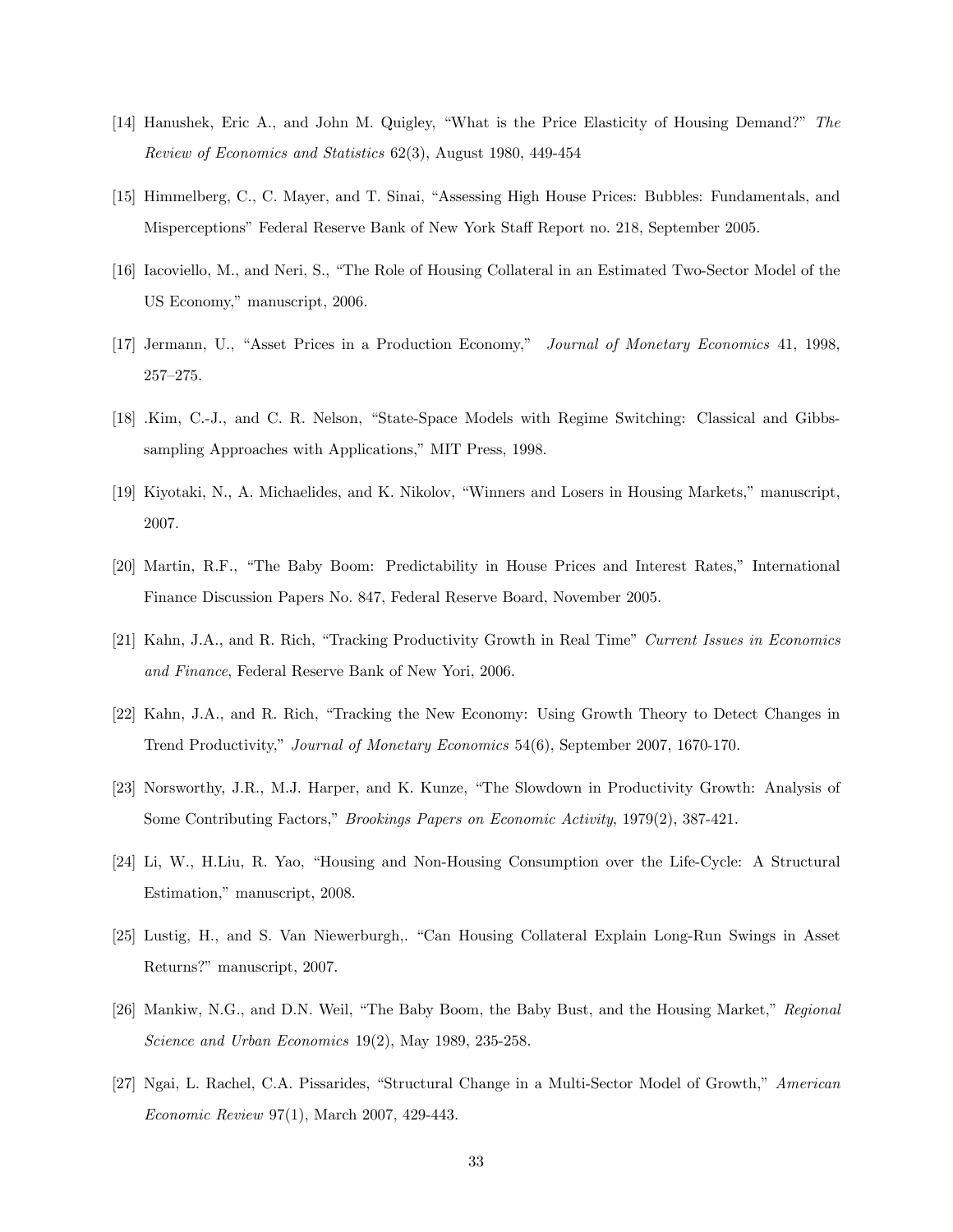- [28] Piazzesi, M., and M. Schneider, "Housing, Consumption, and Asset Pricing," Journal of Financial Economics 83, March 2007, 531-569.
- [29] Piskorski, T., and A.Tchistyi, "Stochastic House Appreciation and Optimal Mortgage Lending" manuscript, 2008.
- [30] Polinsky, A. Mitchell and David T. Ellwood,"An Empirical Reconciliation of Micro and Grouped Estimates of the Demand for Housing," The Review of Economics and Statistics  $61(2)$ , May, 1979, 199-205
- [31] Van Nieuwerburgh, S., and P.-O. Weill, "Why Has House Price Dispersion Gone Up," NBER Working Paper No. W12538, September 2006.
- [32] Uhlig, Harald, "A Toolkit for Analyzing Nonlinear Dynamic Stochastic Models Easily." Manuscript, 1997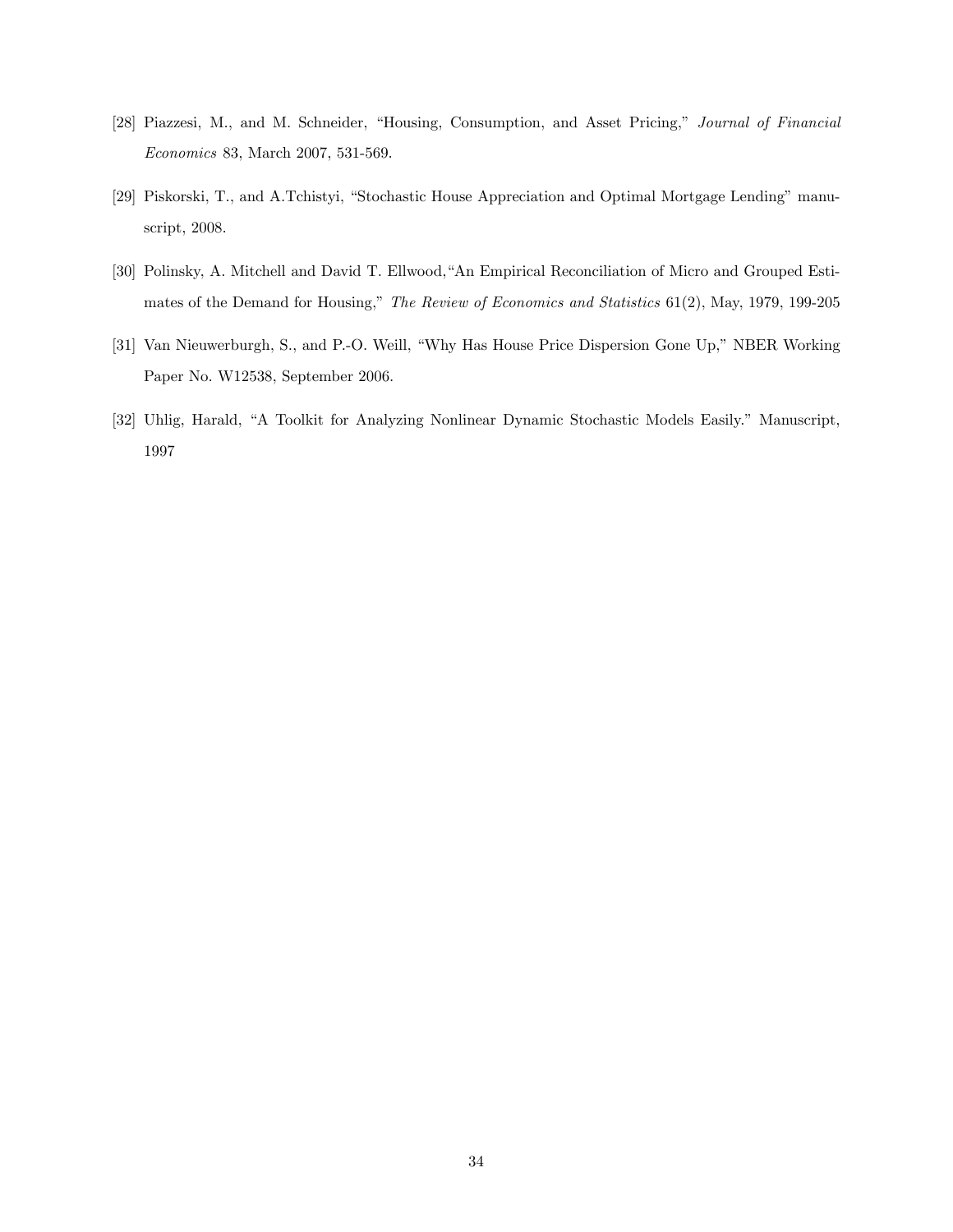

Note: Logarithmic scale, 2000:Q1 = 1.00

| Parameter           |          |          |         |
|---------------------|----------|----------|---------|
| $\hat{\epsilon}$    | 0.134    | 0.195    | 0.284   |
|                     | (0.042)  | (0.046)  | (0.052) |
| $\hat{h}$           | $-0.743$ | $-0.254$ |         |
|                     | (0.003)  | (0.009)  |         |
| Instruments for $x$ | N        | Y        |         |
| $R^2$               | 0.575    | 0.464    | 0.317   |

Table 1: Parameter Estimates from CEX Household Data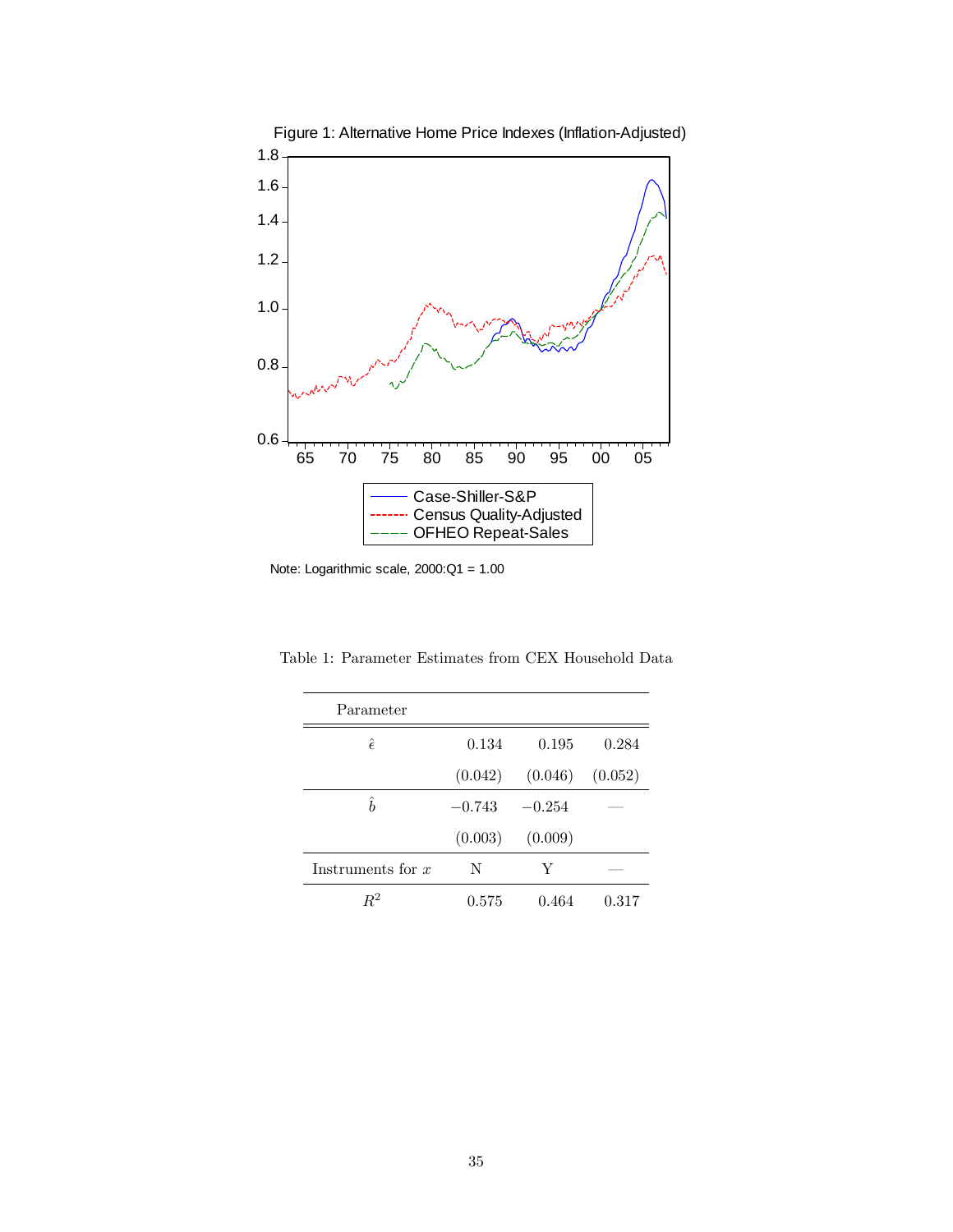



Figure 2: Ratio of Housing Wealth to Consumption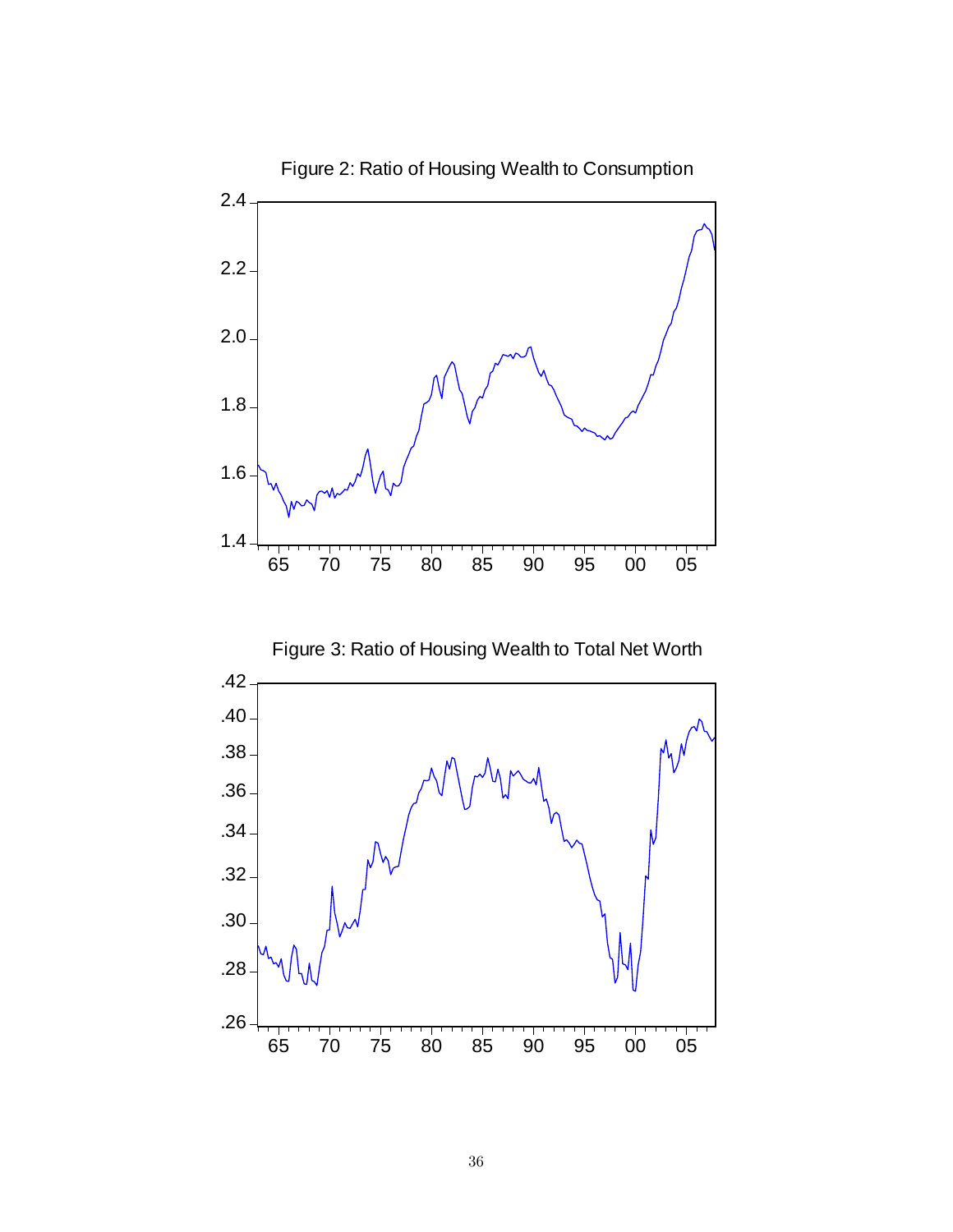

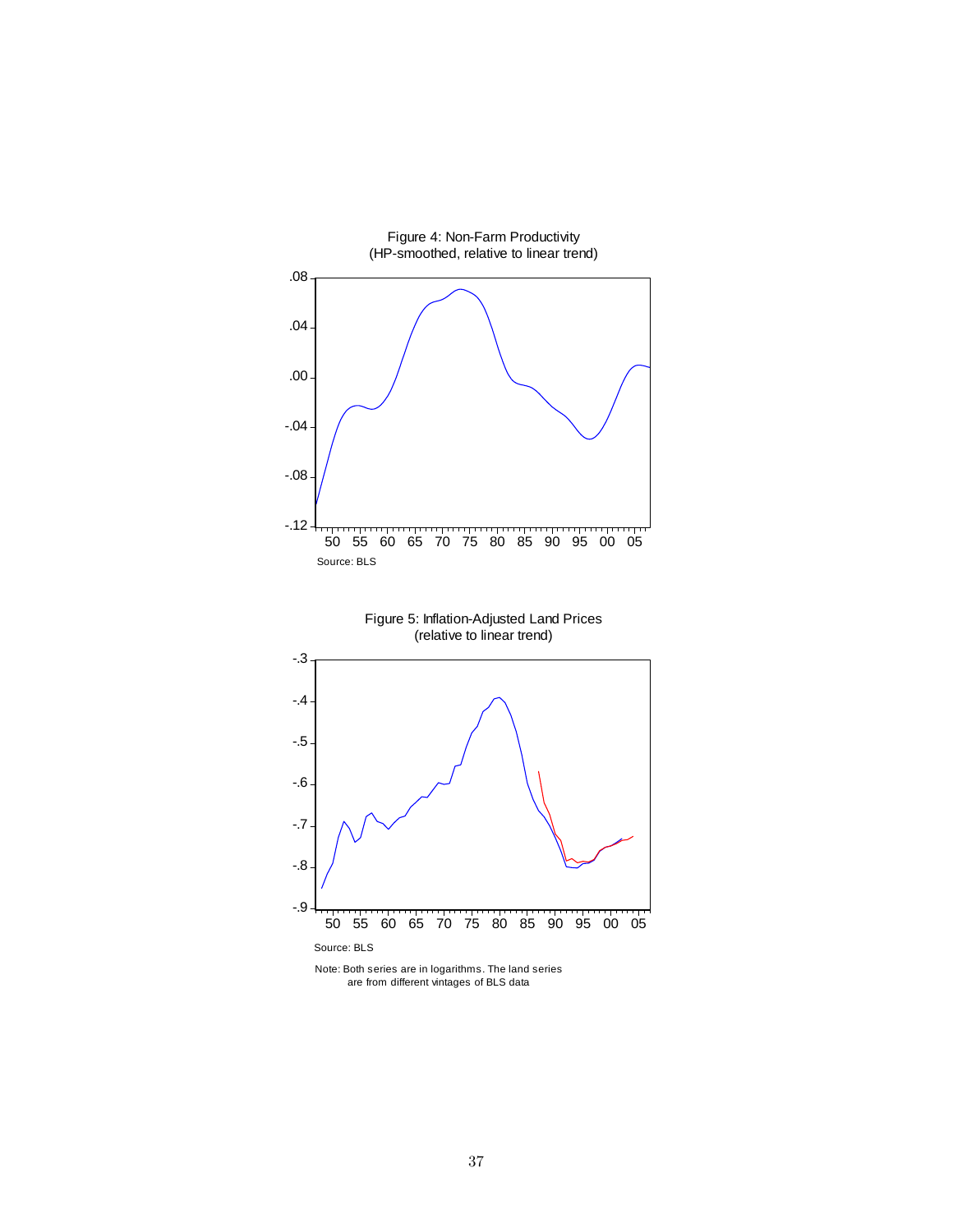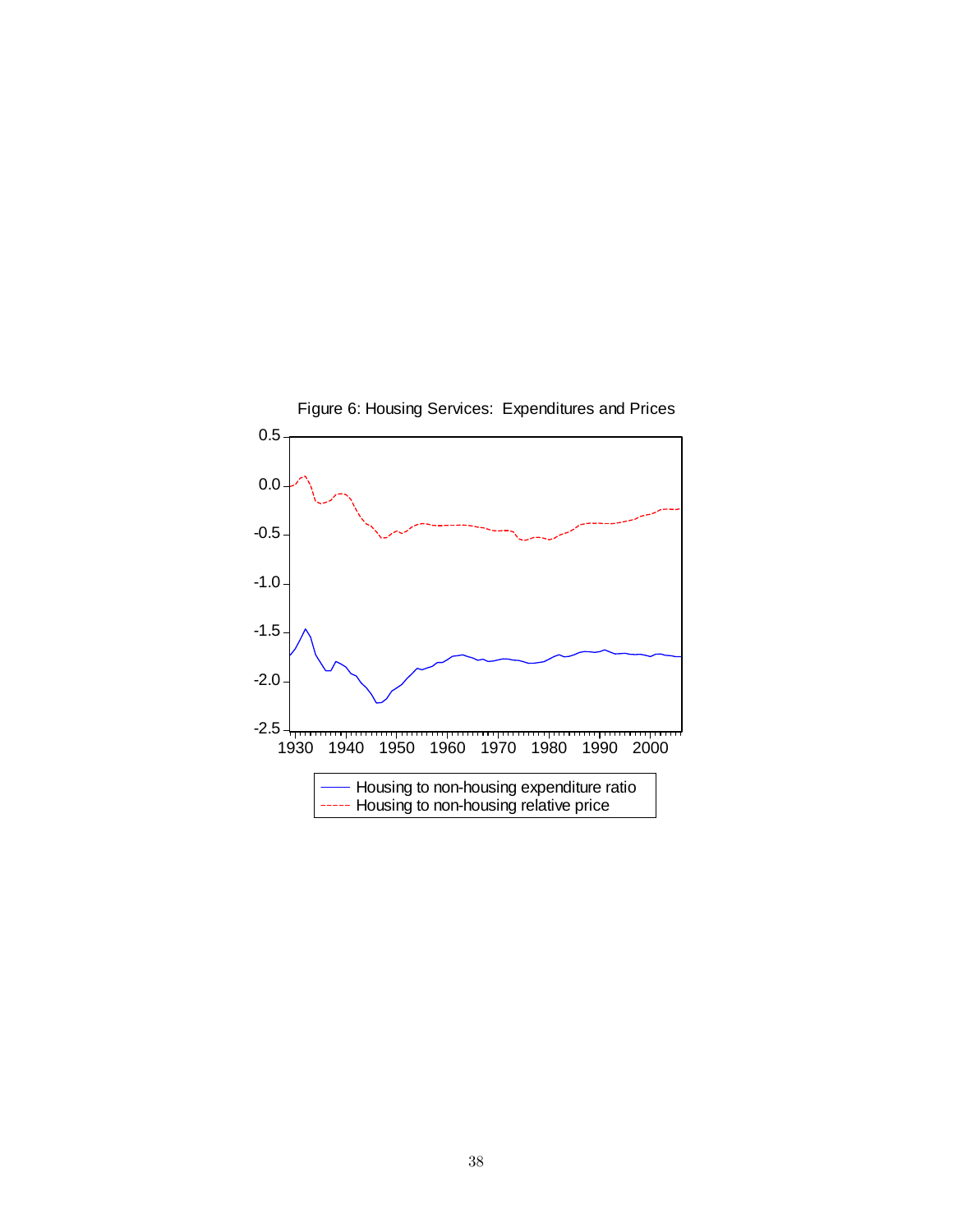

Figure 7: Housing Price Response to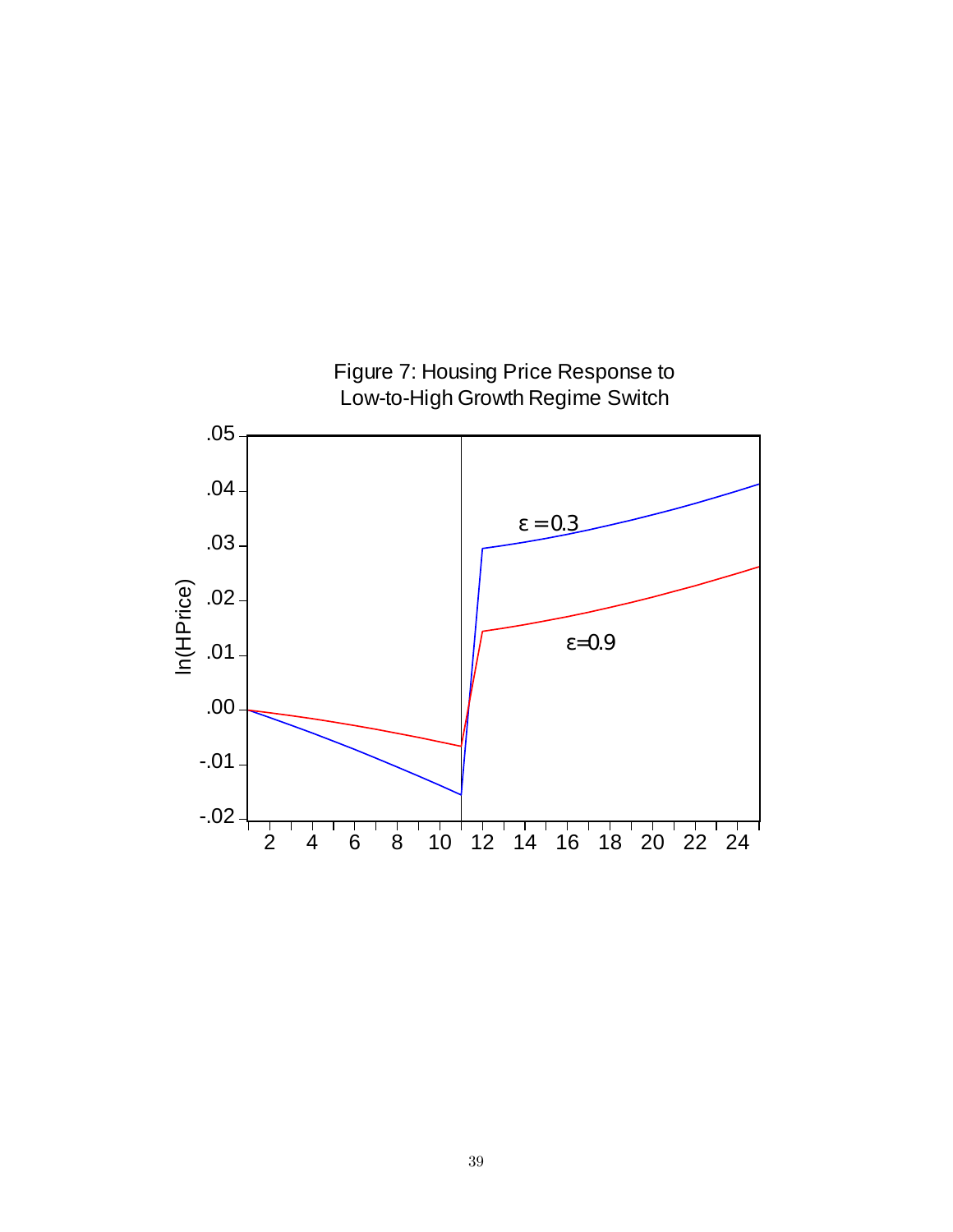

Figure 8: High-Growth Regime Probabilities

Calculations based on Kahn and Rich (2007)

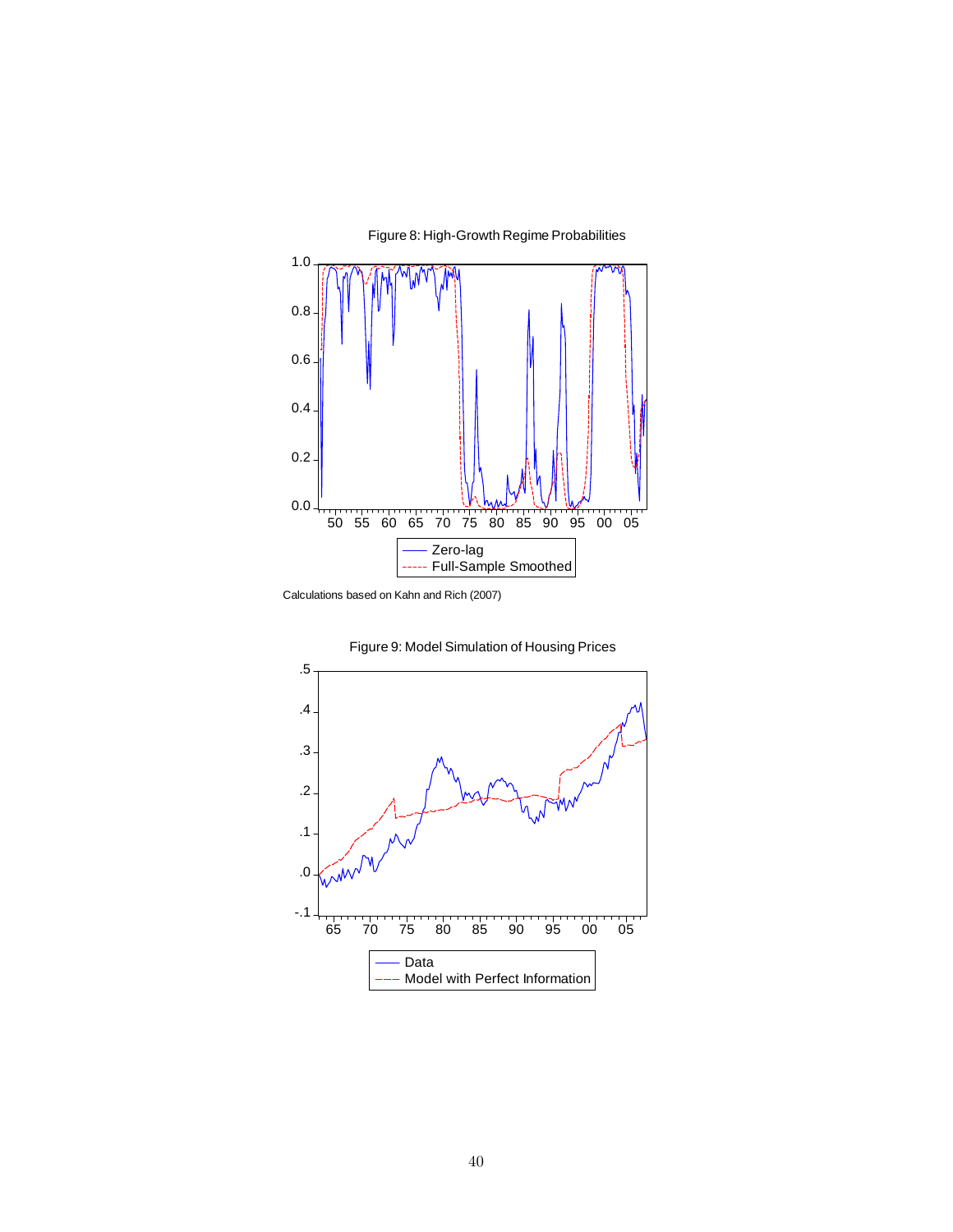

Figure 10b: Real-Time Low-Growth Regime Probabilities since 2005